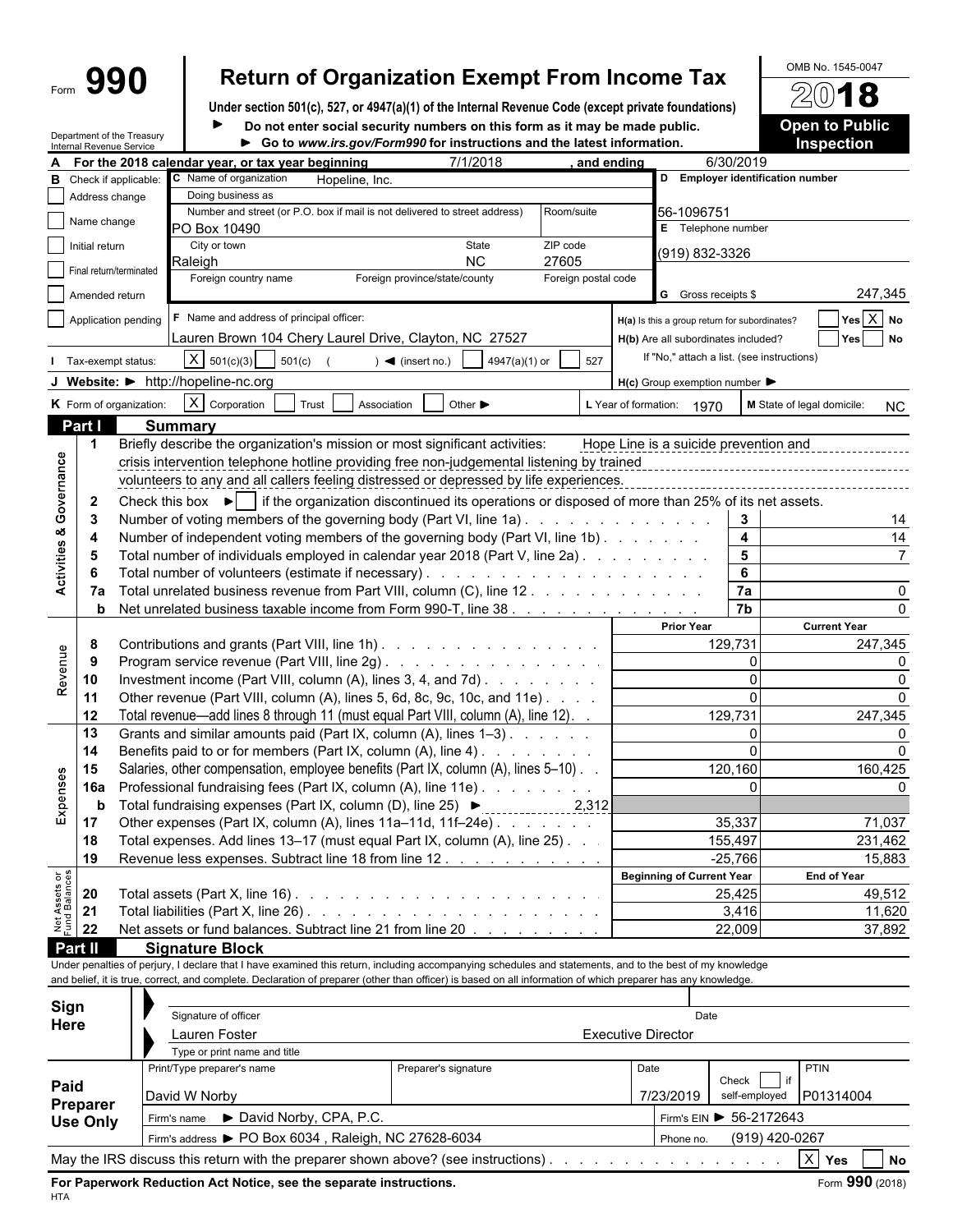|                         | Form 990 (2018) | Hopeline, Inc.                                                                                                                                                                                                                                                                                                                                                                           | 56-1096751      | Page 2     |
|-------------------------|-----------------|------------------------------------------------------------------------------------------------------------------------------------------------------------------------------------------------------------------------------------------------------------------------------------------------------------------------------------------------------------------------------------------|-----------------|------------|
|                         | <b>Part III</b> | <b>Statement of Program Service Accomplishments</b>                                                                                                                                                                                                                                                                                                                                      |                 |            |
|                         |                 | Check if Schedule O contains a response or note to any line in this Part III                                                                                                                                                                                                                                                                                                             |                 |            |
| -1                      |                 | Briefly describe the organization's mission:                                                                                                                                                                                                                                                                                                                                             |                 |            |
|                         |                 | To prevent suicides                                                                                                                                                                                                                                                                                                                                                                      |                 |            |
|                         |                 |                                                                                                                                                                                                                                                                                                                                                                                          |                 |            |
|                         |                 |                                                                                                                                                                                                                                                                                                                                                                                          |                 |            |
| $\overline{\mathbf{2}}$ |                 | Did the organization undertake any significant program services during the year which were not listed on                                                                                                                                                                                                                                                                                 |                 |            |
|                         |                 |                                                                                                                                                                                                                                                                                                                                                                                          | $\vert \ \vert$ | Yes $X$ No |
|                         |                 | If "Yes," describe these new services on Schedule O.                                                                                                                                                                                                                                                                                                                                     |                 |            |
| 3                       |                 | Did the organization cease conducting, or make significant changes in how it conducts, any program                                                                                                                                                                                                                                                                                       | $\mathbf{I}$    | Yes $X$ No |
|                         |                 | If "Yes," describe these changes on Schedule O.                                                                                                                                                                                                                                                                                                                                          |                 |            |
| 4                       |                 | Describe the organization's program service accomplishments for each of its three largest program services, as measured by                                                                                                                                                                                                                                                               |                 |            |
|                         |                 | expenses. Section 501(c)(3) and 501(c)(4) organizations are required to report the amount of grants and allocations to others,                                                                                                                                                                                                                                                           |                 |            |
|                         |                 | the total expenses, and revenue, if any, for each program service reported.                                                                                                                                                                                                                                                                                                              |                 |            |
|                         |                 |                                                                                                                                                                                                                                                                                                                                                                                          |                 |            |
|                         |                 | 4a (Code: _________________) (Expenses \$ ________206,003 including grants of \$ _______159,363 ) (Revenue \$                                                                                                                                                                                                                                                                            |                 | 87,982)    |
|                         |                 | Hopeline is a suicide prevention and crisis intervention telephone hotline providing free,<br>Hopeline is a suicide prevention and crisis intervention telephone hotline providing free,<br>non-judgemental listening by trained volunteers to any and all callers feeling distressed or<br>non-judgemental listening by trained volunteers to any and all callers feeling distressed or |                 |            |
|                         |                 | depressed by life experiences.                                                                                                                                                                                                                                                                                                                                                           |                 |            |
|                         |                 |                                                                                                                                                                                                                                                                                                                                                                                          |                 |            |
|                         |                 |                                                                                                                                                                                                                                                                                                                                                                                          |                 |            |
|                         |                 |                                                                                                                                                                                                                                                                                                                                                                                          |                 |            |
|                         |                 |                                                                                                                                                                                                                                                                                                                                                                                          |                 |            |
|                         |                 |                                                                                                                                                                                                                                                                                                                                                                                          |                 |            |
|                         |                 |                                                                                                                                                                                                                                                                                                                                                                                          |                 |            |
|                         |                 |                                                                                                                                                                                                                                                                                                                                                                                          |                 |            |
|                         |                 |                                                                                                                                                                                                                                                                                                                                                                                          |                 |            |
| 4b                      | (Code:          |                                                                                                                                                                                                                                                                                                                                                                                          |                 |            |
|                         |                 |                                                                                                                                                                                                                                                                                                                                                                                          |                 |            |
|                         |                 |                                                                                                                                                                                                                                                                                                                                                                                          |                 |            |
|                         |                 |                                                                                                                                                                                                                                                                                                                                                                                          |                 |            |
|                         |                 |                                                                                                                                                                                                                                                                                                                                                                                          |                 |            |
|                         |                 |                                                                                                                                                                                                                                                                                                                                                                                          |                 |            |
|                         |                 |                                                                                                                                                                                                                                                                                                                                                                                          |                 |            |
|                         |                 |                                                                                                                                                                                                                                                                                                                                                                                          |                 |            |
|                         |                 |                                                                                                                                                                                                                                                                                                                                                                                          |                 |            |
|                         |                 |                                                                                                                                                                                                                                                                                                                                                                                          |                 |            |
|                         |                 |                                                                                                                                                                                                                                                                                                                                                                                          |                 |            |
| 4c                      | (Code:          | ________________ including grants of \$ __________________ ) (Revenue \$<br>) (Expenses \$                                                                                                                                                                                                                                                                                               |                 |            |
|                         |                 |                                                                                                                                                                                                                                                                                                                                                                                          |                 |            |
|                         |                 |                                                                                                                                                                                                                                                                                                                                                                                          |                 |            |
|                         |                 |                                                                                                                                                                                                                                                                                                                                                                                          |                 |            |
|                         |                 |                                                                                                                                                                                                                                                                                                                                                                                          |                 |            |
|                         |                 |                                                                                                                                                                                                                                                                                                                                                                                          |                 |            |
|                         |                 |                                                                                                                                                                                                                                                                                                                                                                                          |                 |            |
|                         |                 |                                                                                                                                                                                                                                                                                                                                                                                          |                 |            |
|                         |                 |                                                                                                                                                                                                                                                                                                                                                                                          |                 |            |
|                         |                 |                                                                                                                                                                                                                                                                                                                                                                                          |                 |            |
|                         |                 |                                                                                                                                                                                                                                                                                                                                                                                          |                 |            |
|                         |                 |                                                                                                                                                                                                                                                                                                                                                                                          |                 |            |
|                         |                 | 4d Other program services. (Describe in Schedule O.)                                                                                                                                                                                                                                                                                                                                     |                 |            |
|                         | (Expenses \$    | 0) (Revenue \$<br>0 including grants of \$                                                                                                                                                                                                                                                                                                                                               |                 |            |
| 4e                      |                 | Total program service expenses<br>206,003                                                                                                                                                                                                                                                                                                                                                |                 |            |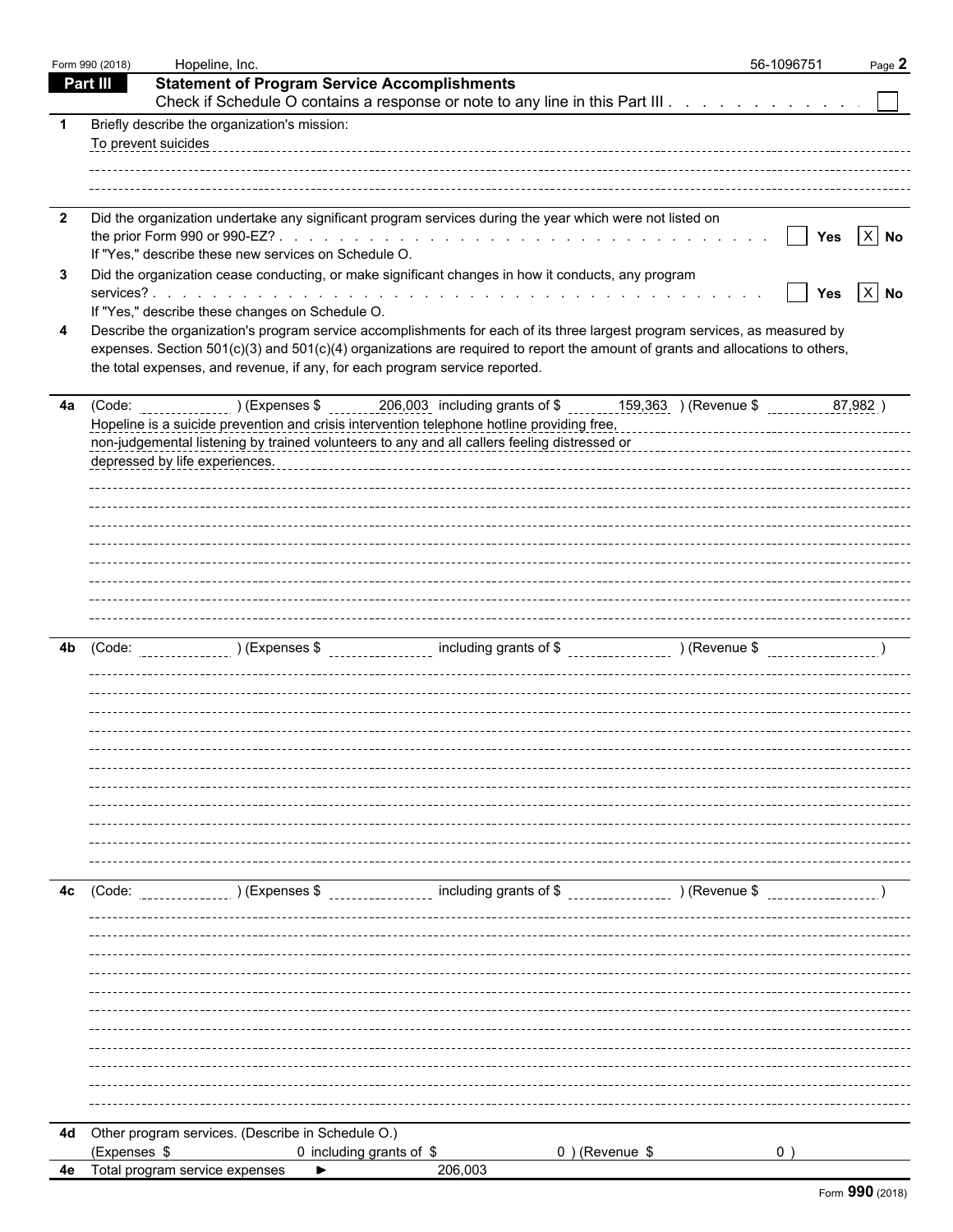|                   | Form 990 (2018) | Hopeline, Inc.                                                                                                                                                                                                                                                                                                                                                                                                                                                                                                                                                                                                                                                                                                               | 56-1096751                     |                | Page 3 |              |
|-------------------|-----------------|------------------------------------------------------------------------------------------------------------------------------------------------------------------------------------------------------------------------------------------------------------------------------------------------------------------------------------------------------------------------------------------------------------------------------------------------------------------------------------------------------------------------------------------------------------------------------------------------------------------------------------------------------------------------------------------------------------------------------|--------------------------------|----------------|--------|--------------|
| <b>Part IV</b>    |                 | <b>Checklist of Required Schedules</b>                                                                                                                                                                                                                                                                                                                                                                                                                                                                                                                                                                                                                                                                                       |                                |                |        |              |
|                   |                 |                                                                                                                                                                                                                                                                                                                                                                                                                                                                                                                                                                                                                                                                                                                              |                                | Yes            |        | <b>No</b>    |
|                   |                 | Is the organization described in section $501(c)(3)$ or $4947(a)(1)$ (other than a private foundation)? If "Yes,"                                                                                                                                                                                                                                                                                                                                                                                                                                                                                                                                                                                                            |                                |                |        |              |
|                   |                 | complete Schedule A.<br>and the contract of the contract of the contract of the contract of the contract of the contract of the contract of the contract of the contract of the contract of the contract of the contract of the contract of the contra                                                                                                                                                                                                                                                                                                                                                                                                                                                                       | $\mathbf{1}$<br>$\overline{2}$ | X              |        |              |
| $\mathbf{2}$<br>3 |                 | Is the organization required to complete Schedule B, Schedule of Contributors (see instructions)?<br>Did the organization engage in direct or indirect political campaign activities on behalf of or in opposition to                                                                                                                                                                                                                                                                                                                                                                                                                                                                                                        |                                |                |        | $\times$     |
| 4                 |                 | Section 501(c)(3) organizations. Did the organization engage in lobbying activities, or have a section 501(h)                                                                                                                                                                                                                                                                                                                                                                                                                                                                                                                                                                                                                | $\mathbf{3}$                   |                |        | $\times$     |
|                   |                 |                                                                                                                                                                                                                                                                                                                                                                                                                                                                                                                                                                                                                                                                                                                              | 4                              |                |        | X            |
| 5.                |                 | Is the organization a section $501(c)(4)$ , $501(c)(5)$ , or $501(c)(6)$ organization that receives membership dues,<br>assessments, or similar amounts as defined in Revenue Procedure 98-19? If "Yes," complete Schedule C, Part III                                                                                                                                                                                                                                                                                                                                                                                                                                                                                       | 5                              |                |        | X            |
|                   |                 | 6 Did the organization maintain any donor advised funds or any similar funds or accounts for which donors<br>have the right to provide advice on the distribution or investment of amounts in such funds or accounts? If<br>"Yes," complete Schedule D, Part I.<br>$\mathcal{L}^{\mathcal{A}}(\mathcal{A}^{\mathcal{A}}(\mathcal{A}^{\mathcal{A}}(\mathcal{A}^{\mathcal{A}}(\mathcal{A}^{\mathcal{A}}(\mathcal{A}^{\mathcal{A}}(\mathcal{A}^{\mathcal{A}}(\mathcal{A}^{\mathcal{A}}(\mathcal{A}^{\mathcal{A}}(\mathcal{A}^{\mathcal{A}}(\mathcal{A}^{\mathcal{A}}(\mathcal{A}^{\mathcal{A}}(\mathcal{A}^{\mathcal{A}}(\mathcal{A}^{\mathcal{A}}(\mathcal{A}^{\mathcal{A}}(\mathcal{A}^{\mathcal{A}}(\mathcal{A}^{\mathcal{A$ | 6                              |                |        | $\mathsf{X}$ |
|                   |                 | Did the organization receive or hold a conservation easement, including easements to preserve open space,                                                                                                                                                                                                                                                                                                                                                                                                                                                                                                                                                                                                                    | $\overline{7}$                 |                |        | $\times$     |
|                   |                 | the environment, historic land areas, or historic structures? If "Yes," complete Schedule D, Part II.<br>8 Did the organization maintain collections of works of art, historical treasures, or other similar assets? If "Yes,"                                                                                                                                                                                                                                                                                                                                                                                                                                                                                               |                                |                |        |              |
|                   |                 | 9 Did the organization report an amount in Part X, line 21, for escrow or custodial account liability, serve as a                                                                                                                                                                                                                                                                                                                                                                                                                                                                                                                                                                                                            | 8                              |                |        | X            |
|                   |                 | custodian for amounts not listed in Part X; or provide credit counseling, debt management, credit repair, or debt                                                                                                                                                                                                                                                                                                                                                                                                                                                                                                                                                                                                            | 9                              |                |        | X            |
| 10                |                 | Did the organization, directly or through a related organization, hold assets in temporarily restricted                                                                                                                                                                                                                                                                                                                                                                                                                                                                                                                                                                                                                      |                                |                |        |              |
|                   |                 | endowments, permanent endowments, or quasi-endowments? If "Yes," complete Schedule D, Part V.                                                                                                                                                                                                                                                                                                                                                                                                                                                                                                                                                                                                                                | 10                             |                |        | $\times$     |
| 11                |                 | If the organization's answer to any of the following questions is "Yes," then complete Schedule D, Parts VI,<br>VII, VIII, IX, or X as applicable.                                                                                                                                                                                                                                                                                                                                                                                                                                                                                                                                                                           |                                |                |        |              |
|                   |                 | a Did the organization report an amount for land, buildings, and equipment in Part X, line 10? If "Yes," complete                                                                                                                                                                                                                                                                                                                                                                                                                                                                                                                                                                                                            |                                | $11a$ $\times$ |        |              |
|                   |                 | <b>b</b> Did the organization report an amount for investments—other securities in Part X, line 12 that is 5% or more<br>of its total assets reported in Part X, line 16? If "Yes," complete Schedule D, Part VII.                                                                                                                                                                                                                                                                                                                                                                                                                                                                                                           | 11 <sub>b</sub>                |                |        | X            |
|                   |                 | c Did the organization report an amount for investments—program related in Part X, line 13 that is 5% or more<br>of its total assets reported in Part X, line 16? If "Yes," complete Schedule D, Part VIII.                                                                                                                                                                                                                                                                                                                                                                                                                                                                                                                  | 11c                            |                |        | $\times$     |
|                   |                 | d Did the organization report an amount for other assets in Part X, line 15 that is 5% or more of its total assets                                                                                                                                                                                                                                                                                                                                                                                                                                                                                                                                                                                                           | 11d                            |                |        | X            |
|                   |                 | e Did the organization report an amount for other liabilities in Part X, line 25? If "Yes," complete Schedule D, Part X. .<br>f Did the organization's separate or consolidated financial statements for the tax year include a footnote that addresses                                                                                                                                                                                                                                                                                                                                                                                                                                                                      | 11e                            |                |        | $\mathsf{X}$ |
|                   |                 | the organization's liability for uncertain tax positions under FIN 48 (ASC 740)? If "Yes," complete Schedule D, Part X.                                                                                                                                                                                                                                                                                                                                                                                                                                                                                                                                                                                                      | 11f                            |                |        | X            |
|                   |                 | 12a Did the organization obtain separate, independent audited financial statements for the tax year? If "Yes," complete                                                                                                                                                                                                                                                                                                                                                                                                                                                                                                                                                                                                      | 12a                            |                |        | X            |
|                   |                 | b Was the organization included in consolidated, independent audited financial statements for the tax year? If "Yes,"                                                                                                                                                                                                                                                                                                                                                                                                                                                                                                                                                                                                        |                                |                |        |              |
|                   |                 | and if the organization answered "No" to line 12a, then completing Schedule D, Parts XI and XII is optional                                                                                                                                                                                                                                                                                                                                                                                                                                                                                                                                                                                                                  | 12 <sub>b</sub>                |                |        | X            |
| 13                |                 | Is the organization a school described in section $170(b)(1)(A)(ii)$ ? If "Yes," complete Schedule E.                                                                                                                                                                                                                                                                                                                                                                                                                                                                                                                                                                                                                        | 13                             |                |        | X            |
|                   |                 | 14a Did the organization maintain an office, employees, or agents outside of the United States?<br><b>b</b> Did the organization have aggregate revenues or expenses of more than \$10,000 from grantmaking,                                                                                                                                                                                                                                                                                                                                                                                                                                                                                                                 | 14a                            |                |        | $\times$     |
|                   |                 | fundraising, business, investment, and program service activities outside the United States, or aggregate<br>foreign investments valued at \$100,000 or more? If "Yes," complete Schedule F, Parts I and IV.                                                                                                                                                                                                                                                                                                                                                                                                                                                                                                                 | 14b                            |                |        | X            |
|                   |                 | 15 Did the organization report on Part IX, column (A), line 3, more than \$5,000 of grants or other assistance to or                                                                                                                                                                                                                                                                                                                                                                                                                                                                                                                                                                                                         | 15                             |                |        |              |
|                   |                 | 16 Did the organization report on Part IX, column (A), line 3, more than \$5,000 of aggregate grants or other                                                                                                                                                                                                                                                                                                                                                                                                                                                                                                                                                                                                                |                                |                |        | X            |
| 17                |                 | assistance to or for foreign individuals? If "Yes," complete Schedule F, Parts III and IV.<br>Did the organization report a total of more than \$15,000 of expenses for professional fundraising services                                                                                                                                                                                                                                                                                                                                                                                                                                                                                                                    | 16                             |                |        | X            |
| 18                |                 | on Part IX, column (A), lines 6 and 11e? If "Yes," complete Schedule G, Part I (see instructions).<br>Did the organization report more than \$15,000 total of fundraising event gross income and contributions on                                                                                                                                                                                                                                                                                                                                                                                                                                                                                                            | 17                             |                |        | X            |
| 19                |                 | Did the organization report more than \$15,000 of gross income from gaming activities on Part VIII, line 9a?                                                                                                                                                                                                                                                                                                                                                                                                                                                                                                                                                                                                                 | 18                             |                |        | $\mathsf{X}$ |
|                   |                 |                                                                                                                                                                                                                                                                                                                                                                                                                                                                                                                                                                                                                                                                                                                              | 19                             |                |        | X            |
|                   |                 | 20a Did the organization operate one or more hospital facilities? If "Yes," complete Schedule H.                                                                                                                                                                                                                                                                                                                                                                                                                                                                                                                                                                                                                             | 20a                            |                |        | X            |
|                   |                 | <b>b</b> If "Yes" to line 20a, did the organization attach a copy of its audited financial statements to this return?                                                                                                                                                                                                                                                                                                                                                                                                                                                                                                                                                                                                        | 20b                            |                |        |              |
| 21                |                 | Did the organization report more than \$5,000 of grants or other assistance to any domestic organization or                                                                                                                                                                                                                                                                                                                                                                                                                                                                                                                                                                                                                  |                                |                |        |              |
|                   |                 | domestic government on Part IX, column (A), line 1? If "Yes," complete Schedule I, Parts I and II.                                                                                                                                                                                                                                                                                                                                                                                                                                                                                                                                                                                                                           | 21                             |                |        | $\times$     |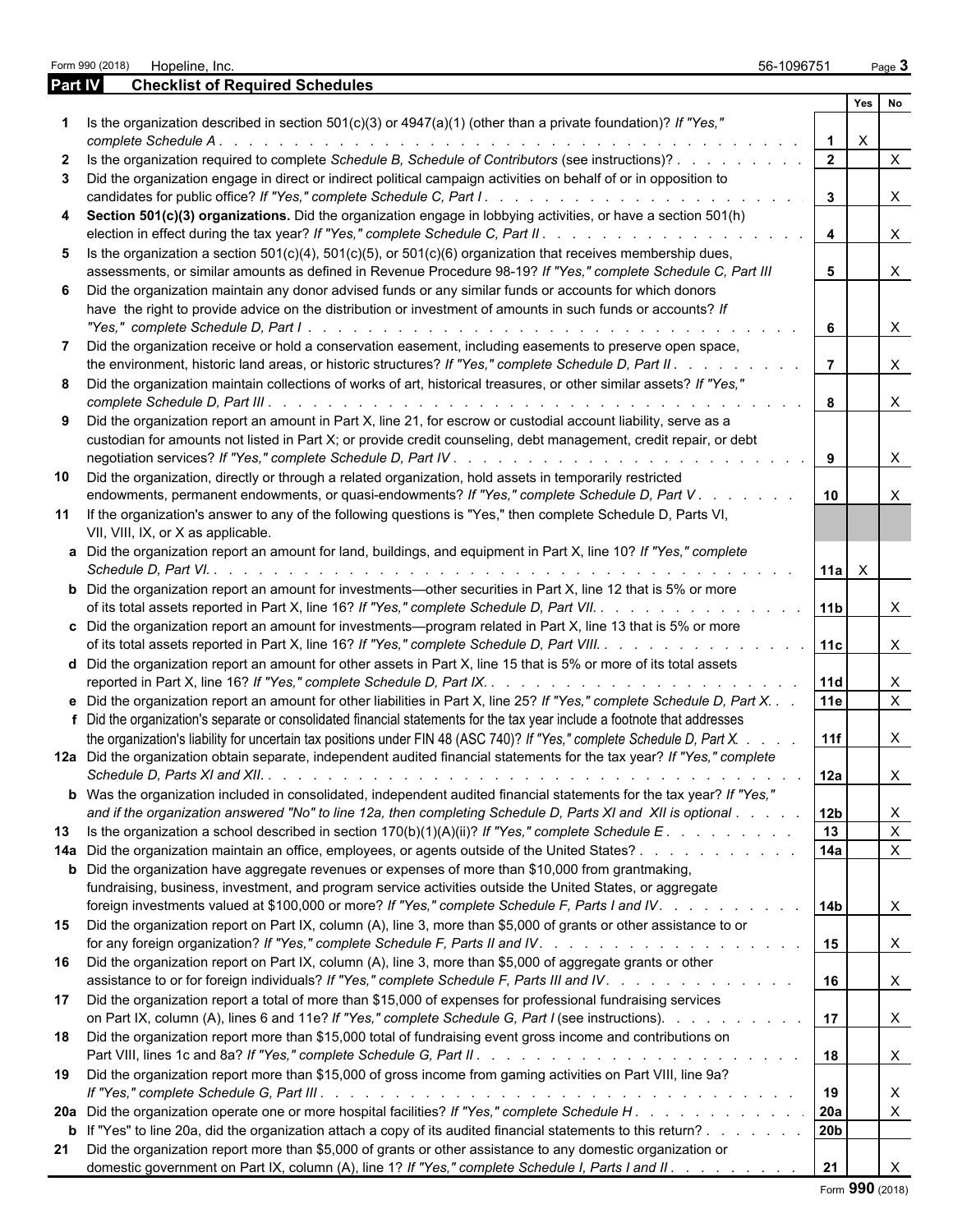|                | Form 990 (2018) | Hopeline, Inc.                                                                                                                                                                                        | 56-1096751      |             | Page 4                    |
|----------------|-----------------|-------------------------------------------------------------------------------------------------------------------------------------------------------------------------------------------------------|-----------------|-------------|---------------------------|
| <b>Part IV</b> |                 | <b>Checklist of Required Schedules (continued)</b>                                                                                                                                                    |                 |             |                           |
|                |                 |                                                                                                                                                                                                       |                 | Yes         | l No                      |
|                |                 | 22 Did the organization report more than \$5,000 of grants or other assistance to or for domestic individuals on                                                                                      |                 |             |                           |
|                |                 |                                                                                                                                                                                                       | 22              |             | $\boldsymbol{\mathsf{X}}$ |
|                |                 | 23 Did the organization answer "Yes" to Part VII, Section A, line 3, 4, or 5 about compensation of the                                                                                                |                 |             |                           |
|                |                 | organization's current and former officers, directors, trustees, key employees, and highest compensated                                                                                               |                 |             |                           |
|                |                 | employees? If "Yes," complete Schedule J.<br>de la caractería de la caractería de la caractería                                                                                                       | 23              |             | $\mathsf{X}$              |
|                |                 | 24a Did the organization have a tax-exempt bond issue with an outstanding principal amount of more than                                                                                               |                 |             |                           |
|                |                 | \$100,000 as of the last day of the year, that was issued after December 31, 2002? If "Yes," answer lines                                                                                             |                 |             |                           |
|                |                 | 24b through 24d and complete Schedule K. If "No," go to line 25a<br>and the contract of the contract of the contract of                                                                               | 24a             |             | $\boldsymbol{\mathsf{X}}$ |
|                |                 | <b>b</b> Did the organization invest any proceeds of tax-exempt bonds beyond a temporary period exception?                                                                                            | 24 <b>b</b>     |             |                           |
|                |                 | c Did the organization maintain an escrow account other than a refunding escrow at any time during the year                                                                                           |                 |             |                           |
|                |                 | to defease any tax-exempt bonds?<br>the contract of the contract of the contract of the contract of the contract of the contract of the contract of                                                   | 24c             |             |                           |
|                |                 | <b>d</b> Did the organization act as an "on behalf of" issuer for bonds outstanding at any time during the year? $\ldots$                                                                             | <b>24d</b>      |             |                           |
|                |                 |                                                                                                                                                                                                       |                 |             |                           |
|                |                 | 25a Section 501(c)(3), 501(c)(4), and 501(c)(29) organizations. Did the organization engage in an excess benefit                                                                                      |                 |             |                           |
|                |                 | transaction with a disqualified person during the year? If "Yes," complete Schedule L, Part I.<br>and the company of the company of                                                                   | 25a             |             | $\boldsymbol{\mathsf{X}}$ |
|                |                 | <b>b</b> Is the organization aware that it engaged in an excess benefit transaction with a disqualified person in a                                                                                   |                 |             |                           |
|                |                 | prior year, and that the transaction has not been reported on any of the organization's prior Forms 990 or                                                                                            |                 |             |                           |
|                |                 |                                                                                                                                                                                                       | 25 <sub>b</sub> |             | $\boldsymbol{\mathsf{X}}$ |
| 26             |                 | Did the organization report any amount on Part X, line 5, 6, or 22 for receivables from or payables to any                                                                                            |                 |             |                           |
|                |                 | current or former officers, directors, trustees, key employees, highest compensated employees, or                                                                                                     |                 |             |                           |
|                |                 |                                                                                                                                                                                                       | 26              |             | $\boldsymbol{\mathsf{X}}$ |
| 27             |                 | Did the organization provide a grant or other assistance to an officer, director, trustee, key employee,                                                                                              |                 |             |                           |
|                |                 | substantial contributor or employee thereof, a grant selection committee member, or to a 35% controlled                                                                                               |                 |             |                           |
|                |                 | entity or family member of any of these persons? If "Yes," complete Schedule L, Part III.                                                                                                             | 27              |             | $\boldsymbol{\mathsf{X}}$ |
|                |                 | 28 Was the organization a party to a business transaction with one of the following parties (see Schedule L,                                                                                          |                 |             |                           |
|                |                 | Part IV instructions for applicable filing thresholds, conditions, and exceptions):                                                                                                                   |                 |             |                           |
|                |                 | a A current or former officer, director, trustee, or key employee? If "Yes," complete Schedule L, Part IV.                                                                                            | 28a             |             | $\times$                  |
|                |                 | <b>b</b> A family member of a current or former officer, director, trustee, or key employee? If "Yes," complete                                                                                       |                 |             |                           |
|                |                 |                                                                                                                                                                                                       | <b>28b</b>      |             |                           |
|                |                 |                                                                                                                                                                                                       |                 |             | $\mathsf{X}$              |
|                |                 | c An entity of which a current or former officer, director, trustee, or key employee (or a family member thereof)                                                                                     |                 |             |                           |
|                |                 | was an officer, director, trustee, or direct or indirect owner? If "Yes," complete Schedule L, Part IV.<br>and a straight and a straight and                                                          | <b>28c</b>      |             | $\mathsf{X}$              |
| 29             |                 | Did the organization receive more than \$25,000 in non-cash contributions? If "Yes," complete Schedule M.                                                                                             | 29              |             | $\mathsf{X}$              |
| 30             |                 | Did the organization receive contributions of art, historical treasures, or other similar assets, or qualified                                                                                        |                 |             |                           |
|                |                 | conservation contributions? If "Yes," complete Schedule M.                                                                                                                                            | 30              |             | $\mathsf{X}$              |
|                |                 | 31 Did the organization liquidate, terminate, or dissolve and cease operations? If "Yes," complete Schedule N, Part I                                                                                 | 31              |             | $\mathsf{X}$              |
|                |                 | Did the organization sell, exchange, dispose of, or transfer more than 25% of its net assets?                                                                                                         |                 |             |                           |
|                |                 |                                                                                                                                                                                                       | 32              |             | $\mathsf{X}$              |
|                |                 | 33 Did the organization own 100% of an entity disregarded as separate from the organization under Regulations                                                                                         |                 |             |                           |
|                |                 |                                                                                                                                                                                                       | 33              |             | $\boldsymbol{\mathsf{X}}$ |
|                |                 |                                                                                                                                                                                                       |                 |             |                           |
|                |                 | 34 Was the organization related to any tax-exempt or taxable entity? If "Yes," complete Schedule R, Part II,                                                                                          |                 |             |                           |
|                |                 |                                                                                                                                                                                                       | 34              |             | $\boldsymbol{\mathsf{X}}$ |
|                |                 | 35a Did the organization have a controlled entity within the meaning of section $512(b)(13)?$                                                                                                         | 35a             |             | $\overline{X}$            |
|                |                 | b If "Yes" to line 35a, did the organization receive any payment from or engage in any transaction with a controlled                                                                                  |                 |             |                           |
|                |                 | entity within the meaning of section 512(b)(13)? If "Yes," complete Schedule R, Part V, line 2                                                                                                        | 35 <sub>b</sub> |             |                           |
|                |                 | 36 Section 501(c)(3) organizations. Did the organization make any transfers to an exempt non-charitable related                                                                                       |                 |             |                           |
|                |                 |                                                                                                                                                                                                       | 36              |             | $\mathsf{X}$              |
| 37             |                 | Did the organization conduct more than 5% of its activities through an entity that is not a related organization                                                                                      |                 |             |                           |
|                |                 | and that is treated as a partnership for federal income tax purposes? If "Yes," complete Schedule R, Part VI.                                                                                         | 37              |             | $\mathsf{X}$              |
|                |                 | 38 Did the organization complete Schedule O and provide explanations in Schedule O for Part VI, lines 11b and                                                                                         |                 |             |                           |
|                |                 |                                                                                                                                                                                                       | 38              |             | $\times$                  |
| <b>Part V</b>  |                 | <b>Statements Regarding Other IRS Filings and Tax Compliance</b>                                                                                                                                      |                 |             |                           |
|                |                 |                                                                                                                                                                                                       |                 |             |                           |
|                |                 | Check if Schedule O contains a response or note to any line in this Part V                                                                                                                            |                 |             |                           |
|                |                 |                                                                                                                                                                                                       |                 |             | Yes No                    |
| 1a             |                 | Enter the number reported in Box 3 of Form 1096. Enter -0- if not applicable<br>1a<br>the contract of the contract of the contract of the contract of the contract of the contract of the contract of |                 |             |                           |
| b              |                 | 1 <sub>b</sub><br>Enter the number of Forms W-2G included in line 1a. Enter -0- if not applicable                                                                                                     |                 |             |                           |
| c              |                 | Did the organization comply with backup withholding rules for reportable payments to vendors and reportable                                                                                           |                 |             |                           |
|                |                 |                                                                                                                                                                                                       |                 | $1c \mid X$ |                           |
|                |                 |                                                                                                                                                                                                       |                 |             | Form 990 (2018)           |
|                |                 |                                                                                                                                                                                                       |                 |             |                           |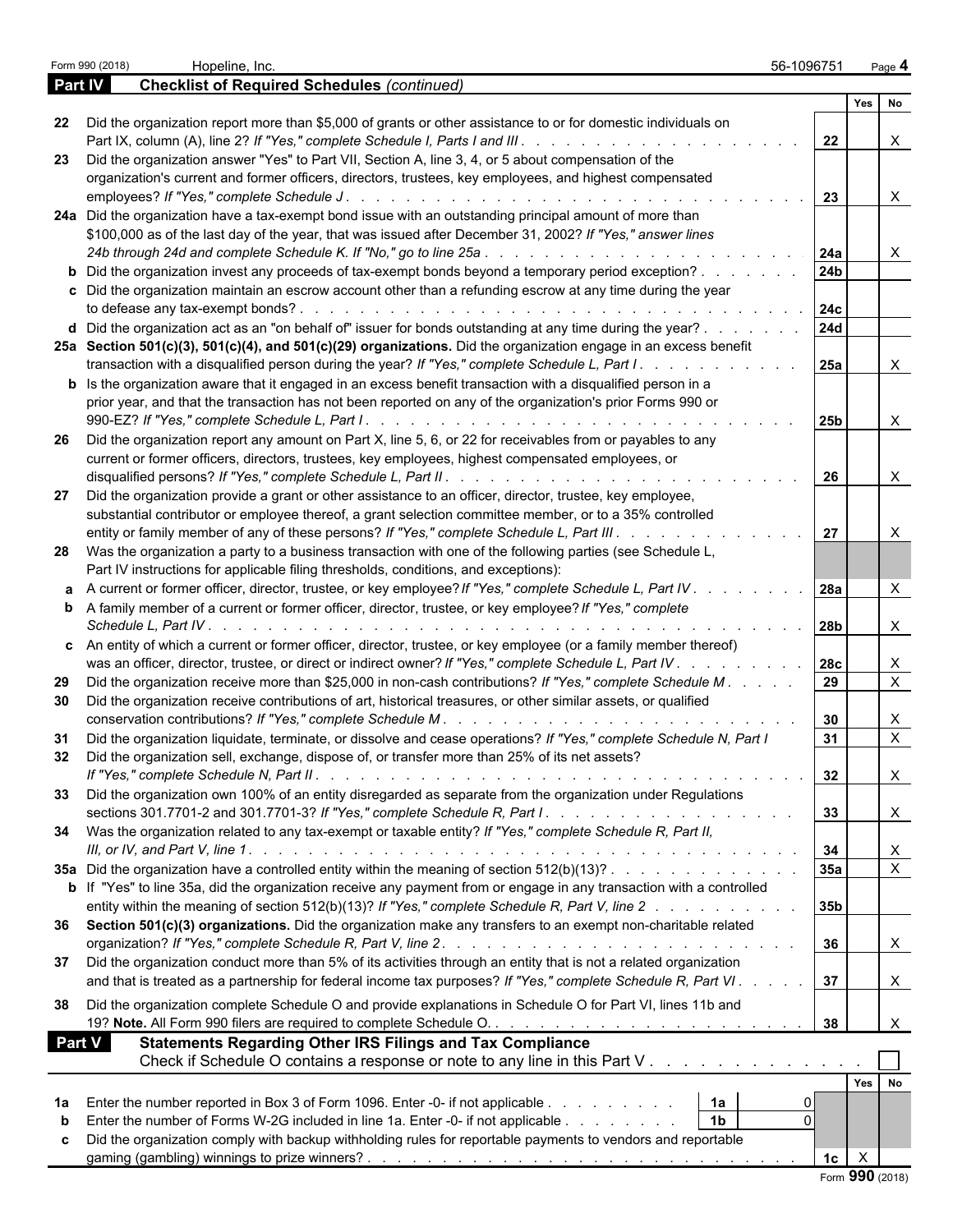|               | Form 990 (2018) | Hopeline, Inc.                                                                                                                                                                                                              | 56-1096751           |              | Page $5$                  |  |  |
|---------------|-----------------|-----------------------------------------------------------------------------------------------------------------------------------------------------------------------------------------------------------------------------|----------------------|--------------|---------------------------|--|--|
| <b>Part V</b> |                 | Statements Regarding Other IRS Filings and Tax Compliance (continued)                                                                                                                                                       |                      |              |                           |  |  |
|               |                 |                                                                                                                                                                                                                             |                      | Yes          | No                        |  |  |
|               |                 | 2a Enter the number of employees reported on Form W-3, Transmittal of Wage and Tax                                                                                                                                          |                      |              |                           |  |  |
|               |                 | Statements, filed for the calendar year ending with or within the year covered by this return.<br>2а                                                                                                                        |                      |              |                           |  |  |
|               |                 | b If at least one is reported on line 2a, did the organization file all required federal employment tax returns?.                                                                                                           | 2 <sub>b</sub>       | $\mathsf{X}$ |                           |  |  |
|               |                 | Note. If the sum of lines 1a and 2a is greater than 250, you may be required to e-file. (see instructions)                                                                                                                  |                      |              |                           |  |  |
| За            |                 | Did the organization have unrelated business gross income of \$1,000 or more during the year?.                                                                                                                              | 3a                   |              | Χ                         |  |  |
|               |                 | If "Yes," has it filed a Form 990-T for this year? If "No" to line 3b, provide an explanation in Schedule O.                                                                                                                | 3 <sub>b</sub>       |              |                           |  |  |
|               |                 | 4a At any time during the calendar year, did the organization have an interest in, or a signature or other authority over,                                                                                                  |                      |              |                           |  |  |
|               |                 | a financial account in a foreign country (such as a bank account, securities account, or other financial account)?                                                                                                          | 4a                   |              |                           |  |  |
|               |                 | <b>b</b> If "Yes," enter the name of the foreign country: $\blacktriangleright$                                                                                                                                             |                      |              |                           |  |  |
|               |                 | See instructions for filing requirements for FinCEN Form 114, Report of Foreign Bank and Financial Accounts (FBAR).                                                                                                         |                      |              | X                         |  |  |
| 5а            |                 | Was the organization a party to a prohibited tax shelter transaction at any time during the tax year?.<br>Did any taxable party notify the organization that it was or is a party to a prohibited tax shelter transaction?. | 5a<br>5 <sub>b</sub> |              | X                         |  |  |
|               |                 | If "Yes" to line 5a or 5b, did the organization file Form 8886-T?                                                                                                                                                           | 5 <sub>c</sub>       |              |                           |  |  |
|               |                 | 6a Does the organization have annual gross receipts that are normally greater than \$100,000, and did the                                                                                                                   |                      |              |                           |  |  |
|               |                 | organization solicit any contributions that were not tax deductible as charitable contributions?.                                                                                                                           | 6a                   |              | $\mathsf{X}$              |  |  |
|               |                 | <b>b</b> If "Yes," did the organization include with every solicitation an express statement that such contributions or                                                                                                     |                      |              |                           |  |  |
|               |                 | gifts were not tax deductible?                                                                                                                                                                                              | 6b                   |              |                           |  |  |
|               |                 | Organizations that may receive deductible contributions under section 170(c).                                                                                                                                               |                      |              |                           |  |  |
|               |                 | Did the organization receive a payment in excess of \$75 made partly as a contribution and partly for goods                                                                                                                 |                      |              |                           |  |  |
|               |                 | and services provided to the payor?.                                                                                                                                                                                        | 7a                   |              | $\boldsymbol{\mathsf{X}}$ |  |  |
|               |                 | If "Yes," did the organization notify the donor of the value of the goods or services provided?                                                                                                                             | 7b                   |              |                           |  |  |
|               |                 | c Did the organization sell, exchange, or otherwise dispose of tangible personal property for which it was                                                                                                                  |                      |              |                           |  |  |
|               |                 |                                                                                                                                                                                                                             | 7c                   |              | $\times$                  |  |  |
|               |                 | 7d<br>d If "Yes," indicate the number of Forms 8282 filed during the year                                                                                                                                                   |                      |              |                           |  |  |
|               |                 | Did the organization receive any funds, directly or indirectly, to pay premiums on a personal benefit contract?.                                                                                                            | 7e                   |              | X                         |  |  |
|               |                 | Did the organization, during the year, pay premiums, directly or indirectly, on a personal benefit contract? .                                                                                                              | $\overline{7f}$      |              | X                         |  |  |
|               |                 | If the organization received a contribution of qualified intellectual property, did the organization file Form 8899 as required?.                                                                                           | 7g                   |              |                           |  |  |
|               |                 | If the organization received a contribution of cars, boats, airplanes, or other vehicles, did the organization file a Form 1098-C?.                                                                                         | 7h                   |              |                           |  |  |
| 8             |                 | Sponsoring organizations maintaining donor advised funds. Did a donor advised fund maintained by the                                                                                                                        |                      |              |                           |  |  |
|               |                 | sponsoring organization have excess business holdings at any time during the year?                                                                                                                                          | 8                    |              |                           |  |  |
| 9             |                 | Sponsoring organizations maintaining donor advised funds.                                                                                                                                                                   |                      |              |                           |  |  |
|               |                 | Did the sponsoring organization make any taxable distributions under section 4966?.<br>$\mathbf{r}$ , $\mathbf{r}$ , $\mathbf{r}$ , $\mathbf{r}$ , $\mathbf{r}$ , $\mathbf{r}$ , $\mathbf{r}$                               | 9a<br>9 <sub>b</sub> |              |                           |  |  |
|               |                 | Did the sponsoring organization make a distribution to a donor, donor advisor, or related person?<br>Section 501(c)(7) organizations. Enter:                                                                                |                      |              |                           |  |  |
|               |                 | 10a<br>Initiation fees and capital contributions included on Part VIII, line 12.                                                                                                                                            |                      |              |                           |  |  |
| b             |                 | 10 <sub>b</sub><br>Gross receipts, included on Form 990, Part VIII, line 12, for public use of club facilities                                                                                                              |                      |              |                           |  |  |
| 11            |                 | Section 501(c)(12) organizations. Enter:                                                                                                                                                                                    |                      |              |                           |  |  |
|               |                 | 11a<br>Gross income from members or shareholders<br>and the contract of the contract of the contract of                                                                                                                     |                      |              |                           |  |  |
|               |                 | Gross income from other sources (Do not net amounts due or paid to other sources                                                                                                                                            |                      |              |                           |  |  |
|               |                 | 11 <sub>b</sub>                                                                                                                                                                                                             |                      |              |                           |  |  |
|               |                 | 12a Section 4947(a)(1) non-exempt charitable trusts. Is the organization filing Form 990 in lieu of Form 1041?.                                                                                                             | 12a                  |              |                           |  |  |
| $\mathbf b$   |                 | 12 <sub>b</sub><br>If "Yes," enter the amount of tax-exempt interest received or accrued during the year                                                                                                                    |                      |              |                           |  |  |
| 13            |                 | Section 501(c)(29) qualified nonprofit health insurance issuers.                                                                                                                                                            |                      |              |                           |  |  |
|               |                 | <b>a</b> Is the organization licensed to issue qualified health plans in more than one state?                                                                                                                               | 13a                  |              |                           |  |  |
|               |                 | Note. See the instructions for additional information the organization must report on Schedule O.                                                                                                                           |                      |              |                           |  |  |
|               |                 | <b>b</b> Enter the amount of reserves the organization is required to maintain by the states in which                                                                                                                       |                      |              |                           |  |  |
|               |                 |                                                                                                                                                                                                                             |                      |              |                           |  |  |
|               |                 | 13 <sub>c</sub>                                                                                                                                                                                                             |                      |              |                           |  |  |
| 14a           |                 | Did the organization receive any payments for indoor tanning services during the tax year?.<br>the contract of the contract of the                                                                                          | 14a                  |              | $\mathsf{X}$              |  |  |
| $\mathbf b$   |                 | If "Yes," has it filed a Form 720 to report these payments? If "No," provide an explanation in Schedule O.                                                                                                                  | 14 <sub>b</sub>      |              |                           |  |  |
| 15            |                 | Is the organization subject to the section 4960 tax on payment(s) of more than \$1,000,000 in remuneration or                                                                                                               |                      |              |                           |  |  |
|               |                 |                                                                                                                                                                                                                             | 15                   |              | X                         |  |  |
|               |                 | If "Yes," see instructions and file Form 4720, Schedule N.                                                                                                                                                                  |                      |              |                           |  |  |
| 16            |                 | Is the organization an educational institution subject to the section 4968 excise tax on net investment income?                                                                                                             | 16                   |              |                           |  |  |
|               |                 | If "Yes," complete Form 4720, Schedule O.                                                                                                                                                                                   |                      |              |                           |  |  |
|               |                 |                                                                                                                                                                                                                             |                      |              |                           |  |  |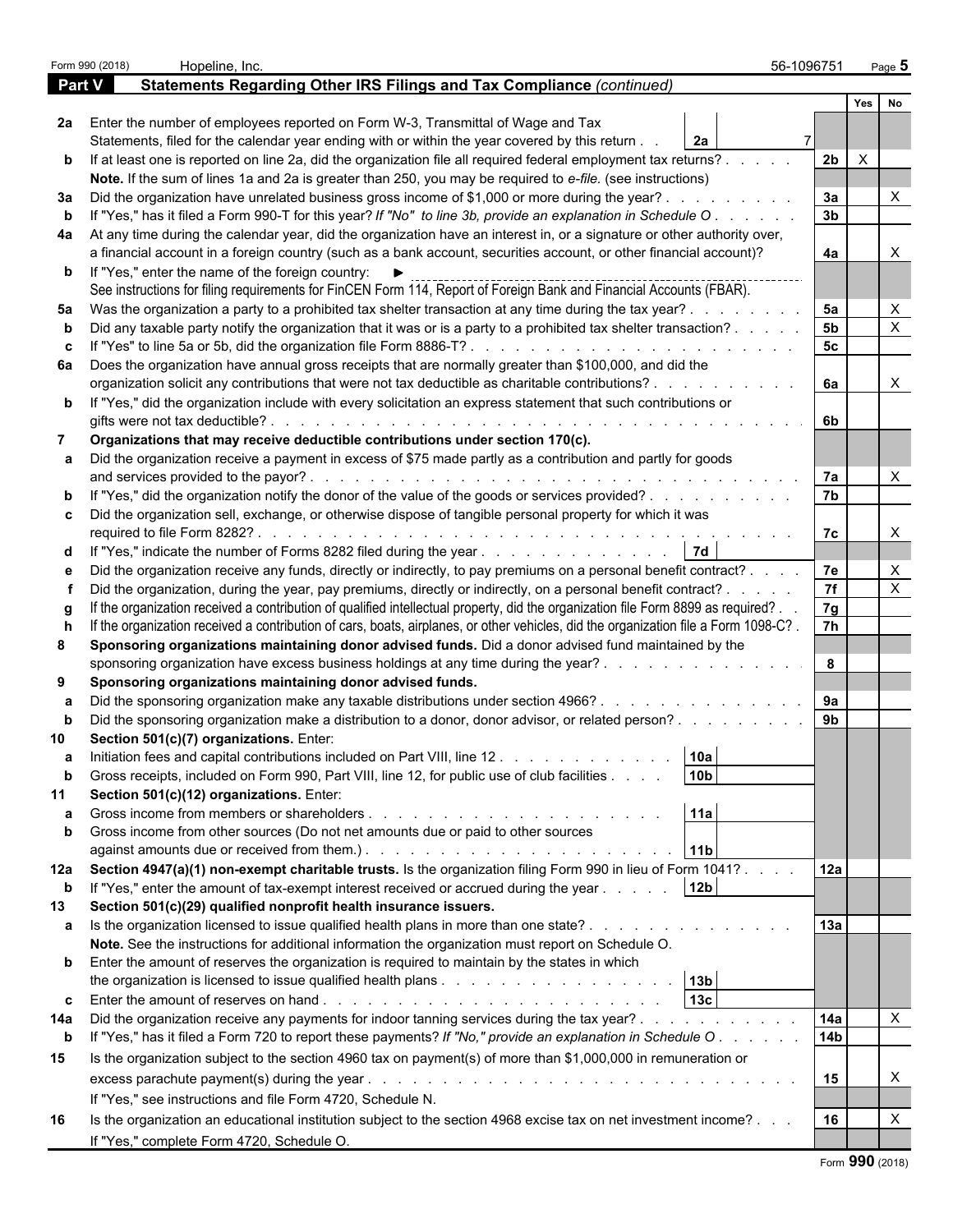| Form 990 (2018) | Hopeline, Inc.                                                                                                                                                                                                                     |                               | 56-1096751                     | Page $6$                                  |
|-----------------|------------------------------------------------------------------------------------------------------------------------------------------------------------------------------------------------------------------------------------|-------------------------------|--------------------------------|-------------------------------------------|
| <b>Part VI</b>  | Governance, Management, and Disclosure For each "Yes" response to lines 2 through 7b below, and for a "No"                                                                                                                         |                               |                                |                                           |
|                 | response to line 8a, 8b, or 10b below, describe the circumstances, processes, or changes in Schedule O. See instructions.                                                                                                          |                               |                                |                                           |
|                 | Check if Schedule O contains a response or note to any line in this Part VI.                                                                                                                                                       |                               |                                |                                           |
|                 | <b>Section A. Governing Body and Management</b>                                                                                                                                                                                    |                               |                                |                                           |
|                 |                                                                                                                                                                                                                                    |                               |                                | Yes No                                    |
|                 | 1a Enter the number of voting members of the governing body at the end of the tax year                                                                                                                                             | 1a                            | 14                             |                                           |
|                 | If there are material differences in voting rights among members of the governing body, or<br>if the governing body delegated broad authority to an executive committee or similar                                                 |                               |                                |                                           |
|                 | committee, explain in Schedule O.                                                                                                                                                                                                  |                               |                                |                                           |
|                 | Enter the number of voting members included in line 1a, above, who are independent.                                                                                                                                                | 1 <sup>b</sup>                | 14                             |                                           |
|                 | Did any officer, director, trustee, or key employee have a family relationship or a business relationship with                                                                                                                     |                               |                                |                                           |
|                 | any other officer, director, trustee, or key employee?.<br>de la caractería de la caractería de la caractería de                                                                                                                   |                               | $\overline{2}$                 | $\times$                                  |
| 3               | Did the organization delegate control over management duties customarily performed by or under the direct                                                                                                                          |                               |                                |                                           |
|                 | supervision of officers, directors, or trustees, or key employees to a management company or other person?.<br>Did the organization make any significant changes to its governing documents since the prior Form 990 was filed?    |                               | $\mathbf{3}$<br>$\overline{4}$ | $\mathsf{X}$<br>$\boldsymbol{\mathsf{X}}$ |
|                 | Did the organization become aware during the year of a significant diversion of the organization's assets?.                                                                                                                        |                               | 5 <sub>5</sub>                 | $\boldsymbol{\mathsf{X}}$                 |
|                 | Did the organization have members or stockholders?.<br>and a construction of a construction of the construction                                                                                                                    |                               | 6                              | $\mathsf{X}$                              |
|                 | 7a Did the organization have members, stockholders, or other persons who had the power to elect or appoint                                                                                                                         |                               |                                |                                           |
|                 | one or more members of the governing body?.                                                                                                                                                                                        |                               | 7a                             | $\boldsymbol{\mathsf{X}}$                 |
|                 | <b>b</b> Are any governance decisions of the organization reserved to (or subject to approval by) members,                                                                                                                         |                               |                                |                                           |
|                 |                                                                                                                                                                                                                                    |                               | 7b                             | $\boldsymbol{\mathsf{X}}$                 |
|                 | Did the organization contemporaneously document the meetings held or written actions undertaken during                                                                                                                             |                               |                                |                                           |
|                 | the year by the following:                                                                                                                                                                                                         |                               |                                |                                           |
|                 | <b>a</b> The governing body?                                                                                                                                                                                                       |                               | 8а<br>8b                       | $\times$<br>$\boldsymbol{\mathsf{X}}$     |
| 9               | Is there any officer, director, trustee, or key employee listed in Part VII, Section A, who cannot be reached                                                                                                                      |                               |                                |                                           |
|                 | at the organization's mailing address? If "Yes," provide the names and addresses in Schedule O.                                                                                                                                    |                               | 9                              | $\times$                                  |
|                 | Section B. Policies (This Section B requests information about policies not required by the Internal Revenue Code.)                                                                                                                |                               |                                |                                           |
|                 |                                                                                                                                                                                                                                    |                               | Yes                            | No                                        |
|                 | 10a Did the organization have local chapters, branches, or affiliates?.                                                                                                                                                            | .                             | 10a                            | $\mathsf{X}$                              |
|                 | <b>b</b> If "Yes," did the organization have written policies and procedures governing the activities of such chapters,                                                                                                            |                               |                                |                                           |
|                 | affiliates, and branches to ensure their operations are consistent with the organization's exempt purposes?                                                                                                                        |                               | 10 <sub>b</sub>                |                                           |
|                 | 11a Has the organization provided a complete copy of this Form 990 to all members of its governing body before filing the form?                                                                                                    |                               | 11a $\overline{X}$             |                                           |
|                 | <b>b</b> Describe in Schedule O the process, if any, used by the organization to review this Form 990.<br>12a Did the organization have a written conflict of interest policy? If "No," go to line 13.                             |                               | X                              |                                           |
|                 | b Were officers, directors, or trustees, and key employees required to disclose annually interests that could give rise to conflicts?                                                                                              |                               | 12a<br>$12b$ $\times$          |                                           |
|                 | c Did the organization regularly and consistently monitor and enforce compliance with the policy? If "Yes,"                                                                                                                        |                               |                                |                                           |
|                 |                                                                                                                                                                                                                                    |                               | 12c                            | $\mathsf{X}$                              |
| 13              |                                                                                                                                                                                                                                    |                               | 13                             | $\boldsymbol{\mathsf{X}}$                 |
| 14              |                                                                                                                                                                                                                                    |                               | 14                             | $\boldsymbol{\mathsf{X}}$                 |
| 15              | Did the process for determining compensation of the following persons include a review and approval by                                                                                                                             |                               |                                |                                           |
|                 | independent persons, comparability data, and contemporaneous substantiation of the deliberation and decision?                                                                                                                      |                               |                                |                                           |
|                 |                                                                                                                                                                                                                                    |                               | $15a \quad X$                  |                                           |
|                 | If "Yes" to line 15a or 15b, describe the process in Schedule O (see instructions).                                                                                                                                                |                               | 15 <sub>b</sub>                | $\mathsf{X}$                              |
|                 | 16a Did the organization invest in, contribute assets to, or participate in a joint venture or similar arrangement                                                                                                                 |                               |                                |                                           |
|                 |                                                                                                                                                                                                                                    |                               | 16a                            | $\times$                                  |
|                 | <b>b</b> If "Yes," did the organization follow a written policy or procedure requiring the organization to evaluate its                                                                                                            |                               |                                |                                           |
|                 | participation in joint venture arrangements under applicable federal tax law, and take steps to safeguard                                                                                                                          |                               |                                |                                           |
|                 |                                                                                                                                                                                                                                    |                               | <b>16b</b>                     |                                           |
|                 | <b>Section C. Disclosure</b>                                                                                                                                                                                                       |                               |                                |                                           |
| 17<br>18        | List the states with which a copy of this Form 990 is required to be filed<br>$\blacktriangleright$<br>Section 6104 requires an organization to make its Forms 1023 (1024 or 1024-A if applicable), 990, and 990-T (Section 501(c) |                               |                                |                                           |
|                 | (3) sonly) available for public inspection. Indicate how you made these available. Check all that apply.                                                                                                                           |                               |                                |                                           |
|                 | X Own website<br>Another's website<br>Upon request                                                                                                                                                                                 | Other (explain in Schedule O) |                                |                                           |
| 19              | Describe in Schedule O whether (and if so, how) the organization made its governing documents, conflict of interest policy, and                                                                                                    |                               |                                |                                           |
|                 | financial statements available to the public during the tax year.                                                                                                                                                                  |                               |                                |                                           |
| 20              | State the name, address, and telephone number of the person who possesses the organization's books and records:                                                                                                                    |                               |                                |                                           |
|                 | Connie Stock                                                                                                                                                                                                                       | $(919) 832 - 3326$            |                                |                                           |
|                 | PO Box 10490, Raleigh, NC 27605                                                                                                                                                                                                    |                               |                                |                                           |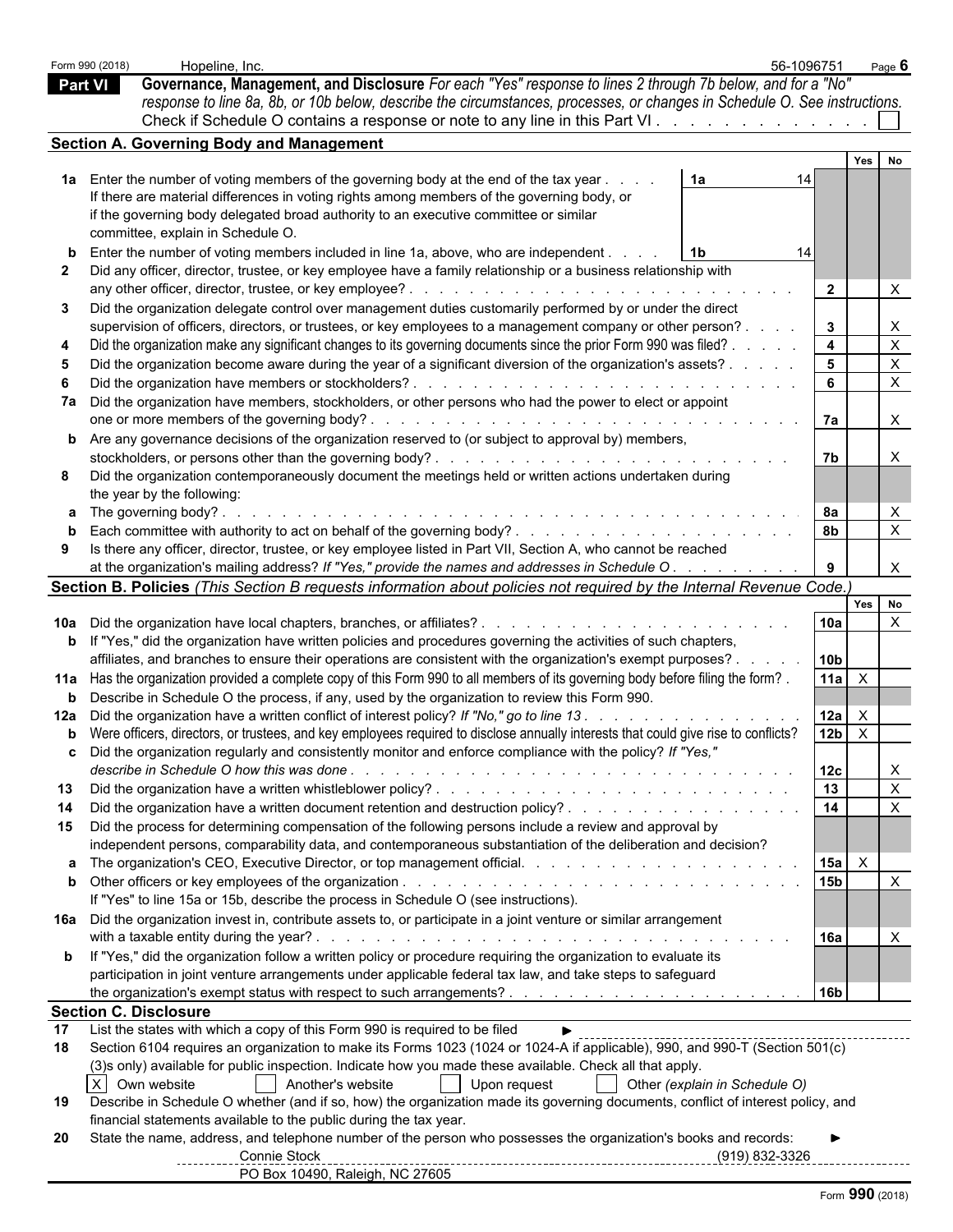| Form 990 (2018)       | Hopeline, Inc.                                                                                                                 | 56-1096751 | Page. |
|-----------------------|--------------------------------------------------------------------------------------------------------------------------------|------------|-------|
| Part VII <sup>1</sup> | <b>Compensation of Officers, Directors, Trustees, Key Employees, Highest Compensated</b>                                       |            |       |
|                       | <b>Employees, and Independent Contractors</b><br>Check if Schedule O contains a response or note to any line in this Part VII. |            |       |
| <b>Section A.</b>     | Officers, Directors, Trustees, Key Employees, and Highest Compensated Employees                                                |            |       |
|                       |                                                                                                                                |            |       |

**1a** Complete this table for all persons required to be listed. Report compensation for the calendar year ending with or within the organization's tax year.

List all of the organization's **current** officers, directors, trustees (whether individuals or organizations), regardless of amount of compensation. Enter -0- in columns (D), (E), and (F) if no compensation was paid.

List all of the organization's **current** key employees, if any. See instructions for definition of "key employee."

List the organization's five **current** highest compensated employees (other than an officer, director, trustee, or key employee) who received reportable compensation (Box 5 of Form W-2 and/or Box 7 of Form 1099-MISC) of more than \$100,000 from the organization and any related organizations.

List all of the organization's **former** officers, key employees, and highest compensated employees who received more than \$100,000 of reportable compensation from the organization and any related organizations.

List all of the organization's **former directors or trustees** that received, in the capacity as a former director or trustee of the organization, more than \$10,000 of reportable compensation from the organization and any related organizations.

List persons in the following order: individual trustees or directors; institutional trustees; officers; key employees; highest compensated employees; and former such persons.

Check this box if neither the organization nor any related organization compensated any current officer, director, or trustee.

|                           |                                                                                  |                                   |                       | (C)            |              |                                                              |        |                                                |                                                  |                                                                                   |
|---------------------------|----------------------------------------------------------------------------------|-----------------------------------|-----------------------|----------------|--------------|--------------------------------------------------------------|--------|------------------------------------------------|--------------------------------------------------|-----------------------------------------------------------------------------------|
| (A)<br>Name and Title     | (B)<br>Average                                                                   |                                   |                       | Position       |              | (do not check more than one<br>box, unless person is both an |        | (D)<br>Reportable                              | (E)<br>Reportable                                | (F)<br>Estimated                                                                  |
|                           | hours per                                                                        |                                   |                       |                |              | officer and a director/trustee)                              |        | compensation                                   | compensation                                     | amount of                                                                         |
|                           | week (list any<br>hours for<br>related<br>organizations<br>below dotted<br>line) | Individual trustee<br>or director | Institutional trustee | Officer        | Key employee | Highest compensated<br>employee                              | Former | from<br>the<br>organization<br>(W-2/1099-MISC) | from related<br>organizations<br>(W-2/1099-MISC) | other<br>compensation<br>from the<br>organization<br>and related<br>organizations |
| (1) Lauren Foster         | 5.00                                                                             |                                   |                       |                |              |                                                              |        |                                                |                                                  |                                                                                   |
| <b>Executive Director</b> | 0.00                                                                             | X                                 |                       | X              | X            | X                                                            |        | 40,805                                         |                                                  |                                                                                   |
| (2) Betty Arcangel        | 5.00                                                                             |                                   |                       |                |              |                                                              |        |                                                |                                                  |                                                                                   |
| Vice President            | 0.00                                                                             | X                                 |                       | X              |              |                                                              |        |                                                |                                                  |                                                                                   |
| Kelly Hubbell<br>(3)      | 5.00                                                                             |                                   |                       |                |              |                                                              |        |                                                |                                                  |                                                                                   |
| President                 | 0.00                                                                             | X                                 |                       | X              |              |                                                              |        |                                                |                                                  |                                                                                   |
| Sharli Allen<br>(4)       | 5.00                                                                             |                                   |                       |                |              |                                                              |        |                                                |                                                  |                                                                                   |
| Secretary                 | 0.00                                                                             | X                                 |                       | $\pmb{\times}$ |              |                                                              |        |                                                |                                                  |                                                                                   |
| (5) Barry Bryant          | 1.00                                                                             |                                   |                       |                |              |                                                              |        |                                                |                                                  |                                                                                   |
| Fundraising               | 0.00                                                                             | X                                 |                       |                |              |                                                              |        |                                                |                                                  |                                                                                   |
| (6) Jai Kumar             | 1.00                                                                             |                                   |                       |                |              |                                                              |        |                                                |                                                  |                                                                                   |
| Director                  | 0.00                                                                             | X                                 |                       |                |              |                                                              |        |                                                |                                                  |                                                                                   |
| (7) Sandy Kriz            | 1.00                                                                             |                                   |                       |                |              |                                                              |        |                                                |                                                  |                                                                                   |
| Director                  | 0.00                                                                             | X                                 |                       |                |              |                                                              |        |                                                |                                                  |                                                                                   |
| (8) Leah Berry            | 1.00                                                                             |                                   |                       |                |              |                                                              |        |                                                |                                                  |                                                                                   |
| Director                  | 0.00                                                                             | X                                 |                       |                |              |                                                              |        |                                                |                                                  |                                                                                   |
| (9) Rebecca Wheeler       | 1.00                                                                             |                                   |                       |                |              |                                                              |        |                                                |                                                  |                                                                                   |
| Director                  | 0.00                                                                             | X                                 |                       |                |              |                                                              |        |                                                |                                                  |                                                                                   |
| (10) Rachel Arcangel      | 1.00                                                                             |                                   |                       |                |              |                                                              |        |                                                |                                                  |                                                                                   |
| Director                  | 0.00                                                                             | $\boldsymbol{\mathsf{X}}$         |                       |                |              |                                                              |        |                                                |                                                  |                                                                                   |
| (11) Katie Meyers         | 1.00                                                                             |                                   |                       |                |              |                                                              |        |                                                |                                                  |                                                                                   |
| Director                  | 0.00                                                                             | X                                 |                       |                |              |                                                              |        |                                                |                                                  |                                                                                   |
| (12) Matan Marom          | 1.00                                                                             |                                   |                       |                |              |                                                              |        |                                                |                                                  |                                                                                   |
| Director                  | 0.00                                                                             | X                                 |                       |                |              |                                                              |        |                                                |                                                  |                                                                                   |
| (13) Niki Floyd           | 1.00                                                                             |                                   |                       |                |              |                                                              |        |                                                |                                                  |                                                                                   |
| Director                  | 0.00                                                                             | X                                 |                       |                |              |                                                              |        |                                                |                                                  |                                                                                   |
| (14) Kristin Bynum        | 1.00                                                                             |                                   |                       |                |              |                                                              |        |                                                |                                                  |                                                                                   |
| Director                  | 0.00                                                                             | X                                 |                       |                |              |                                                              |        |                                                |                                                  |                                                                                   |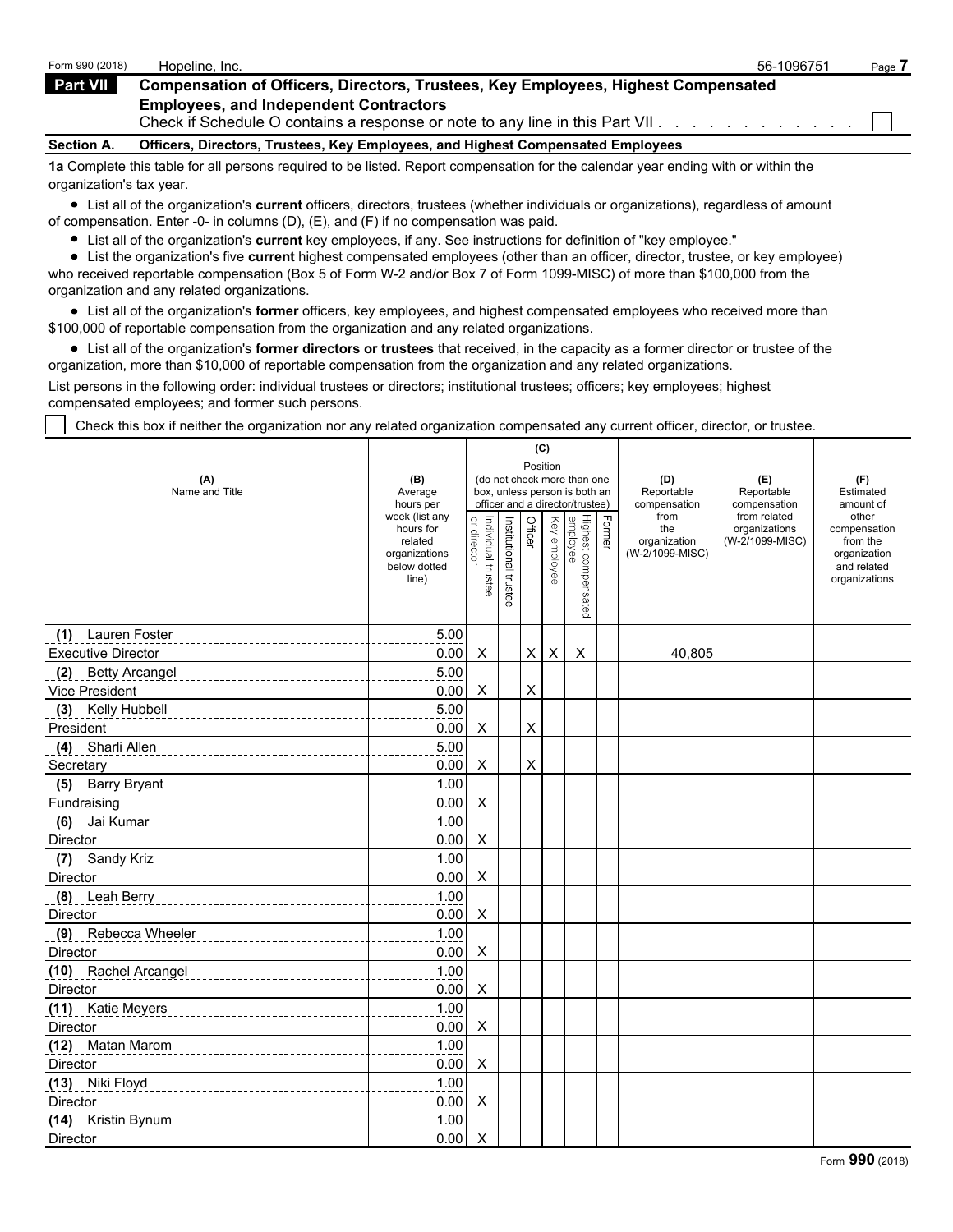| Form 990 (2018) | Hopeline, Inc.                                                                                                                                                                                                                                            |                                                                                                                 |                                   |                                              |     |                                                                                                                                                      |        |                                                                                     |                                                                                       | 56-1096751<br>Page 8                                                                                               |
|-----------------|-----------------------------------------------------------------------------------------------------------------------------------------------------------------------------------------------------------------------------------------------------------|-----------------------------------------------------------------------------------------------------------------|-----------------------------------|----------------------------------------------|-----|------------------------------------------------------------------------------------------------------------------------------------------------------|--------|-------------------------------------------------------------------------------------|---------------------------------------------------------------------------------------|--------------------------------------------------------------------------------------------------------------------|
| <b>Part VII</b> | Section A. Officers, Directors, Trustees, Key Employees, and Highest Compensated Employees (continued)                                                                                                                                                    |                                                                                                                 |                                   |                                              |     |                                                                                                                                                      |        |                                                                                     |                                                                                       |                                                                                                                    |
|                 | (A)<br>Name and title                                                                                                                                                                                                                                     | (B)<br>Average<br>hours per<br>week (list any<br>hours for<br>related<br>organizations<br>below dotted<br>line) | Individual trustee<br>or director | Position<br>Officer<br>Institutional trustee | (C) | (do not check more than one<br>box, unless person is both an<br>officer and a director/trustee)<br>Highest compensated<br>employee<br>  Key employee | Former | (D)<br>Reportable<br>compensation<br>from<br>the<br>organization<br>(W-2/1099-MISC) | (E)<br>Reportable<br>compensation<br>from related<br>organizations<br>(W-2/1099-MISC) | (F)<br>Estimated<br>amount of<br>other<br>compensation<br>from the<br>organization<br>and related<br>organizations |
|                 |                                                                                                                                                                                                                                                           | 1.00                                                                                                            |                                   |                                              |     |                                                                                                                                                      |        |                                                                                     |                                                                                       |                                                                                                                    |
| Director        |                                                                                                                                                                                                                                                           | $0.00\quad$ X                                                                                                   |                                   |                                              |     |                                                                                                                                                      |        |                                                                                     |                                                                                       |                                                                                                                    |
|                 |                                                                                                                                                                                                                                                           | 10.00                                                                                                           |                                   |                                              |     |                                                                                                                                                      |        |                                                                                     |                                                                                       |                                                                                                                    |
| Employee        |                                                                                                                                                                                                                                                           | 0.00                                                                                                            |                                   |                                              | X   |                                                                                                                                                      |        | 32,500                                                                              |                                                                                       |                                                                                                                    |
|                 |                                                                                                                                                                                                                                                           | 10.00                                                                                                           |                                   |                                              |     |                                                                                                                                                      |        |                                                                                     |                                                                                       |                                                                                                                    |
| Employee        |                                                                                                                                                                                                                                                           | 0.00                                                                                                            |                                   |                                              | X   |                                                                                                                                                      |        | 9,000                                                                               |                                                                                       |                                                                                                                    |
|                 |                                                                                                                                                                                                                                                           | 40.00                                                                                                           |                                   |                                              |     |                                                                                                                                                      |        |                                                                                     |                                                                                       |                                                                                                                    |
| Employee        |                                                                                                                                                                                                                                                           | 0.00<br>5.00                                                                                                    |                                   |                                              | X   |                                                                                                                                                      |        | 30,650                                                                              |                                                                                       |                                                                                                                    |
| Employee        | (19) Katherine Lynn Johnson (19) Mathematical Mathematical Mathematical Mathematical Mathematical Mathematical Mathematical Mathematical Mathematical Mathematical Mathematical Mathematical Mathematical Mathematical Mathema                            | 0.00                                                                                                            |                                   |                                              |     |                                                                                                                                                      |        | 4,550                                                                               |                                                                                       |                                                                                                                    |
|                 |                                                                                                                                                                                                                                                           | 5.00                                                                                                            |                                   |                                              |     |                                                                                                                                                      |        |                                                                                     |                                                                                       |                                                                                                                    |
| Employee        |                                                                                                                                                                                                                                                           | 0.00                                                                                                            |                                   |                                              |     |                                                                                                                                                      |        | 2,738                                                                               |                                                                                       |                                                                                                                    |
|                 |                                                                                                                                                                                                                                                           | 5.00                                                                                                            |                                   |                                              |     |                                                                                                                                                      |        |                                                                                     |                                                                                       |                                                                                                                    |
| Employee        |                                                                                                                                                                                                                                                           | 0.00                                                                                                            |                                   |                                              |     |                                                                                                                                                      |        | 2,750                                                                               |                                                                                       |                                                                                                                    |
| (22)            |                                                                                                                                                                                                                                                           |                                                                                                                 |                                   |                                              |     |                                                                                                                                                      |        |                                                                                     |                                                                                       |                                                                                                                    |
| (23)            |                                                                                                                                                                                                                                                           |                                                                                                                 |                                   |                                              |     |                                                                                                                                                      |        |                                                                                     |                                                                                       |                                                                                                                    |
|                 |                                                                                                                                                                                                                                                           |                                                                                                                 |                                   |                                              |     |                                                                                                                                                      |        |                                                                                     |                                                                                       |                                                                                                                    |
| (24)            |                                                                                                                                                                                                                                                           |                                                                                                                 |                                   |                                              |     |                                                                                                                                                      |        |                                                                                     |                                                                                       |                                                                                                                    |
| (25)            |                                                                                                                                                                                                                                                           |                                                                                                                 |                                   |                                              |     |                                                                                                                                                      |        |                                                                                     |                                                                                       |                                                                                                                    |
|                 |                                                                                                                                                                                                                                                           |                                                                                                                 |                                   |                                              |     |                                                                                                                                                      |        |                                                                                     |                                                                                       |                                                                                                                    |
| 1b              |                                                                                                                                                                                                                                                           |                                                                                                                 |                                   |                                              |     |                                                                                                                                                      |        | 122,993                                                                             |                                                                                       | $\mathbf 0$                                                                                                        |
|                 | Total from continuation sheets to Part VII, Section A. ▶                                                                                                                                                                                                  |                                                                                                                 |                                   |                                              |     |                                                                                                                                                      |        | $\Omega$                                                                            |                                                                                       | $\mathbf 0$                                                                                                        |
|                 |                                                                                                                                                                                                                                                           |                                                                                                                 |                                   |                                              |     |                                                                                                                                                      |        | 122,993                                                                             |                                                                                       | $\Omega$                                                                                                           |
|                 | 2 Total number of individuals (including but not limited to those listed above) who received more than \$100,000 of                                                                                                                                       |                                                                                                                 |                                   |                                              |     |                                                                                                                                                      |        |                                                                                     |                                                                                       |                                                                                                                    |
|                 | reportable compensation from the organization                                                                                                                                                                                                             | ▶                                                                                                               |                                   | 0                                            |     |                                                                                                                                                      |        |                                                                                     |                                                                                       | Yes No                                                                                                             |
| 3               | Did the organization list any former officer, director, or trustee, key employee, or highest compensated<br>employee on line 1a? If "Yes," complete Schedule J for such individual                                                                        |                                                                                                                 |                                   |                                              |     |                                                                                                                                                      |        |                                                                                     |                                                                                       | 3<br>Х                                                                                                             |
| 4               | For any individual listed on line 1a, is the sum of reportable compensation and other compensation from<br>the organization and related organizations greater than \$150,000? If "Yes," complete Schedule J for such                                      |                                                                                                                 |                                   |                                              |     |                                                                                                                                                      |        |                                                                                     |                                                                                       | X<br>4                                                                                                             |
| 5               | Did any person listed on line 1a receive or accrue compensation from any unrelated organization or individual                                                                                                                                             |                                                                                                                 |                                   |                                              |     |                                                                                                                                                      |        |                                                                                     |                                                                                       |                                                                                                                    |
|                 | for services rendered to the organization? If "Yes," complete Schedule J for such person.                                                                                                                                                                 |                                                                                                                 |                                   |                                              |     |                                                                                                                                                      |        |                                                                                     |                                                                                       | X<br>5                                                                                                             |
|                 | <b>Section B. Independent Contractors</b>                                                                                                                                                                                                                 |                                                                                                                 |                                   |                                              |     |                                                                                                                                                      |        |                                                                                     |                                                                                       |                                                                                                                    |
| 1               | Complete this table for your five highest compensated independent contractors that received more than \$100,000 of<br>compensation from the organization. Report compensation for the calendar year ending with or within the organization's tax<br>year. |                                                                                                                 |                                   |                                              |     |                                                                                                                                                      |        |                                                                                     |                                                                                       |                                                                                                                    |
|                 | (A)                                                                                                                                                                                                                                                       |                                                                                                                 |                                   |                                              |     |                                                                                                                                                      |        | (B)                                                                                 |                                                                                       | (C)                                                                                                                |
|                 | Name and business address                                                                                                                                                                                                                                 |                                                                                                                 |                                   |                                              |     |                                                                                                                                                      |        | Description of services                                                             |                                                                                       | Compensation                                                                                                       |
|                 |                                                                                                                                                                                                                                                           |                                                                                                                 |                                   |                                              |     |                                                                                                                                                      |        |                                                                                     |                                                                                       |                                                                                                                    |
|                 |                                                                                                                                                                                                                                                           |                                                                                                                 |                                   |                                              |     |                                                                                                                                                      |        |                                                                                     |                                                                                       |                                                                                                                    |
|                 |                                                                                                                                                                                                                                                           |                                                                                                                 |                                   |                                              |     |                                                                                                                                                      |        |                                                                                     |                                                                                       |                                                                                                                    |
|                 |                                                                                                                                                                                                                                                           |                                                                                                                 |                                   |                                              |     |                                                                                                                                                      |        |                                                                                     |                                                                                       |                                                                                                                    |
|                 | Total number of independent contractors (including but not limited to those listed above) who received                                                                                                                                                    |                                                                                                                 |                                   |                                              |     |                                                                                                                                                      |        |                                                                                     |                                                                                       |                                                                                                                    |
| $\mathbf{2}$    |                                                                                                                                                                                                                                                           |                                                                                                                 |                                   |                                              |     |                                                                                                                                                      |        |                                                                                     |                                                                                       |                                                                                                                    |

| more than \$100,000 of compensation from the organization |  |  |  |
|-----------------------------------------------------------|--|--|--|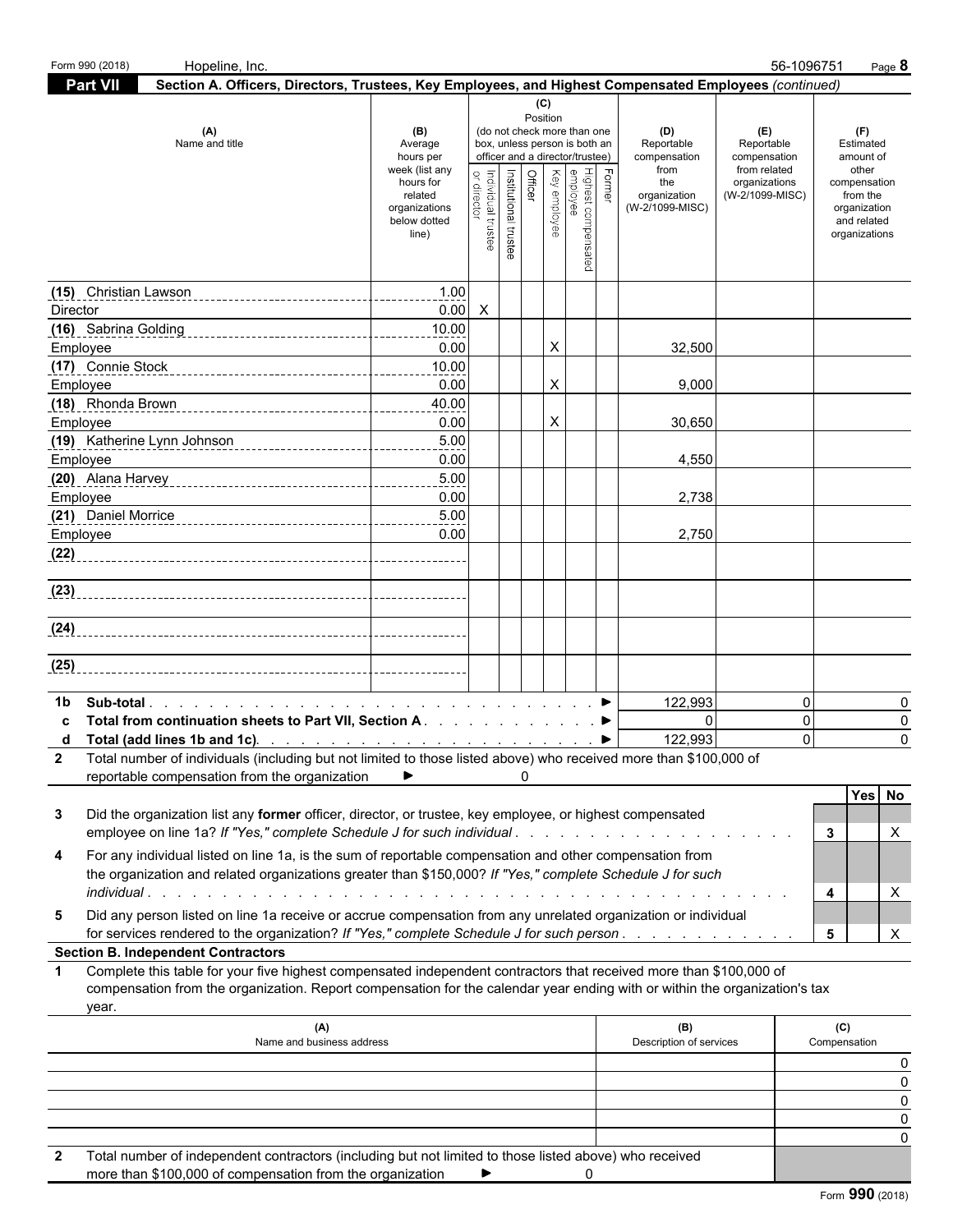|                                                           | Form 990 (2018)               | Hopeline, Inc.                                                                                                                                                                                                                                                                                                                                                                                                                                                                                                       |                                                                  |                                                                         |                                                                           |                                                    | 56-1096751                              | Page 9                                                           |
|-----------------------------------------------------------|-------------------------------|----------------------------------------------------------------------------------------------------------------------------------------------------------------------------------------------------------------------------------------------------------------------------------------------------------------------------------------------------------------------------------------------------------------------------------------------------------------------------------------------------------------------|------------------------------------------------------------------|-------------------------------------------------------------------------|---------------------------------------------------------------------------|----------------------------------------------------|-----------------------------------------|------------------------------------------------------------------|
|                                                           | <b>Part VIII</b>              | <b>Statement of Revenue</b>                                                                                                                                                                                                                                                                                                                                                                                                                                                                                          |                                                                  |                                                                         |                                                                           |                                                    |                                         |                                                                  |
|                                                           |                               |                                                                                                                                                                                                                                                                                                                                                                                                                                                                                                                      |                                                                  |                                                                         |                                                                           |                                                    |                                         |                                                                  |
|                                                           |                               |                                                                                                                                                                                                                                                                                                                                                                                                                                                                                                                      |                                                                  |                                                                         | (A)<br>Total revenue                                                      | (B)<br>Related or<br>exempt<br>function<br>revenue | (C)<br>Unrelated<br>business<br>revenue | (D)<br>Revenue<br>excluded from<br>tax under sections<br>512-514 |
| Contributions, Gifts, Grants<br>and Other Similar Amounts | 1a<br>b<br>c<br>d<br>е        | Federated campaigns<br>Membership dues<br>Fundraising events<br>Related organizations<br>Government grants (contributions)<br>All other contributions, gifts, grants, and<br>similar amounts not included above<br>Noncash contributions included in lines 1a-1f:<br>Total. Add lines 1a-1f ▶                                                                                                                                                                                                                        | 1a<br> 1 <sub>b</sub><br>$\sqrt{1c}$<br>1d<br>1e<br>  1f  <br>\$ | $\Omega$<br>$\Omega$<br>$\Omega$<br>8,268<br>239,077<br>$\Omega$        | 247,345                                                                   |                                                    |                                         |                                                                  |
| Program Service Revenue                                   | 2a<br>h<br>a                  | All other program service revenue<br>Total. Add lines 2a-2f.                                                                                                                                                                                                                                                                                                                                                                                                                                                         |                                                                  | <b>Business Code</b><br>$\blacktriangleright$                           | O<br>$\Omega$<br>$\Omega$<br>$\Omega$<br>$\Omega$<br>$\Omega$<br>$\Omega$ |                                                    |                                         |                                                                  |
|                                                           | 3<br>4<br>5<br>6a             | Investment income (including dividends, interest, and<br>other similar amounts). $\ldots$ $\ldots$ $\ldots$ $\ldots$ $\ldots$ $\ldots$<br>Income from investment of tax-exempt bond proceeds ▶<br>Gross rents                                                                                                                                                                                                                                                                                                        | (i) Real                                                         | (ii) Personal                                                           | $\mathbf{0}$<br>$\Omega$                                                  |                                                    |                                         |                                                                  |
|                                                           | b<br>c<br>d                   | Less: rental expenses<br>Rental income or (loss)<br>Net rental income or (loss) <u>.</u><br>7a Gross amount from sales of<br>assets other than inventory<br><b>b</b> Less: cost or other basis<br>and sales expenses<br><b>c</b> Gain or (loss) $\ldots$ $\ldots$<br>d Net gain or (loss).                                                                                                                                                                                                                           | $\mathsf{O}$<br>(i) Securities<br>$\Omega$<br>0<br>$\Omega$      | $\Omega$<br>$\blacktriangleright$<br>(ii) Other<br>$\Omega$<br>$\Omega$ | $\Omega$<br>$\Omega$                                                      |                                                    |                                         |                                                                  |
| Other Revenue                                             | 8а<br>b<br>c<br>10a<br>b      | Gross income from fundraising<br>of contributions reported on line 1c).<br>See Part IV, line 18. $\ldots$ $\ldots$ $\ldots$ $\ldots$ a<br>Less: direct expenses<br>Net income or (loss) from fundraising events<br>9a Gross income from gaming activities.<br>See Part IV, line 19. $\ldots$ $\ldots$ $\ldots$ <b>a</b><br>Less: direct expenses b [<br>Net income or (loss) from gaming activities <u>.</u> ▶<br>Gross sales of inventory, less<br>returns and allowances <b>a</b><br>Less: $\cosh$ of goods sold b | $\mathbf b$                                                      |                                                                         |                                                                           |                                                    |                                         |                                                                  |
|                                                           | c<br>11a<br>b<br>с<br>е<br>12 | Net income or (loss) from sales of inventory<br>Miscellaneous Revenue<br>All other revenue<br>Total. Add lines 11a–11d ▶<br>Total revenue. See instructions. ▶                                                                                                                                                                                                                                                                                                                                                       |                                                                  | <b>Business Code</b>                                                    | $\Omega$<br>247,345                                                       | $\overline{0}$                                     | $\overline{0}$                          |                                                                  |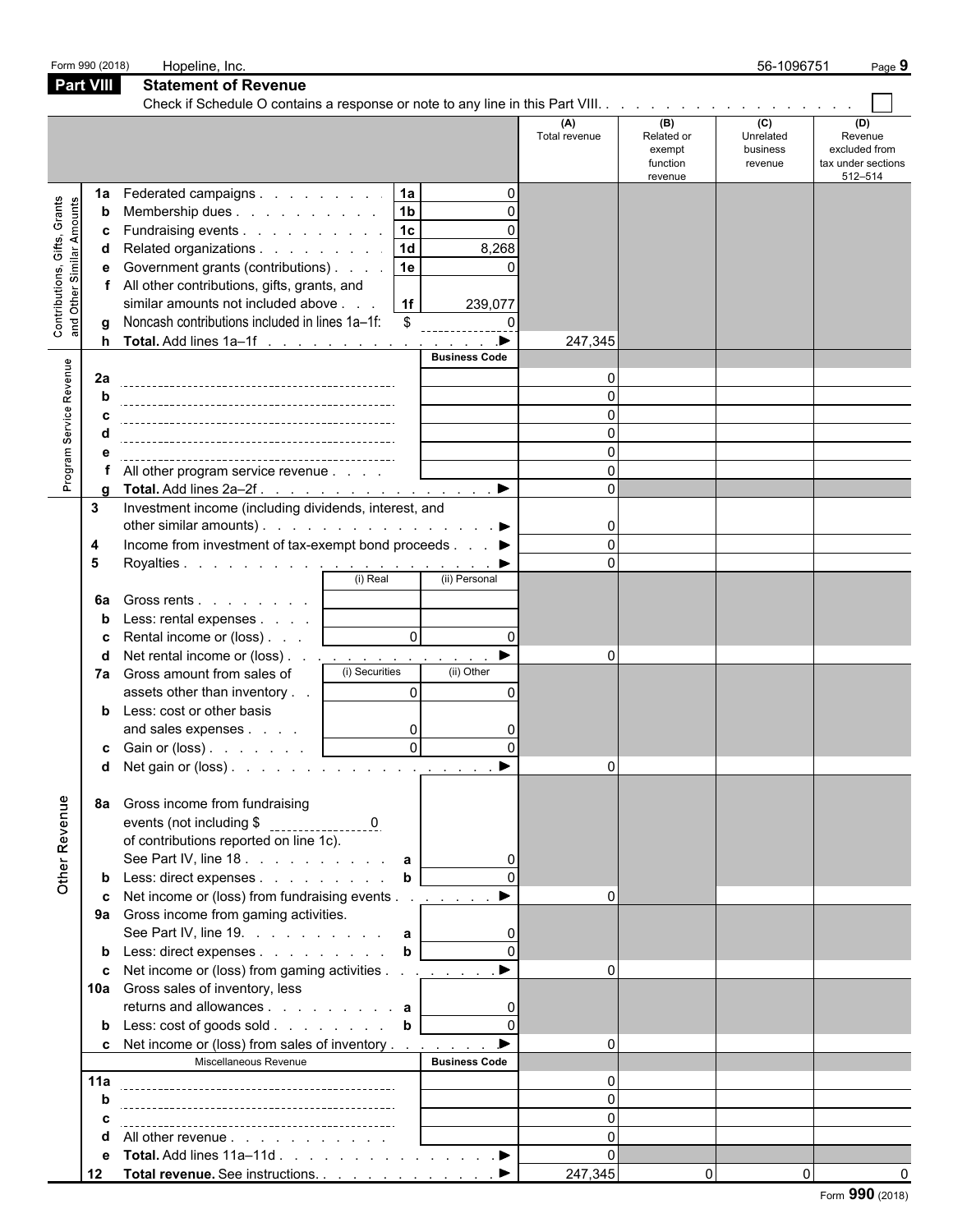|              | <b>Part IX</b><br><b>Statement of Functional Expenses</b>                                                                  |                       |                                    |                                           |                                |
|--------------|----------------------------------------------------------------------------------------------------------------------------|-----------------------|------------------------------------|-------------------------------------------|--------------------------------|
|              | Section 501(c)(3) and 501(c)(4) organizations must complete all columns. All other organizations must complete column (A). |                       |                                    |                                           |                                |
|              |                                                                                                                            |                       |                                    |                                           |                                |
|              | Do not include amounts reported on lines 6b, 7b,<br>8b, 9b, and 10b of Part VIII.                                          | (A)<br>Total expenses | (B)<br>Program service<br>expenses | (C)<br>Management and<br>general expenses | (D)<br>Fundraising<br>expenses |
| $\mathbf 1$  | Grants and other assistance to domestic organizations                                                                      |                       |                                    |                                           |                                |
|              | domestic governments. See Part IV, line 21                                                                                 | $\Omega$              |                                    |                                           |                                |
| $\mathbf{2}$ | Grants and other assistance to domestic                                                                                    |                       |                                    |                                           |                                |
|              | individuals. See Part IV, line 22.                                                                                         | $\Omega$              |                                    |                                           |                                |
| 3            | Grants and other assistance to foreign                                                                                     |                       |                                    |                                           |                                |
|              | organizations, foreign governments, and foreign                                                                            |                       |                                    |                                           |                                |
|              | individuals. See Part IV, lines 15 and 16                                                                                  | 0                     |                                    |                                           |                                |
| 4            | Benefits paid to or for members                                                                                            | $\Omega$              |                                    |                                           |                                |
| 5            | Compensation of current officers, directors,                                                                               |                       |                                    |                                           |                                |
|              | trustees, and key employees                                                                                                | 149,025               | 132,632                            | 14,903                                    | 1,490                          |
| 6            | Compensation not included above, to disqualified                                                                           |                       |                                    |                                           |                                |
|              | persons (as defined under section 4958(f)(1)) and                                                                          |                       |                                    |                                           |                                |
|              | persons described in section 4958(c)(3)(B)                                                                                 | $\overline{0}$        |                                    |                                           |                                |
| 7            | Other salaries and wages                                                                                                   | $\Omega$              |                                    |                                           |                                |
| 8            | Pension plan accruals and contributions (include                                                                           |                       |                                    |                                           |                                |
|              | section $401(k)$ and $403(b)$ employer contributions).                                                                     | 0                     |                                    |                                           |                                |
| 9            | Other employee benefits                                                                                                    | $\Omega$              |                                    |                                           |                                |
| 10           | Payroll taxes                                                                                                              | 11,400                | 10,146                             | 1,140                                     | 114                            |
| 11           | Fees for services (non-employees):                                                                                         |                       |                                    |                                           |                                |
| a            | Management.                                                                                                                | $\mathbf{0}$          |                                    |                                           |                                |
| b            |                                                                                                                            | $\Omega$              |                                    |                                           |                                |
|              |                                                                                                                            | 1,250                 | 1,113                              | 125                                       | 12                             |
|              |                                                                                                                            | $\Omega$<br>$\Omega$  |                                    |                                           |                                |
| е            | Professional fundraising services. See Part IV, line 17.                                                                   | $\Omega$              |                                    |                                           |                                |
|              | Investment management fees<br>Other. (If line 11g amount exceeds 10% of line 25, column                                    |                       |                                    |                                           |                                |
| g            | (A) amount, list line 11g expenses on Schedule O.)                                                                         | $\Omega$              |                                    | 0                                         |                                |
| 12           | Advertising and promotion                                                                                                  | 20,972                | 18,665                             | 2,097                                     | 210                            |
| 13           | Office expenses                                                                                                            | 3,974                 | 3,537                              | 397                                       | 40                             |
| 14           | Information technology.                                                                                                    | 10,152                | 9,033                              | 1,014                                     | 102                            |
| 15           |                                                                                                                            | $\Omega$              |                                    |                                           |                                |
| 16           | Occupancy.                                                                                                                 | 15,533                | 13,825                             | 1,553                                     | 155                            |
| 17           |                                                                                                                            | 240                   | 214                                | 24                                        | 2                              |
| 18           | Payments of travel or entertainment expenses                                                                               |                       |                                    |                                           |                                |
|              | for any federal, state, or local public officials                                                                          | 0                     |                                    |                                           |                                |
| 19           | Conferences, conventions, and meetings                                                                                     | $\Omega$              |                                    |                                           |                                |
| 20           |                                                                                                                            | $\Omega$              |                                    |                                           |                                |
| 21           | Payments to affiliates                                                                                                     | $\Omega$              |                                    |                                           |                                |
| 22           | Depreciation, depletion, and amortization                                                                                  | 535                   | 476                                | 54                                        |                                |
| 23           | Insurance.                                                                                                                 | 5,123                 | 4,560                              | 512                                       | 51                             |
| 24           | Other expenses. Itemize expenses not covered                                                                               |                       |                                    |                                           |                                |
|              | above (List miscellaneous expenses in line 24e. If                                                                         |                       |                                    |                                           |                                |
|              | line 24e amount exceeds 10% of line 25, column                                                                             |                       |                                    |                                           |                                |
|              | (A) amount, list line 24e expenses on Schedule O.)<br>a Fundraising and Special Events                                     | 5,199                 | 4,627                              | 520                                       | 52                             |
| b            | <u> 1986 - Jacques Alexandria de A</u>                                                                                     | 4,173                 | 3,714                              | 417                                       | 42                             |
| c.           | ------<br>Volunteer Expenses<br>Bank Fees, Dues and Subscr, and Other Costs                                                | 1,943                 | 1,731                              | 194                                       | 18                             |
|              | Employee Reimbursements for Travel and Phone                                                                               | 1,600                 | 1,424                              | 160                                       | 16                             |
| е            | All other expenses    Vorkers Comp Insurance                                                                               | 343                   | 306                                | 34                                        |                                |
| 25           | Total functional expenses. Add lines 1 through 24e.                                                                        | 231,462               | 206,003                            | 23,144                                    | 2,312                          |
| 26           | Joint costs. Complete this line only if the                                                                                |                       |                                    |                                           |                                |
|              | organization reported in column (B) joint costs                                                                            |                       |                                    |                                           |                                |
|              | from a combined educational campaign and                                                                                   |                       |                                    |                                           |                                |
|              | fundraising solicitation. Check here $\blacktriangleright$   if                                                            |                       |                                    |                                           |                                |
|              | following SOP 98-2 (ASC 958-720)                                                                                           |                       |                                    |                                           |                                |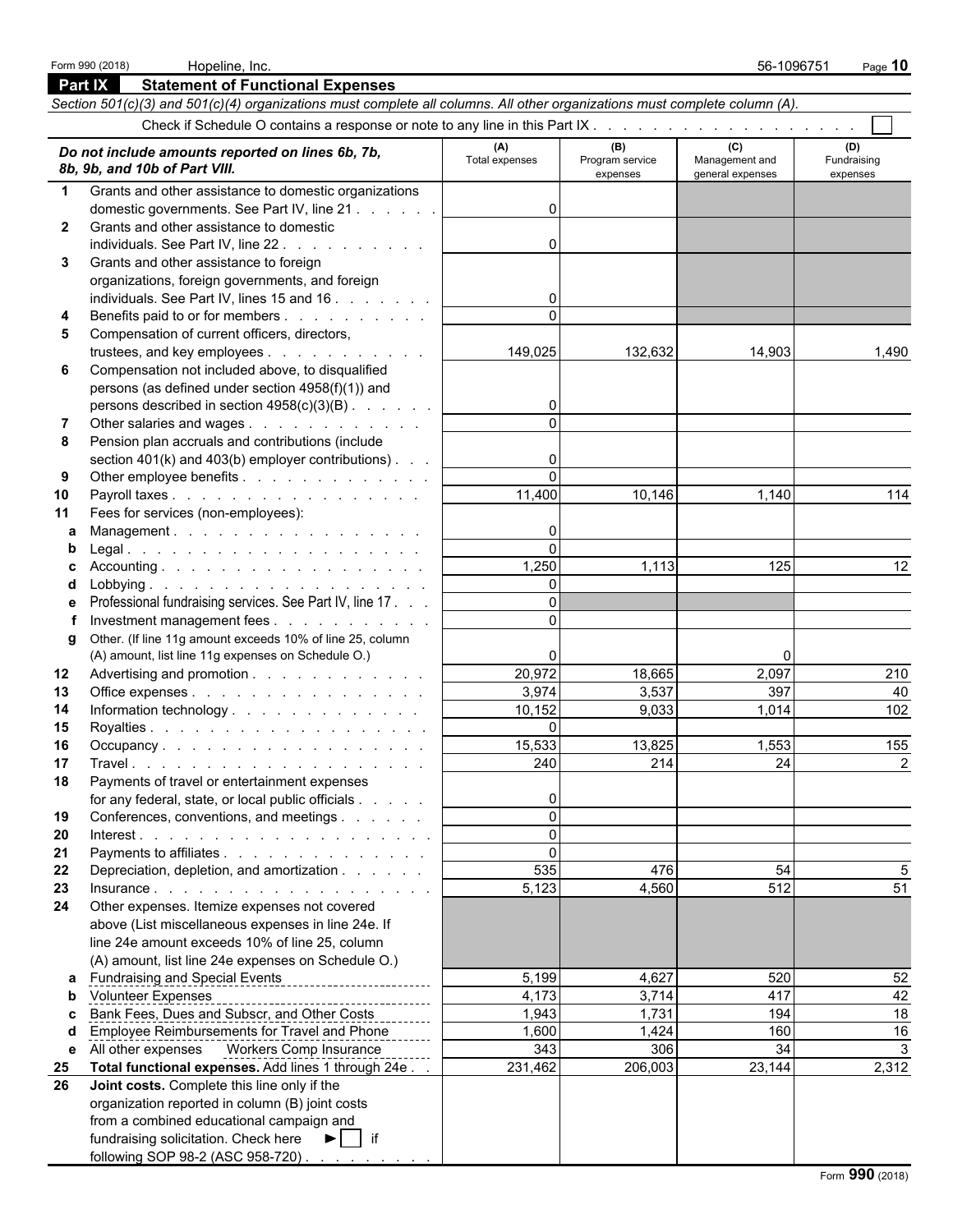|                 |              |                                                                                                   |                   |                         | 56-1096751<br>Page 11 |
|-----------------|--------------|---------------------------------------------------------------------------------------------------|-------------------|-------------------------|-----------------------|
|                 | Part X       | <b>Balance Sheet</b>                                                                              |                   |                         |                       |
|                 |              |                                                                                                   |                   |                         |                       |
|                 |              |                                                                                                   | (A)               |                         | (B)                   |
|                 |              |                                                                                                   | Beginning of year |                         | End of year           |
|                 | -1           |                                                                                                   | $24,174$ 1        |                         | 44,214                |
|                 | $\mathbf{2}$ | Savings and temporary cash investments                                                            | ΩI                | $\overline{2}$          |                       |
|                 | 3            |                                                                                                   | $\Omega$          | $\overline{\mathbf{3}}$ |                       |
|                 |              |                                                                                                   | $\Omega$          | $\overline{4}$          |                       |
|                 | 5            | Loans and other receivables from current and former officers, directors,                          |                   |                         |                       |
|                 |              | trustees, key employees, and highest compensated employees.                                       |                   |                         |                       |
|                 |              |                                                                                                   | $\overline{0}$    | 5                       |                       |
|                 | 6            | Loans and other receivables from other disqualified persons (as defined under section             |                   |                         |                       |
|                 |              | 4958(f)(1)), persons described in section 4958(c)(3)(B), and contributing employers and           |                   |                         |                       |
|                 |              | sponsoring organizations of section 501(c)(9) voluntary employees' beneficiary                    |                   |                         |                       |
|                 |              | organizations (see instructions). Complete Part II of Schedule L.                                 | $\Omega$          | 6                       |                       |
| Assets          | -7           |                                                                                                   | $\Omega$          | $\overline{7}$          |                       |
|                 | -8           |                                                                                                   | ΩI                | 8                       |                       |
|                 | -9           | Prepaid expenses and deferred charges                                                             | ΩI                | 9                       |                       |
|                 | 10a          | Land, buildings, and equipment: cost or                                                           |                   |                         |                       |
|                 |              | other basis. Complete Part VI of Schedule D<br>10a                                                |                   |                         |                       |
|                 | b            | $\Omega$<br>10 <sub>b</sub><br>Less: accumulated depreciation                                     | 1,251 10c         |                         | 5,298                 |
|                 | 11           | Investments—publicly traded securities                                                            | ΩI                | 11                      |                       |
|                 | 12           | Investments-other securities. See Part IV, line 11.                                               | $\Omega$          | 12                      |                       |
|                 | 13           | Investments—program-related. See Part IV, line 11                                                 | ΩL                | 13                      | O                     |
|                 | 14           |                                                                                                   | $\Omega$          | 14                      | $\Omega$              |
|                 | 15           |                                                                                                   | ΩL                | 15                      | $\Omega$              |
|                 | 16           | Total assets. Add lines 1 through 15 (must equal line 34)                                         | 25,425            | 16                      | 49,512                |
|                 | 17           |                                                                                                   | 3,416 17          |                         | 11,620                |
|                 | 18           |                                                                                                   | ΩI                | 18                      |                       |
|                 | 19           |                                                                                                   | $\Omega$          | 19                      |                       |
|                 | 20           |                                                                                                   | $\Omega$          | 20                      |                       |
|                 | 21           | Escrow or custodial account liability. Complete Part IV of Schedule D                             | $\Omega$          | 21                      |                       |
|                 | 22           | Loans and other payables to current and former officers, directors,                               |                   |                         |                       |
| Liabilities     |              | trustees, key employees, highest compensated employees, and                                       |                   |                         |                       |
|                 |              | disqualified persons. Complete Part II of Schedule L.                                             | $\overline{0}$    | 22                      |                       |
|                 | 23           | Secured mortgages and notes payable to unrelated third parties                                    | $\Omega$          | $\overline{23}$         |                       |
|                 | 24           | Unsecured notes and loans payable to unrelated third parties                                      |                   | $0 \quad 24$            | 0                     |
|                 | 25           | Other liabilities (including federal income tax, payables to related third                        |                   |                         |                       |
|                 |              | parties, and other liabilities not included on lines 17-24). Complete Part X                      |                   |                         |                       |
|                 |              |                                                                                                   | $\Omega$          | 25                      |                       |
|                 | 26           | Total liabilities. Add lines 17 through 25.                                                       | 3,416             | 26                      | 11,620                |
|                 |              | Organizations that follow SFAS 117 (ASC 958), check here $\blacktriangleright  \overline{X} $ and |                   |                         |                       |
|                 |              | complete lines 27 through 29, and lines 33 and 34.                                                |                   |                         |                       |
|                 |              |                                                                                                   | 22,009 27         |                         |                       |
| <b>Balances</b> | 27           |                                                                                                   |                   |                         | 37,892                |
|                 | 28           |                                                                                                   | $\overline{0}$    | $0\quad$ 28             |                       |
| or Fund         | 29           |                                                                                                   |                   | 29                      |                       |
|                 |              | $\blacktriangleright$   and<br>Organizations that do not follow SFAS 117 (ASC958), check here     |                   |                         |                       |
|                 |              | complete lines 30 through 34.                                                                     |                   |                         |                       |
| Assets          | 30           | Capital stock or trust principal, or current funds                                                | $\overline{0}$    | 30                      |                       |
|                 | 31           | Paid-in or capital surplus, or land, building, or equipment fund                                  | $\Omega$          | 31                      |                       |
|                 | 32           | Retained earnings, endowment, accumulated income, or other funds                                  | $\overline{0}$    | 32                      |                       |
| $\frac{1}{2}$   | 33           |                                                                                                   | 22,009            | 33                      | 37,892                |
|                 | 34           | Total liabilities and net assets/fund balances                                                    | 25,425            | 34                      | 49,512                |

Form **990** (2018)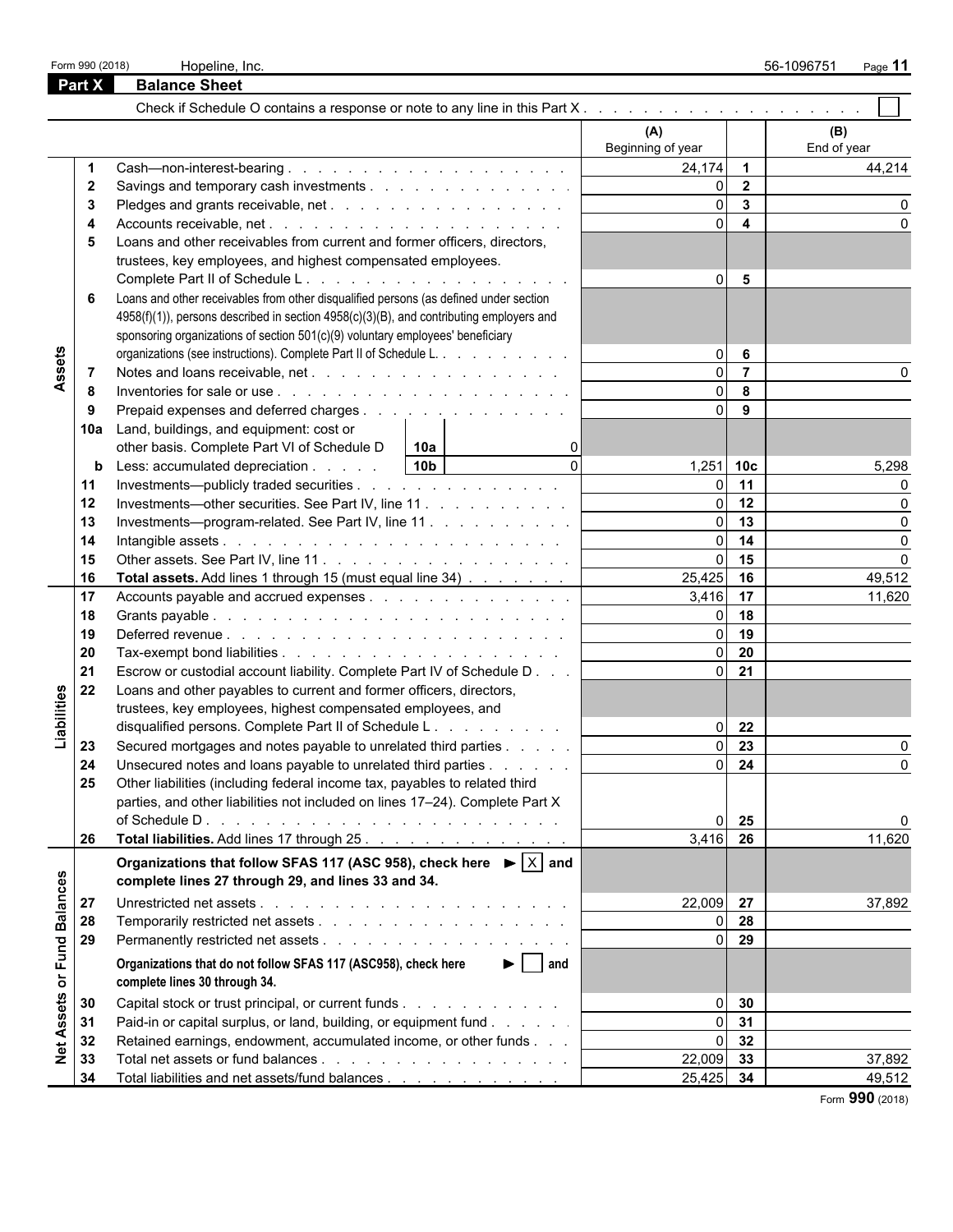|    | Form 990 (2018)<br>Hopeline, Inc.                                                                              |                         | 56-1096751     | Page 12          |
|----|----------------------------------------------------------------------------------------------------------------|-------------------------|----------------|------------------|
|    | <b>Part XI</b><br><b>Reconciliation of Net Assets</b>                                                          |                         |                |                  |
|    | Check if Schedule O contains a response or note to any line in this Part XI.                                   |                         |                |                  |
|    |                                                                                                                | $\vert$ 1               |                | 247,345          |
|    |                                                                                                                | $\frac{2}{2}$           |                | 231,462          |
|    |                                                                                                                | $\mathbf{3}$            |                | 15,883           |
|    | Net assets or fund balances at beginning of year (must equal Part X, line 33, column (A))                      | $\overline{\mathbf{4}}$ |                | 22,009           |
|    |                                                                                                                | $5\phantom{.0}$         |                |                  |
|    |                                                                                                                | 6                       |                |                  |
|    |                                                                                                                | $\overline{7}$          |                |                  |
|    |                                                                                                                | 8                       |                |                  |
| 9  | Other changes in net assets or fund balances (explain in Schedule O).                                          | 9                       |                |                  |
| 10 | Net assets or fund balances at end of year. Combine lines 3 through 9 (must equal Part X, line 33,             |                         |                |                  |
|    |                                                                                                                | 10                      |                | 37,892           |
|    | <b>Financial Statements and Reporting</b><br><b>Part XII</b>                                                   |                         |                |                  |
|    | Check if Schedule O contains a response or note to any line in this Part XII.                                  |                         |                |                  |
|    |                                                                                                                |                         |                | Yes<br><b>No</b> |
|    | X Accrual<br>Accounting method used to prepare the Form 990:<br>Other<br>Cash                                  |                         |                |                  |
|    | If the organization changed its method of accounting from a prior year or checked "Other," explain in          |                         |                |                  |
|    | Schedule O.                                                                                                    |                         |                |                  |
| 2a | Were the organization's financial statements compiled or reviewed by an independent accountant?.               |                         | <b>2a</b>      | $\times$         |
|    | If "Yes," check a box below to indicate whether the financial statements for the year were compiled or         |                         |                |                  |
|    | reviewed on a separate basis, consolidated basis, or both:                                                     |                         |                |                  |
|    | $X$ Separate basis<br>Consolidated basis<br>Both consolidated and separate basis                               |                         |                |                  |
|    | Were the organization's financial statements audited by an independent accountant?                             |                         | 2 <sub>b</sub> | X                |
|    | If "Yes," check a box below to indicate whether the financial statements for the year were audited on a        |                         |                |                  |
|    | separate basis, consolidated basis, or both:                                                                   |                         |                |                  |
|    |                                                                                                                |                         |                |                  |
|    | Consolidated basis<br>Both consolidated and separate basis<br>Separate basis                                   |                         |                |                  |
| C  | If "Yes" to line 2a or 2b, does the organization have a committee that assumes responsibility for oversight of |                         |                |                  |
|    | the audit, review, or compilation of its financial statements and selection of an independent accountant? .    |                         | 2c             | $\times$         |
|    | If the organization changed either its oversight process or selection process during the tax year, explain in  |                         |                |                  |
|    | Schedule O.                                                                                                    |                         |                |                  |
| За | As a result of a federal award, was the organization required to undergo an audit or audits as set forth in    |                         |                |                  |
|    | the Single Audit Act and OMB Circular A-133?                                                                   |                         | За             | $\times$         |
| b  | If "Yes," did the organization undergo the required audit or audits? If the organization did not undergo the   |                         |                |                  |
|    | required audit or audits, explain why in Schedule O and describe any steps taken to undergo such audits        |                         | 3 <sub>b</sub> |                  |

| Form 990 (2018) |  |  |
|-----------------|--|--|
|-----------------|--|--|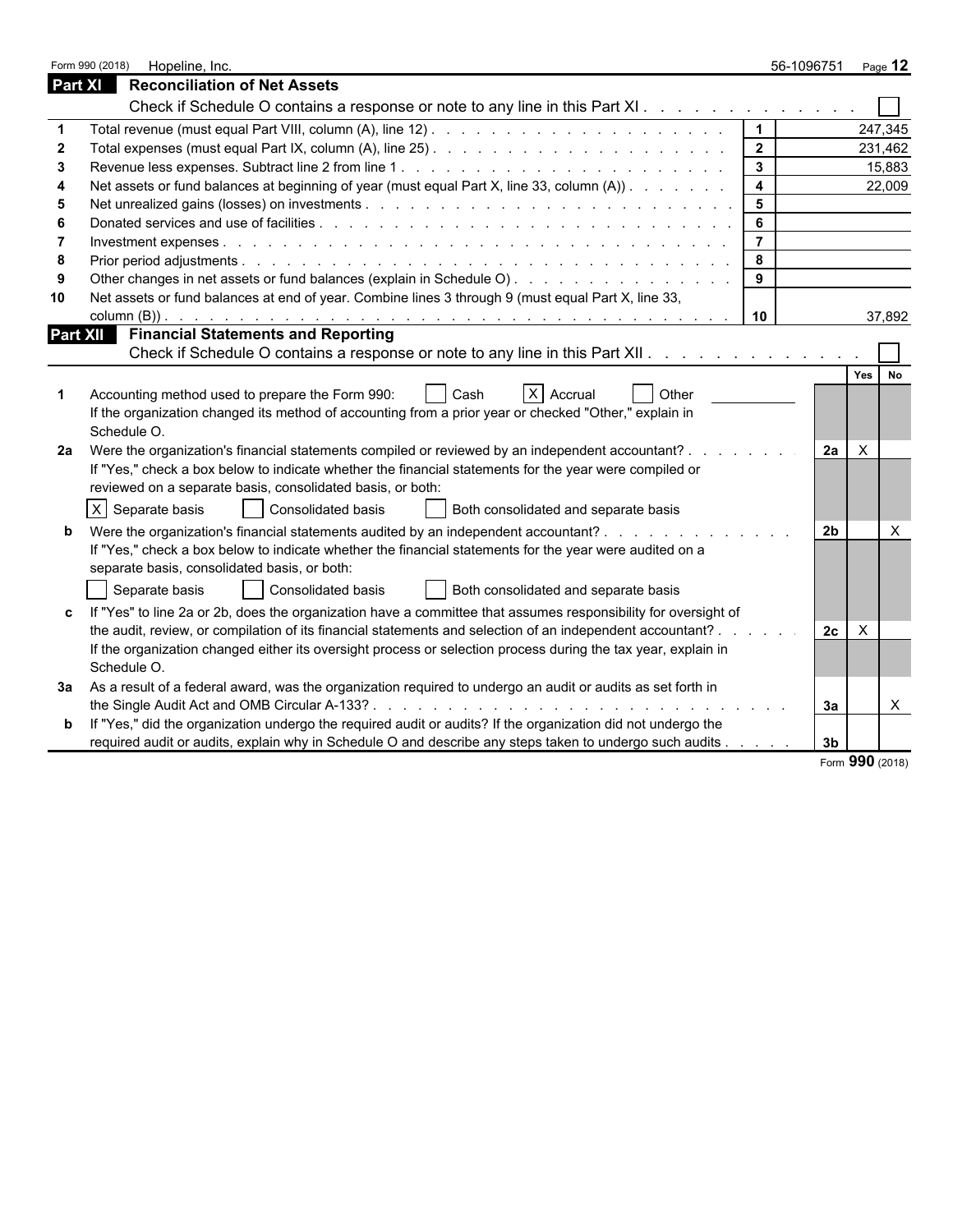| <b>SCHEDULE A</b> |  |                      |
|-------------------|--|----------------------|
|                   |  | (Form 990 or 990-EZ) |

Department of the Treasury

## **Public Charity Status and Public Support**<br>**SCHEDULE A Public Support Public Support Constant of a section 501(c)(3) organization** or a section 4947/a)(1) nonexempt charitable trust  $\mathbb{Z}(0)$  **18**

**Complete if the organization is a section 501(c)(3) organization or a section 4947(a)(1) nonexempt charitable trust.**

**Attach to Form 990 or Form 990-EZ. Open to Public**



|              |              | Department of the Treasury<br>Internal Revenue Service                                                                                                                                                          |                                               |                                                                        | ► Go to www.irs.gov/Form990 for instructions and the latest information.                                                                                                                                                                                                                                                                                                                                                                                                                      |     |                                                                   |                                        | <b>Inspection</b>                    |
|--------------|--------------|-----------------------------------------------------------------------------------------------------------------------------------------------------------------------------------------------------------------|-----------------------------------------------|------------------------------------------------------------------------|-----------------------------------------------------------------------------------------------------------------------------------------------------------------------------------------------------------------------------------------------------------------------------------------------------------------------------------------------------------------------------------------------------------------------------------------------------------------------------------------------|-----|-------------------------------------------------------------------|----------------------------------------|--------------------------------------|
|              |              | Name of the organization                                                                                                                                                                                        |                                               |                                                                        |                                                                                                                                                                                                                                                                                                                                                                                                                                                                                               |     |                                                                   | <b>Employer identification number</b>  |                                      |
|              |              | Hopeline, Inc.                                                                                                                                                                                                  |                                               |                                                                        |                                                                                                                                                                                                                                                                                                                                                                                                                                                                                               |     |                                                                   | 56-1096751                             |                                      |
|              | Part I       |                                                                                                                                                                                                                 |                                               |                                                                        | Reason for Public Charity Status (All organizations must complete this part.) See instructions.                                                                                                                                                                                                                                                                                                                                                                                               |     |                                                                   |                                        |                                      |
|              |              | The organization is not a private foundation because it is: (For lines 1 through 12, check only one box.)<br>A church, convention of churches, or association of churches described in section 170(b)(1)(A)(i). |                                               |                                                                        |                                                                                                                                                                                                                                                                                                                                                                                                                                                                                               |     |                                                                   |                                        |                                      |
|              |              |                                                                                                                                                                                                                 |                                               |                                                                        |                                                                                                                                                                                                                                                                                                                                                                                                                                                                                               |     |                                                                   |                                        |                                      |
| 2            |              |                                                                                                                                                                                                                 |                                               |                                                                        | A school described in section 170(b)(1)(A)(ii). (Attach Schedule E (Form 990 or 990-EZ).)                                                                                                                                                                                                                                                                                                                                                                                                     |     |                                                                   |                                        |                                      |
| 3            |              |                                                                                                                                                                                                                 |                                               |                                                                        | A hospital or a cooperative hospital service organization described in section 170(b)(1)(A)(iii).                                                                                                                                                                                                                                                                                                                                                                                             |     |                                                                   |                                        |                                      |
|              |              |                                                                                                                                                                                                                 |                                               |                                                                        | A medical research organization operated in conjunction with a hospital described in section 170(b)(1)(A)(iii). Enter the                                                                                                                                                                                                                                                                                                                                                                     |     |                                                                   |                                        |                                      |
| 5            |              | hospital's name, city, and state:<br>An organization operated for the benefit of a college or university owned or operated by a governmental unit described in                                                  |                                               |                                                                        |                                                                                                                                                                                                                                                                                                                                                                                                                                                                                               |     |                                                                   |                                        |                                      |
|              |              |                                                                                                                                                                                                                 | section 170(b)(1)(A)(iv). (Complete Part II.) |                                                                        |                                                                                                                                                                                                                                                                                                                                                                                                                                                                                               |     |                                                                   |                                        |                                      |
| 6            |              |                                                                                                                                                                                                                 |                                               |                                                                        | A federal, state, or local government or governmental unit described in section 170(b)(1)(A)(v).                                                                                                                                                                                                                                                                                                                                                                                              |     |                                                                   |                                        |                                      |
| $7^{\circ}$  | $\mathsf{X}$ |                                                                                                                                                                                                                 |                                               |                                                                        | An organization that normally receives a substantial part of its support from a governmental unit or from the general public                                                                                                                                                                                                                                                                                                                                                                  |     |                                                                   |                                        |                                      |
| 8            |              |                                                                                                                                                                                                                 |                                               | described in section 170(b)(1)(A)(vi). (Complete Part II.)             | A community trust described in section 170(b)(1)(A)(vi). (Complete Part II.)                                                                                                                                                                                                                                                                                                                                                                                                                  |     |                                                                   |                                        |                                      |
| 9            |              |                                                                                                                                                                                                                 |                                               |                                                                        | An agricultural research organization described in section 170(b)(1)(A)(ix) operated in conjunction with a land-grant college                                                                                                                                                                                                                                                                                                                                                                 |     |                                                                   |                                        |                                      |
|              |              | university:                                                                                                                                                                                                     |                                               |                                                                        | or university or a non-land-grant college of agriculture (see instructions). Enter the name, city, and state of the college or                                                                                                                                                                                                                                                                                                                                                                |     |                                                                   |                                        |                                      |
| 10           |              |                                                                                                                                                                                                                 |                                               |                                                                        | опистыму.<br>Аn organization that normally receives: (1) more than 33 1/3% of its support from contributions, membership fees, and gross<br>receipts from activities related to its exempt functions—subject to certain exceptions, and (2) no more than 33 1/3% of its<br>support from gross investment income and unrelated business taxable income (less section 511 tax) from businesses<br>acquired by the organization after June 30, 1975. See section 509(a)(2). (Complete Part III.) |     |                                                                   |                                        |                                      |
| 11           |              |                                                                                                                                                                                                                 |                                               |                                                                        | An organization organized and operated exclusively to test for public safety. See section 509(a)(4).                                                                                                                                                                                                                                                                                                                                                                                          |     |                                                                   |                                        |                                      |
| 12           |              |                                                                                                                                                                                                                 |                                               |                                                                        | An organization organized and operated exclusively for the benefit of, to perform the functions of, or to carry out the purposes                                                                                                                                                                                                                                                                                                                                                              |     |                                                                   |                                        |                                      |
|              |              |                                                                                                                                                                                                                 |                                               |                                                                        | of one or more publicly supported organizations described in section 509(a)(1) or section 509(a)(2). See section 509(a)(3).<br>Check the box in lines 12a through 12d that describes the type of supporting organization and complete lines 12e, 12f, and 12g.                                                                                                                                                                                                                                |     |                                                                   |                                        |                                      |
|              | а            |                                                                                                                                                                                                                 |                                               | organization. You must complete Part IV, Sections A and B.             | Type I. A supporting organization operated, supervised, or controlled by its supported organization(s), typically by giving<br>the supported organization(s) the power to regularly appoint or elect a majority of the directors or trustees of the supporting                                                                                                                                                                                                                                |     |                                                                   |                                        |                                      |
|              | b            |                                                                                                                                                                                                                 |                                               |                                                                        | Type II. A supporting organization supervised or controlled in connection with its supported organization(s), by having                                                                                                                                                                                                                                                                                                                                                                       |     |                                                                   |                                        |                                      |
|              |              |                                                                                                                                                                                                                 |                                               | organization(s). You must complete Part IV, Sections A and C.          | control or management of the supporting organization vested in the same persons that control or manage the supported                                                                                                                                                                                                                                                                                                                                                                          |     |                                                                   |                                        |                                      |
|              | c            |                                                                                                                                                                                                                 |                                               |                                                                        | Type III functionally integrated. A supporting organization operated in connection with, and functionally integrated with,                                                                                                                                                                                                                                                                                                                                                                    |     |                                                                   |                                        |                                      |
|              |              |                                                                                                                                                                                                                 |                                               |                                                                        | its supported organization(s) (see instructions). You must complete Part IV, Sections A, D, and E.                                                                                                                                                                                                                                                                                                                                                                                            |     |                                                                   |                                        |                                      |
|              | d            |                                                                                                                                                                                                                 |                                               |                                                                        | Type III non-functionally integrated. A supporting organization operated in connection with its supported organization(s)<br>that is not functionally integrated. The organization generally must satisfy a distribution requirement and an attentiveness                                                                                                                                                                                                                                     |     |                                                                   |                                        |                                      |
|              |              |                                                                                                                                                                                                                 |                                               |                                                                        | requirement (see instructions). You must complete Part IV, Sections A and D, and Part V.                                                                                                                                                                                                                                                                                                                                                                                                      |     |                                                                   |                                        |                                      |
|              |              |                                                                                                                                                                                                                 |                                               |                                                                        | Check this box if the organization received a written determination from the IRS that it is a Type I, Type II, Type III                                                                                                                                                                                                                                                                                                                                                                       |     |                                                                   |                                        |                                      |
| f            |              |                                                                                                                                                                                                                 |                                               |                                                                        | functionally integrated, or Type III non-functionally integrated supporting organization.                                                                                                                                                                                                                                                                                                                                                                                                     |     |                                                                   |                                        | $\Omega$                             |
|              | a            |                                                                                                                                                                                                                 |                                               | Provide the following information about the supported organization(s). |                                                                                                                                                                                                                                                                                                                                                                                                                                                                                               |     |                                                                   |                                        |                                      |
|              |              | (i) Name of supported organization                                                                                                                                                                              |                                               | $(ii)$ EIN                                                             | (iii) Type of organization<br>(described on lines 1-10                                                                                                                                                                                                                                                                                                                                                                                                                                        |     | (iv) Is the organization<br>listed in your governing<br>document? | (v) Amount of monetary<br>support (see | (vi) Amount of<br>other support (see |
|              |              |                                                                                                                                                                                                                 |                                               |                                                                        | above (see instructions))                                                                                                                                                                                                                                                                                                                                                                                                                                                                     |     |                                                                   | instructions)                          | instructions)                        |
|              |              |                                                                                                                                                                                                                 |                                               |                                                                        |                                                                                                                                                                                                                                                                                                                                                                                                                                                                                               | Yes | No                                                                |                                        |                                      |
| (A)          |              |                                                                                                                                                                                                                 |                                               |                                                                        |                                                                                                                                                                                                                                                                                                                                                                                                                                                                                               |     |                                                                   |                                        |                                      |
| (B)          |              |                                                                                                                                                                                                                 |                                               |                                                                        |                                                                                                                                                                                                                                                                                                                                                                                                                                                                                               |     |                                                                   |                                        |                                      |
|              |              |                                                                                                                                                                                                                 |                                               |                                                                        |                                                                                                                                                                                                                                                                                                                                                                                                                                                                                               |     |                                                                   |                                        |                                      |
| (C)          |              |                                                                                                                                                                                                                 |                                               |                                                                        |                                                                                                                                                                                                                                                                                                                                                                                                                                                                                               |     |                                                                   |                                        |                                      |
| (D)          |              |                                                                                                                                                                                                                 |                                               |                                                                        |                                                                                                                                                                                                                                                                                                                                                                                                                                                                                               |     |                                                                   |                                        |                                      |
| (E)          |              |                                                                                                                                                                                                                 |                                               |                                                                        |                                                                                                                                                                                                                                                                                                                                                                                                                                                                                               |     |                                                                   |                                        |                                      |
| <b>Total</b> |              |                                                                                                                                                                                                                 |                                               |                                                                        |                                                                                                                                                                                                                                                                                                                                                                                                                                                                                               |     |                                                                   | $\mathbf 0$                            | $\Omega$                             |
|              |              |                                                                                                                                                                                                                 |                                               |                                                                        |                                                                                                                                                                                                                                                                                                                                                                                                                                                                                               |     |                                                                   |                                        |                                      |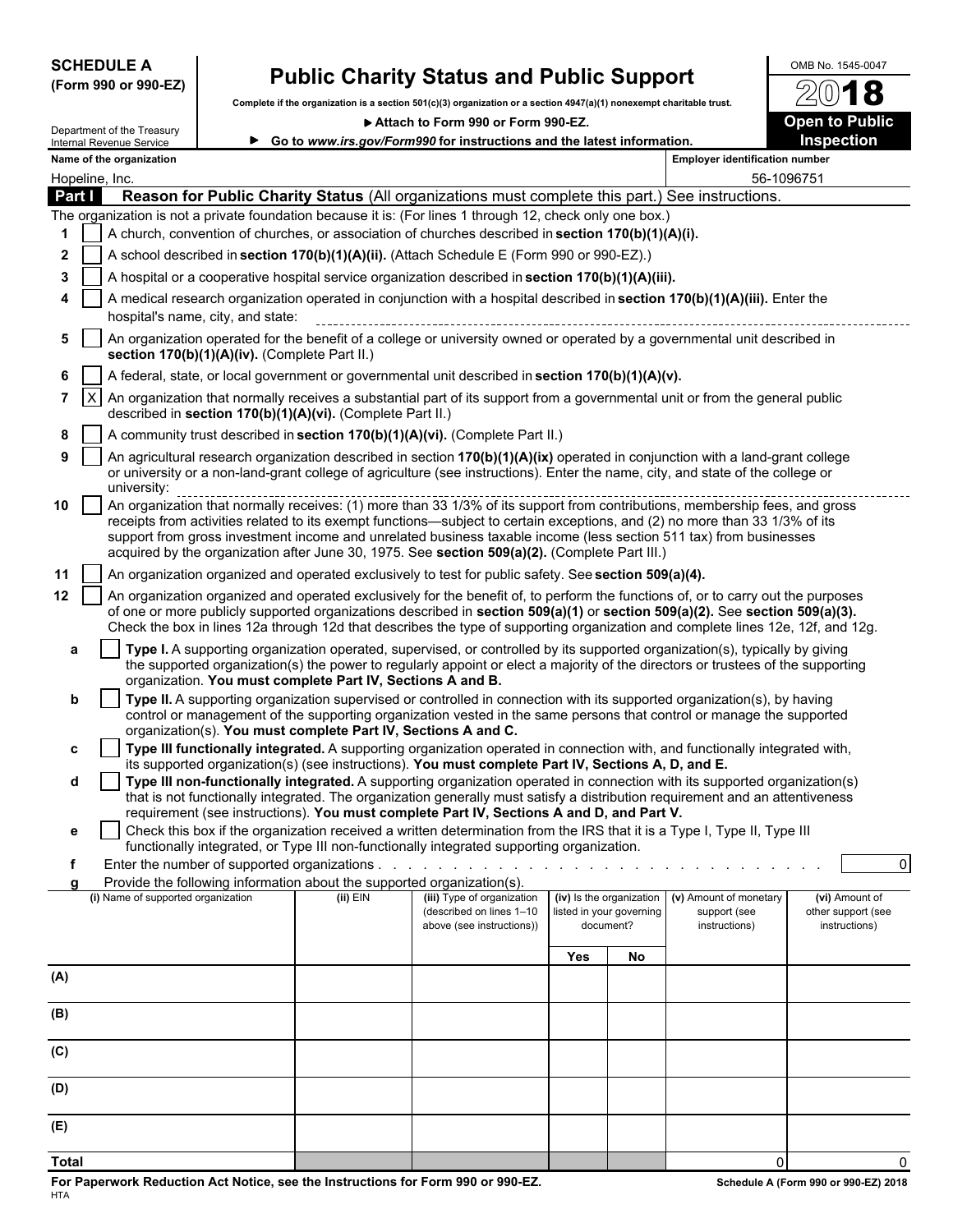|          | Schedule A (Form 990 or 990-EZ) 2018<br>Hopeline, Inc.                                                                                                                                                                                                                                                                                                                             |          |          |            |            | 56-1096751 | Page 2                         |
|----------|------------------------------------------------------------------------------------------------------------------------------------------------------------------------------------------------------------------------------------------------------------------------------------------------------------------------------------------------------------------------------------|----------|----------|------------|------------|------------|--------------------------------|
| Part II  | Support Schedule for Organizations Described in Sections 170(b)(1)(A)(iv) and 170(b)(1)(A)(vi)                                                                                                                                                                                                                                                                                     |          |          |            |            |            |                                |
|          | (Complete only if you checked the box on line 5, 7, or 8 of Part I or if the organization failed to qualify under<br>Part III. If the organization fails to qualify under the tests listed below, please complete Part III.)                                                                                                                                                       |          |          |            |            |            |                                |
|          | <b>Section A. Public Support</b>                                                                                                                                                                                                                                                                                                                                                   |          |          |            |            |            |                                |
|          | Calendar year (or fiscal year beginning in)                                                                                                                                                                                                                                                                                                                                        | (a) 2014 | (b) 2015 | $(c)$ 2016 | $(d)$ 2017 | (e) 2018   | (f) Total                      |
|          |                                                                                                                                                                                                                                                                                                                                                                                    |          |          |            |            |            |                                |
| 1.       | Gifts, grants, contributions, and<br>membership fees received. (Do not<br>include any "unusual grants.")                                                                                                                                                                                                                                                                           | 86,333   | 77,047   | 122,437    | 129,731    | 247,345    | 662,893                        |
| 2        | Tax revenues levied for the<br>organization's benefit and either paid<br>to or expended on its behalf                                                                                                                                                                                                                                                                              |          |          |            |            |            | 0                              |
| 3        | The value of services or facilities<br>furnished by a governmental unit to the<br>organization without charge                                                                                                                                                                                                                                                                      |          |          |            |            |            | 0                              |
|          | Total. Add lines 1 through 3                                                                                                                                                                                                                                                                                                                                                       | 86,333   | 77,047   | 122,437    | 129,731    | 247,345    | 662,893                        |
| 5        | The portion of total contributions by<br>each person (other than a<br>governmental unit or publicly<br>supported organization) included on<br>line 1 that exceeds 2% of the amount<br>shown on line 11, column $(f)$ . $\ldots$ .                                                                                                                                                  |          |          |            |            |            |                                |
| 6        | Public support. Subtract line 5 from line 4                                                                                                                                                                                                                                                                                                                                        |          |          |            |            |            | 662,893                        |
|          | <b>Section B. Total Support</b>                                                                                                                                                                                                                                                                                                                                                    |          |          |            |            |            |                                |
|          | Calendar year (or fiscal year beginning in)<br>▶                                                                                                                                                                                                                                                                                                                                   | (a) 2014 | (b) 2015 | $(c)$ 2016 | $(d)$ 2017 | (e) 2018   | (f) Total                      |
|          | Amounts from line 4.                                                                                                                                                                                                                                                                                                                                                               | 86,333   | 77,047   | 122,437    | 129,731    | 247,345    | 662,893                        |
| 8        | Gross income from interest, dividends,<br>payments received on securities loans,<br>rents, royalties, and income from                                                                                                                                                                                                                                                              |          |          |            |            |            | 0                              |
|          | Net income from unrelated business<br>activities, whether or not the business is<br>regularly carried on                                                                                                                                                                                                                                                                           |          |          |            |            |            | 0                              |
| 10       | Other income. Do not include gain or<br>loss from the sale of capital assets<br>(Explain in Part VI.)                                                                                                                                                                                                                                                                              |          |          |            |            |            | 0                              |
|          | 11 Total support. Add lines 7 through 10                                                                                                                                                                                                                                                                                                                                           |          |          |            |            |            | 662,893                        |
| 12<br>13 | First five years. If the Form 990 is for the organization's first, second, third, fourth, or fifth tax year as a section 501(c)(3)                                                                                                                                                                                                                                                 |          |          |            |            | 12         |                                |
|          | <b>Section C. Computation of Public Support Percentage</b>                                                                                                                                                                                                                                                                                                                         |          |          |            |            |            |                                |
| 14       | Public support percentage for 2018 (line 6, column (f) divided by line 11, column (f)).                                                                                                                                                                                                                                                                                            |          |          |            |            | 14         | 100.00%                        |
| 15       |                                                                                                                                                                                                                                                                                                                                                                                    |          |          |            |            | 15         | 100.00%                        |
|          | 16a 33 1/3% support test-2018. If the organization did not check the box on line 13, and line 14 is 33 1/3% or more, check this box                                                                                                                                                                                                                                                |          |          |            |            |            | $\blacktriangleright$ $\mid$ X |
|          | <b>b</b> 33 1/3% support test—2017. If the organization did not check a box on line 13 or 16a, and line 15 is 33 1/3% or more, check this                                                                                                                                                                                                                                          |          |          |            |            |            |                                |
|          | 17a 10%-facts-and-circumstances test-2018. If the organization did not check a box on line 13, 16a, or 16b, and line 14<br>10% or more, and if the organization meets the "facts-and-circumstances" test, check this box and stop here. Explain in<br>Part VI how the organization meets the "facts-and-circumstances" test. The organization qualifies as a publicly supported    |          |          |            |            |            |                                |
|          | <b>b 10%-facts-and-circumstances test-2017.</b> If the organization did not check a box on line 13, 16a, 16b, or 17a, and line<br>15 is 10% or more, and if the organization meets the "facts-and-circumstances" test, check this box and stop here.<br>Explain in Part VI how the organization meets the "facts-and-circumstances" test. The organization qualifies as a publicly |          |          |            |            |            |                                |
| 18       | Private foundation. If the organization did not check a box on line 13, 16a, 16b, 17a, or 17b, check this box and see                                                                                                                                                                                                                                                              |          |          |            |            |            |                                |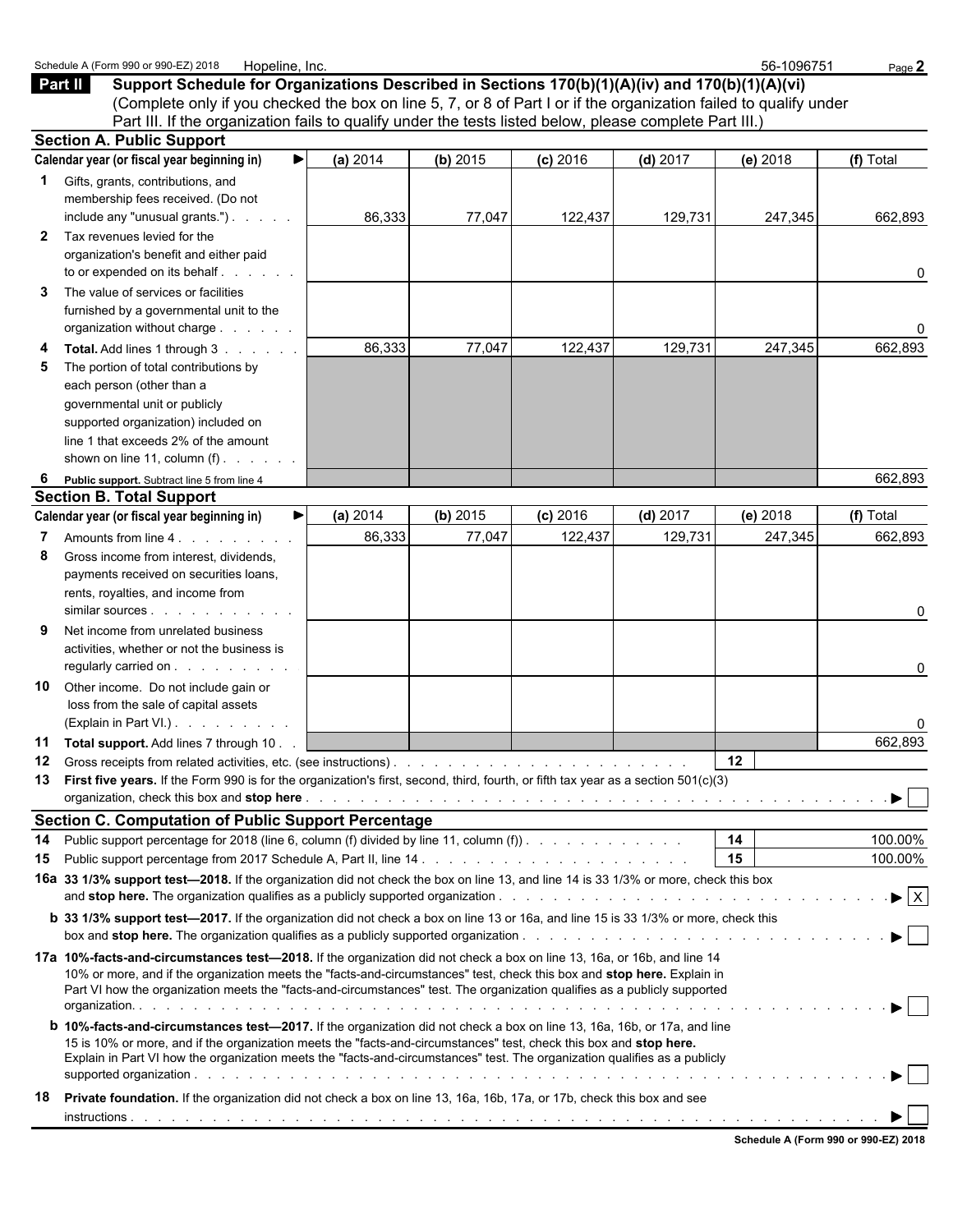| Schedule A (Form 990 or 990-EZ) 2018<br>Hopeline, Inc.                                                                                                                                                                              |          |          |              |              | 56-1096751 | Page 3    |
|-------------------------------------------------------------------------------------------------------------------------------------------------------------------------------------------------------------------------------------|----------|----------|--------------|--------------|------------|-----------|
| Part III<br>Support Schedule for Organizations Described in Section 509(a)(2)                                                                                                                                                       |          |          |              |              |            |           |
| (Complete only if you checked the box on line 10 of Part I or if the organization failed to qualify under Part II.                                                                                                                  |          |          |              |              |            |           |
| If the organization fails to qualify under the tests listed below, please complete Part II.)                                                                                                                                        |          |          |              |              |            |           |
| <b>Section A. Public Support</b>                                                                                                                                                                                                    |          |          |              |              |            |           |
| Calendar year (or fiscal year beginning in)                                                                                                                                                                                         | (a) 2014 | (b) 2015 | $(c)$ 2016   | $(d)$ 2017   | $(e)$ 2018 | (f) Total |
| Gifts, grants, contributions, and membership fees                                                                                                                                                                                   |          |          |              |              |            |           |
| received. (Do not include any "unusual grants.")                                                                                                                                                                                    |          |          |              |              |            |           |
| Gross receipts from admissions, merchandise<br>$\mathbf{2}$<br>sold or services performed, or facilities                                                                                                                            |          |          |              |              |            |           |
| furnished in any activity that is related to the                                                                                                                                                                                    |          |          |              |              |            |           |
| organization's tax-exempt purpose.                                                                                                                                                                                                  |          |          |              |              |            |           |
| Gross receipts from activities that are not an<br>3                                                                                                                                                                                 |          |          |              |              |            |           |
| unrelated trade or business under section 513.                                                                                                                                                                                      |          |          |              |              |            |           |
| Tax revenues levied for the                                                                                                                                                                                                         |          |          |              |              |            |           |
| organization's benefit and either paid to                                                                                                                                                                                           |          |          |              |              |            |           |
|                                                                                                                                                                                                                                     |          |          |              |              |            |           |
| The value of services or facilities<br>5                                                                                                                                                                                            |          |          |              |              |            |           |
| furnished by a governmental unit to the                                                                                                                                                                                             |          |          |              |              |            |           |
| organization without charge                                                                                                                                                                                                         |          |          |              |              |            |           |
| <b>Total.</b> Add lines 1 through 5.<br>6                                                                                                                                                                                           | $\Omega$ | 0        | $\Omega$     | 0            | 0          |           |
| 7a Amounts included on lines 1, 2, and 3                                                                                                                                                                                            |          |          |              |              |            |           |
| received from disqualified persons                                                                                                                                                                                                  |          |          |              |              |            |           |
| <b>b</b> Amounts included on lines 2 and 3                                                                                                                                                                                          |          |          |              |              |            |           |
| received from other than disqualified                                                                                                                                                                                               |          |          |              |              |            |           |
| persons that exceed the greater of \$5,000                                                                                                                                                                                          |          |          |              |              |            |           |
| or 1% of the amount on line 13 for the year                                                                                                                                                                                         |          |          |              |              |            |           |
|                                                                                                                                                                                                                                     | $\Omega$ | $\Omega$ | $\mathbf{0}$ | 0            | 0          |           |
| <b>Public support (Subtract line 7c from</b><br>8                                                                                                                                                                                   |          |          |              |              |            |           |
|                                                                                                                                                                                                                                     |          |          |              |              |            |           |
| <b>Section B. Total Support</b>                                                                                                                                                                                                     |          |          |              |              |            |           |
| Calendar year (or fiscal year beginning in)<br>▶                                                                                                                                                                                    | (a) 2014 | (b) 2015 | $(c)$ 2016   | $(d)$ 2017   | (e) 2018   | (f) Total |
| 9 Amounts from line 6.                                                                                                                                                                                                              | $\Omega$ | $\Omega$ | $\Omega$     | $\mathbf{0}$ | 0          |           |
| <b>10a</b> Gross income from interest, dividends,                                                                                                                                                                                   |          |          |              |              |            |           |
| payments received on securities loans, rents,                                                                                                                                                                                       |          |          |              |              |            |           |
| royalties, and income from similar sources.                                                                                                                                                                                         |          |          |              |              |            |           |
| <b>b</b> Unrelated business taxable income (less                                                                                                                                                                                    |          |          |              |              |            |           |
| section 511 taxes) from businesses                                                                                                                                                                                                  |          |          |              |              |            |           |
| acquired after June 30, 1975                                                                                                                                                                                                        |          |          |              |              |            |           |
| $\text{c}$ Add lines 10a and 10b $\ldots$ $\ldots$                                                                                                                                                                                  |          | 0        | 0            | 0            | 0          |           |
| 11 Net income from unrelated business                                                                                                                                                                                               |          |          |              |              |            |           |
| activities not included in line 10b, whether                                                                                                                                                                                        |          |          |              |              |            |           |
| or not the business is regularly carried on.                                                                                                                                                                                        |          |          |              |              |            |           |
| 12 Other income. Do not include gain or                                                                                                                                                                                             |          |          |              |              |            |           |
| loss from the sale of capital assets                                                                                                                                                                                                |          |          |              |              |            |           |
| (Explain in Part VI.).                                                                                                                                                                                                              |          |          |              |              |            |           |
| 13 Total support. (Add lines 9, 10c, 11,                                                                                                                                                                                            |          |          |              |              |            |           |
|                                                                                                                                                                                                                                     | $\Omega$ | $\Omega$ |              | 0            | 0          |           |
| 14 First five years. If the Form 990 is for the organization's first, second, third, fourth, or fifth tax year as a section 501(c)(3)                                                                                               |          |          |              |              |            |           |
| organization, check this box and stop here <b>expansion of the controller of the controller</b> of the controller of the controller of the controller of the controller of the controller of the controller of the controller of th |          |          |              |              |            |           |
| <b>Section C. Computation of Public Support Percentage</b>                                                                                                                                                                          |          |          |              |              |            |           |
| Public support percentage for 2018 (line 8, column (f), divided by line 13, column (f)).<br>15                                                                                                                                      |          |          |              |              | 15         | 0.00%     |
| 16                                                                                                                                                                                                                                  |          |          |              |              | 16         | 0.00%     |
| Section D. Computation of Investment Income Percentage                                                                                                                                                                              |          |          |              |              |            |           |
| Investment income percentage for 2018 (line 10c, column (f), divided by line 13, column (f)).<br>17                                                                                                                                 |          |          |              |              | 17         | $0.00\%$  |
| 18                                                                                                                                                                                                                                  |          |          |              |              | 18         | $0.00\%$  |
| 19a 33 1/3% support tests-2018. If the organization did not check the box on line 14, and line 15 is more than 33 1/3%, and line 17 is                                                                                              |          |          |              |              |            |           |
|                                                                                                                                                                                                                                     |          |          |              |              |            |           |
| b 33 1/3% support tests—2017. If the organization did not check a box on line 14 or line 19a, and line 16 is more than 33 1/3%, and                                                                                                 |          |          |              |              |            |           |
| line 18 is not more than 33 1/3%, check this box and stop here. The organization qualifies as a publicly supported organization                                                                                                     |          |          |              |              |            |           |
|                                                                                                                                                                                                                                     |          |          |              |              |            |           |
|                                                                                                                                                                                                                                     |          |          |              |              |            |           |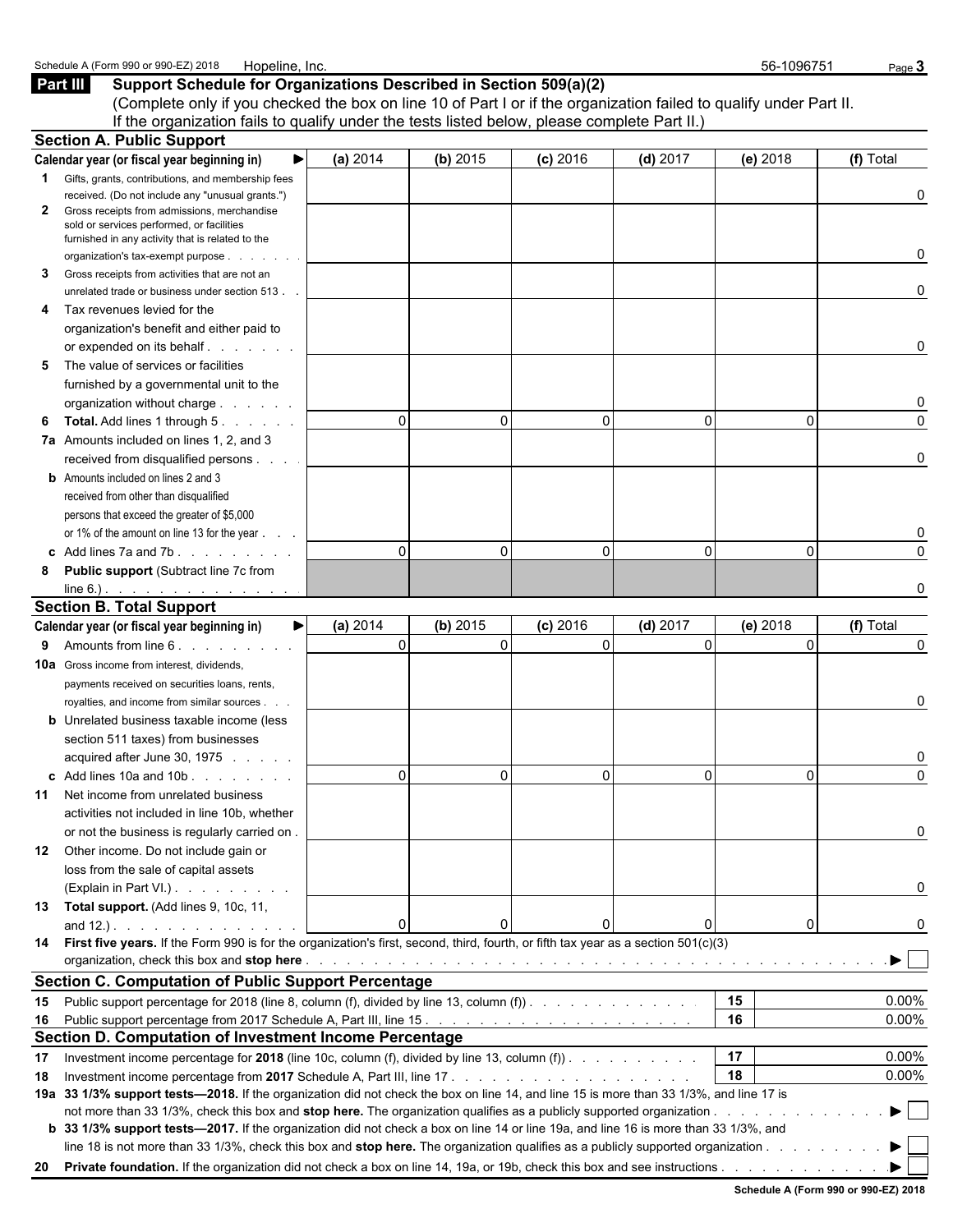## **Part IV Supporting Organizations**

(Complete only if you checked a box in line 12 on Part I. If you checked 12a of Part I, complete Sections A and B. If you checked 12b of Part I, complete Sections A and C. If you checked 12c of Part I, complete Sections A, D, and E. If you checked 12d of Part I, complete Sections A and D, and complete Part V.)

## **Section A. All Supporting Organizations**

- **1** Are all of the organization's supported organizations listed by name in the organization's governing documents? *If "No," describe in Part VI how the supported organizations are designated. If designated by class or purpose, describe the designation. If historic and continuing relationship, explain.* **1**
- **2** Did the organization have any supported organization that does not have an IRS determination of status under section 509(a)(1) or (2)? *If "Yes," explain in Part VI how the organization determined that the supported organization was described in section 509(a)(1) or (2).*
- **3a** Did the organization have a supported organization described in section 501(c)(4), (5), or (6)? *If "Yes," answer (b) and (c) below.* **3a**
- **b** Did the organization confirm that each supported organization qualified under section 501(c)(4), (5), or (6) and satisfied the public support tests under section 509(a)(2)? *If "Yes," describe in Part VI when and how the organization made the determination.* **3b**
- **c** Did the organization ensure that all support to such organizations was used exclusively for section 170(c)(2) (B) purposes? *If* "*Yes,*" *explain in Part VI what controls the organization put in place to ensure such use.* **3c**
- **4a** Was any supported organization not organized in the United States ("foreign supported organization")? *If "Yes," and if you checked 12a or 12b in Part I, answer (b) and (c) below.* **4a**
- **b** Did the organization have ultimate control and discretion in deciding whether to make grants to the foreign supported organization? *If* "*Yes,*" *describe in Part VI how the organization had such control and discretion despite being controlled or supervised by or in connection with its supported organizations.* **4b**
- **c** Did the organization support any foreign supported organization that does not have an IRS determination under sections 501(c)(3) and 509(a)(1) or (2)? *If* "*Yes,*" *explain in Part VI what controls the organization used to ensure that all support to the foreign supported organization was used exclusively for section 170(c)(2)(B) purposes.* **4c**
- **5a** Did the organization add, substitute, or remove any supported organizations during the tax year? *If* "*Yes,*" *answer (b) and (c) below (if applicable). Also, provide detail in Part VI, including (i) the names and EIN numbers of the supported organizations added, substituted, or removed; (ii) the reasons for each such action; (iii) the authority under the organization's organizing document authorizing such action; and (iv) how the action was accomplished (such as by amendment to the organizing document).* **5a**
- **b Type I or Type II only.** Was any added or substituted supported organization part of a class already designated in the organization's organizing document? **5b**
- **c Substitutions only.** Was the substitution the result of an event beyond the organization's control? **5c**
- **6** Did the organization provide support (whether in the form of grants or the provision of services or facilities) to anyone other than (i) its supported organizations, (ii) individuals that are part of the charitable class benefited by one or more of its supported organizations, or (iii) other supporting organizations that also support or benefit one or more of the filing organization's supported organizations? *If "Yes," provide detail in Part VI.* **6**
- **7** Did the organization provide a grant, loan, compensation, or other similar payment to a substantial contributor (as defined in section 4958(c)(3)(C)), a family member of a substantial contributor, or a 35% controlled entity with regard to a substantial contribut*or? If "Yes," complete Part I of Schedule L (Form 990 or 990-EZ).* **7**
- **8** Did the organization make a loan to a disqualified person (as defined in section 4958) not described in line 7? *If "Yes," complete Part I of Schedule L (Form 990 or 990-EZ).* **8**
- **9a** Was the organization controlled directly or indirectly at any time during the tax year by one or more disqualified persons as defined in section 4946 (other than foundation managers and organizations described in section 509(a)(1) or (2))? *If* "*Yes*," *provide detail in Part VI.*
- **b** Did one or more disqualified persons (as defined in line 9a) hold a controlling interest in any entity in which the supporting organization had an interest? *If* "*Yes,*" *provide detail in Part VI.* **9b**
- **c** Did a disqualified person (as defined in line 9a) have an ownership interest in, or derive any personal benefit from, assets in which the supporting organization also had an interest? *If* "*Yes,*" *provide detail in Part VI.* **9c**
- **10a** Was the organization subject to the excess business holdings rules of section 4943 because of section 4943(f) (regarding certain Type II supporting organizations, and all Type III non-functionally integrated supporting organizations)? If "Yes," answer 10b below.
	- **b** Did the organization have any excess business holdings in the tax year? *(Use Schedule C, Form 4720, to determine whether the organization had excess business holdings.)* **10b**

|                | <b>Yes</b><br>l | $No$ |
|----------------|-----------------|------|
|                |                 |      |
| 1              |                 |      |
|                |                 |      |
| $\overline{2}$ |                 |      |
|                |                 |      |
| <u>3a</u>      |                 |      |
|                |                 |      |
| <u>3b</u>      |                 |      |
|                |                 |      |
| $\frac{3c}{2}$ |                 |      |
|                |                 |      |
| 4a             |                 |      |
|                |                 |      |
| <u>4b</u>      |                 |      |
|                |                 |      |
| 4c             |                 |      |
|                |                 |      |
| <u>5a</u>      |                 |      |
|                |                 |      |
| <u>5b</u>      |                 |      |
| <u>5c</u>      |                 |      |
|                |                 |      |
| 6              |                 |      |
|                |                 |      |
| 7              |                 |      |
| 8              |                 |      |
|                |                 |      |
| ).             |                 |      |
|                |                 |      |
| I<br>b         |                 |      |
|                |                 |      |
| κ              |                 |      |
|                |                 |      |
| 0<br>k         |                 |      |
| 0 <sub>k</sub> |                 |      |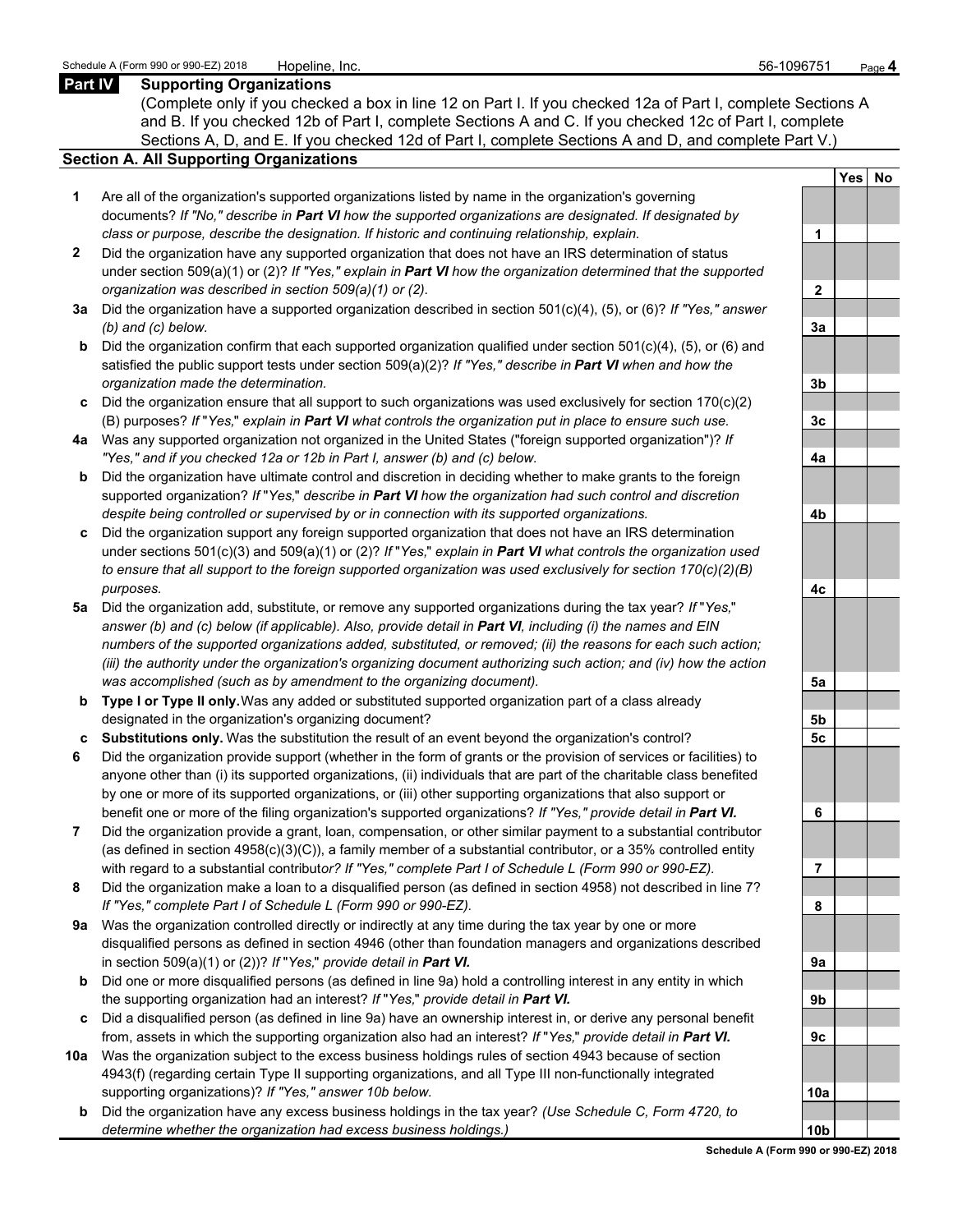|                | Schedule A (Form 990 or 990-EZ) 2018<br>Hopeline, Inc.                                                                                                                 | 56-1096751             |            | Page 5 |
|----------------|------------------------------------------------------------------------------------------------------------------------------------------------------------------------|------------------------|------------|--------|
| <b>Part IV</b> | <b>Supporting Organizations (continued)</b>                                                                                                                            |                        |            |        |
|                |                                                                                                                                                                        |                        |            | Yes No |
| 11             | Has the organization accepted a gift or contribution from any of the following persons?                                                                                |                        |            |        |
| а              | A person who directly or indirectly controls, either alone or together with persons described in (b) and (c)<br>below, the governing body of a supported organization? |                        |            |        |
|                | A family member of a person described in (a) above?                                                                                                                    | 11a<br>11 <sub>b</sub> |            |        |
| b<br>c         | A 35% controlled entity of a person described in (a) or (b) above? If "Yes" to a, b, or c, provide detail in Part VI.                                                  | 11c                    |            |        |
|                | <b>Section B. Type I Supporting Organizations</b>                                                                                                                      |                        |            |        |
|                |                                                                                                                                                                        |                        | Yes        | No     |
| 1              | Did the directors, trustees, or membership of one or more supported organizations have the power to                                                                    |                        |            |        |
|                | regularly appoint or elect at least a majority of the organization's directors or trustees at all times during the                                                     |                        |            |        |
|                | tax year? If "No," describe in Part VI how the supported organization(s) effectively operated, supervised, or                                                          |                        |            |        |
|                | controlled the organization's activities. If the organization had more than one supported organization,                                                                |                        |            |        |
|                | describe how the powers to appoint and/or remove directors or trustees were allocated among the supported                                                              |                        |            |        |
|                | organizations and what conditions or restrictions, if any, applied to such powers during the tax year.                                                                 | 1                      |            |        |
| 2              | Did the organization operate for the benefit of any supported organization other than the supported                                                                    |                        |            |        |
|                | organization(s) that operated, supervised, or controlled the supporting organization? If "Yes," explain in Part                                                        |                        |            |        |
|                | VI how providing such benefit carried out the purposes of the supported organization(s) that operated,                                                                 |                        |            |        |
|                | supervised, or controlled the supporting organization.                                                                                                                 | $\mathbf{2}$           |            |        |
|                | <b>Section C. Type II Supporting Organizations</b>                                                                                                                     |                        |            |        |
|                |                                                                                                                                                                        |                        | <b>Yes</b> | No     |
| 1              | Were a majority of the organization's directors or trustees during the tax year also a majority of the directors                                                       |                        |            |        |
|                | or trustees of each of the organization's supported organization(s)? If "No," describe in Part VI how control                                                          |                        |            |        |
|                | or management of the supporting organization was vested in the same persons that controlled or managed                                                                 |                        |            |        |
|                | the supported organization(s).                                                                                                                                         | 1                      |            |        |
|                | <b>Section D. All Type III Supporting Organizations</b>                                                                                                                |                        | <b>Yes</b> | No     |
| 1              | Did the organization provide to each of its supported organizations, by the last day of the fifth month of the                                                         |                        |            |        |
|                | organization's tax year, (i) a written notice describing the type and amount of support provided during the prior tax                                                  |                        |            |        |
|                | year, (ii) a copy of the Form 990 that was most recently filed as of the date of notification, and (iii) copies of the                                                 |                        |            |        |
|                | organization's governing documents in effect on the date of notification, to the extent not previously provided?                                                       | 1                      |            |        |
| 2              | Were any of the organization's officers, directors, or trustees either (i) appointed or elected by the supported                                                       |                        |            |        |
|                | organization(s) or (ii) serving on the governing body of a supported organization? If "No," explain in Part VI how                                                     |                        |            |        |
|                | the organization maintained a close and continuous working relationship with the supported organization(s).                                                            | $\mathbf{2}$           |            |        |
| 3              | By reason of the relationship described in (2), did the organization's supported organizations have a                                                                  |                        |            |        |
|                | significant voice in the organization's investment policies and in directing the use of the organization's                                                             |                        |            |        |
|                | income or assets at all times during the tax year? If "Yes," describe in Part VI the role the organization's                                                           |                        |            |        |
|                | supported organizations played in this regard.                                                                                                                         | 3                      |            |        |
|                | Section E. Type III Functionally Integrated Supporting Organizations                                                                                                   |                        |            |        |
| 1              | Check the box next to the method that the organization used to satisfy the Integral Part Test during the year (see instructions).                                      |                        |            |        |
| a              | The organization satisfied the Activities Test. Complete line 2 below.                                                                                                 |                        |            |        |
| b              | The organization is the parent of each of its supported organizations. Complete line 3 below.                                                                          |                        |            |        |
| c              | The organization supported a governmental entity. Describe in Part VI how you supported a government entity (see instructions).                                        |                        |            |        |
|                |                                                                                                                                                                        |                        |            | Yes No |
| 2              | Activities Test. Answer (a) and (b) below.<br>Did substantially all of the organization's activities during the tax year directly further the exempt purposes of       |                        |            |        |
| а              | the supported organization(s) to which the organization was responsive? If "Yes," then in Part VI identify                                                             |                        |            |        |
|                | those supported organizations and explain how these activities directly furthered their exempt purposes,                                                               |                        |            |        |
|                | how the organization was responsive to those supported organizations, and how the organization determined                                                              |                        |            |        |
|                | that these activities constituted substantially all of its activities.                                                                                                 | 2a                     |            |        |
| b              | Did the activities described in (a) constitute activities that, but for the organization's involvement, one or more                                                    |                        |            |        |
|                | of the organization's supported organization(s) would have been engaged in? If "Yes," explain in Part VI the                                                           |                        |            |        |
|                | reasons for the organization's position that its supported organization(s) would have engaged in these                                                                 |                        |            |        |
|                | activities but for the organization's involvement.                                                                                                                     | 2b                     |            |        |
| 3              | Parent of Supported Organizations. Answer (a) and (b) below.                                                                                                           |                        |            |        |
| а              | Did the organization have the power to regularly appoint or elect a majority of the officers, directors, or                                                            |                        |            |        |
|                | trustees of each of the supported organizations? Provide details in Part VI.                                                                                           | 3a                     |            |        |
| b              | Did the organization exercise a substantial degree of direction over the policies, programs, and activities of each                                                    |                        |            |        |
|                | of its supported organizations? If "Yes," describe in Part VI the role played by the organization in this regard.                                                      | 3b                     |            |        |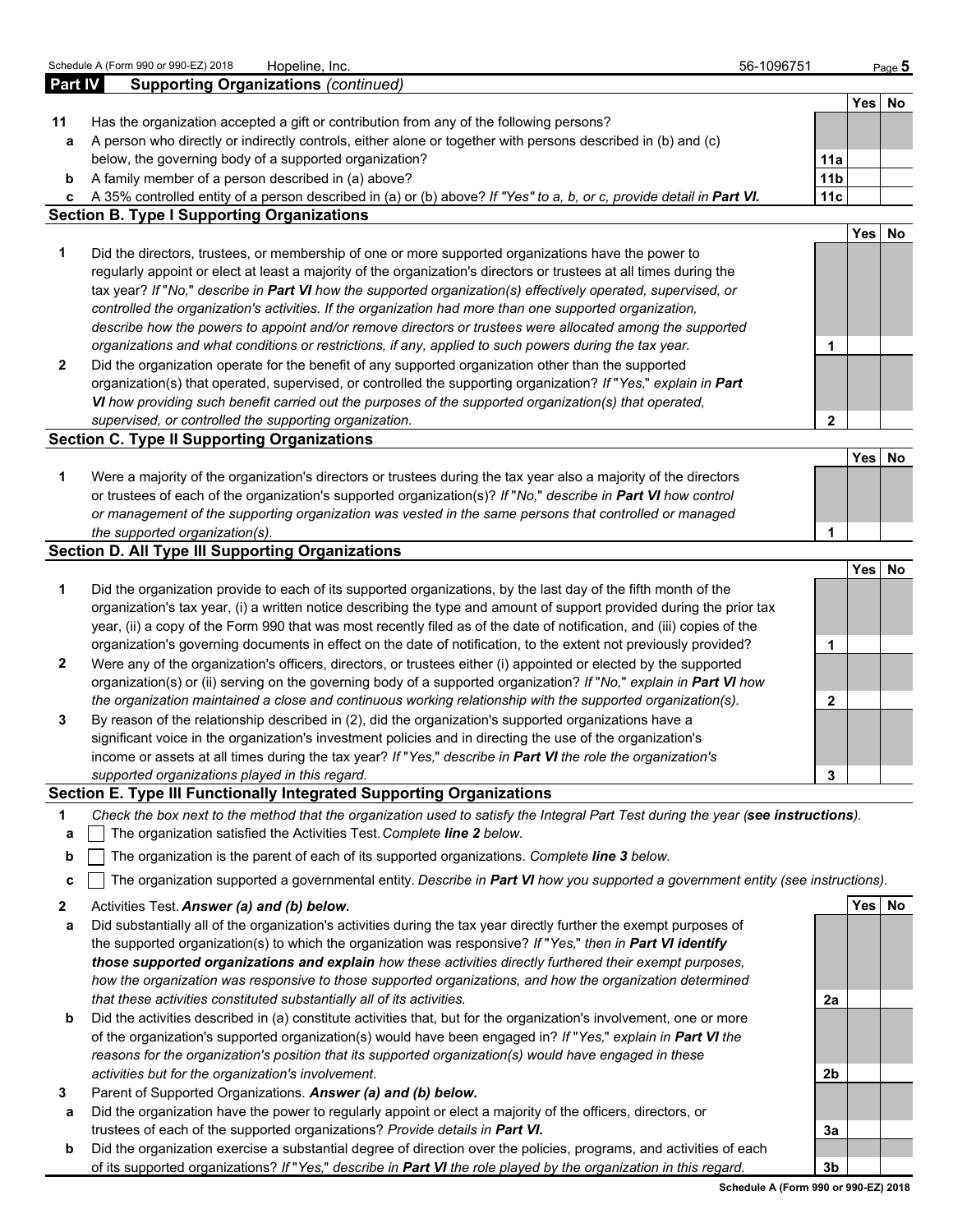| Schedule A (Form 990 or 990-EZ) 2018<br>Hopeline, Inc.                                                                                |                         |                | 56-1096751<br>Page $\bm{6}$    |
|---------------------------------------------------------------------------------------------------------------------------------------|-------------------------|----------------|--------------------------------|
| Type III Non-Functionally Integrated 509(a)(3) Supporting Organizations<br>Part V                                                     |                         |                |                                |
| Check here if the organization satisfied the Integral Part Test as a qualifying trust on Nov. 20, 1970 (explain in Part VI). See<br>1 |                         |                |                                |
| instructions. All other Type III non-functionally integrated supporting organizations must complete Sections A through E.             |                         |                |                                |
| <b>Section A - Adjusted Net Income</b>                                                                                                |                         | (A) Prior Year | (B) Current Year<br>(optional) |
| 1 Net short-term capital gain                                                                                                         | 1                       |                |                                |
| 2 Recoveries of prior-year distributions                                                                                              | $\overline{\mathbf{2}}$ |                |                                |
| 3 Other gross income (see instructions)                                                                                               | 3                       |                |                                |
| 4 Add lines 1 through 3.                                                                                                              | $\overline{\mathbf{4}}$ | $\mathbf 0$    | 0                              |
| 5 Depreciation and depletion                                                                                                          | 5                       |                |                                |
| 6 Portion of operating expenses paid or incurred for production or                                                                    |                         |                |                                |
| collection of gross income or for management, conservation, or                                                                        |                         |                |                                |
| maintenance of property held for production of income (see instructions)                                                              | 6                       |                |                                |
| 7 Other expenses (see instructions)                                                                                                   | $\overline{7}$          |                |                                |
| 8 Adjusted Net Income (subtract lines 5, 6, and 7 from line 4).                                                                       | 8                       | $\Omega$       | 0                              |
| <b>Section B - Minimum Asset Amount</b>                                                                                               |                         | (A) Prior Year | (B) Current Year<br>(optional) |
| 1 Aggregate fair market value of all non-exempt-use assets (see                                                                       |                         |                |                                |
| instructions for short tax year or assets held for part of year):                                                                     |                         |                |                                |
| a Average monthly value of securities                                                                                                 | 1a                      |                |                                |
| <b>b</b> Average monthly cash balances                                                                                                | 1 <sub>b</sub>          |                |                                |
| c Fair market value of other non-exempt-use assets                                                                                    | 1 <sub>c</sub>          |                |                                |
| d Total (add lines 1a, 1b, and 1c)                                                                                                    | 1d                      | $\mathbf{0}$   | 0                              |
| e Discount claimed for blockage or other                                                                                              |                         |                |                                |
| factors (explain in detail in Part VI):                                                                                               |                         |                |                                |
| 2 Acquisition indebtedness applicable to non-exempt-use assets                                                                        | $\mathbf{2}$            |                |                                |
| 3 Subtract line 2 from line 1d.                                                                                                       | $\overline{\mathbf{3}}$ | $\mathbf 0$    | $\mathsf 0$                    |
| 4 Cash deemed held for exempt use. Enter 1-1/2% of line 3 (for greater amount,                                                        |                         |                |                                |
| see instructions).                                                                                                                    | 4                       | 0              | 0                              |
| 5 Net value of non-exempt-use assets (subtract line 4 from line 3)                                                                    | 5                       | $\mathbf 0$    | $\mathsf 0$                    |
| 6 Multiply line 5 by 035.                                                                                                             | 6                       | $\mathbf 0$    | $\mathsf 0$                    |
| 7 Recoveries of prior-year distributions                                                                                              | $\overline{7}$          | $\mathbf{0}$   | 0                              |
| 8 Minimum Asset Amount (add line 7 to line 6)                                                                                         | 8                       | $\Omega$       | 0                              |
| <b>Section C - Distributable Amount</b>                                                                                               |                         |                | <b>Current Year</b>            |
| 1 Adjusted net income for prior year (from Section A, line 8, Column A)                                                               | 1                       |                | 0                              |
| 2 Enter 85% of line 1                                                                                                                 | $\overline{2}$          |                | $\mathsf 0$                    |
| 3 Minimum asset amount for prior year (from Section B, line 8, Column A)                                                              | 3                       |                | $\mathsf 0$                    |
| 4 Enter greater of line 2 or line 3.                                                                                                  | 4                       |                | 0                              |
| 5 Income tax imposed in prior year                                                                                                    | 5                       |                |                                |
| 6 Distributable Amount. Subtract line 5 from line 4, unless subject to                                                                |                         |                |                                |
| emergency temporary reduction (see instructions).                                                                                     | 6                       |                | 0                              |

**7** Check here if the current year is the organization's first as a non-functionally integrated Type III supporting organization (see instructions).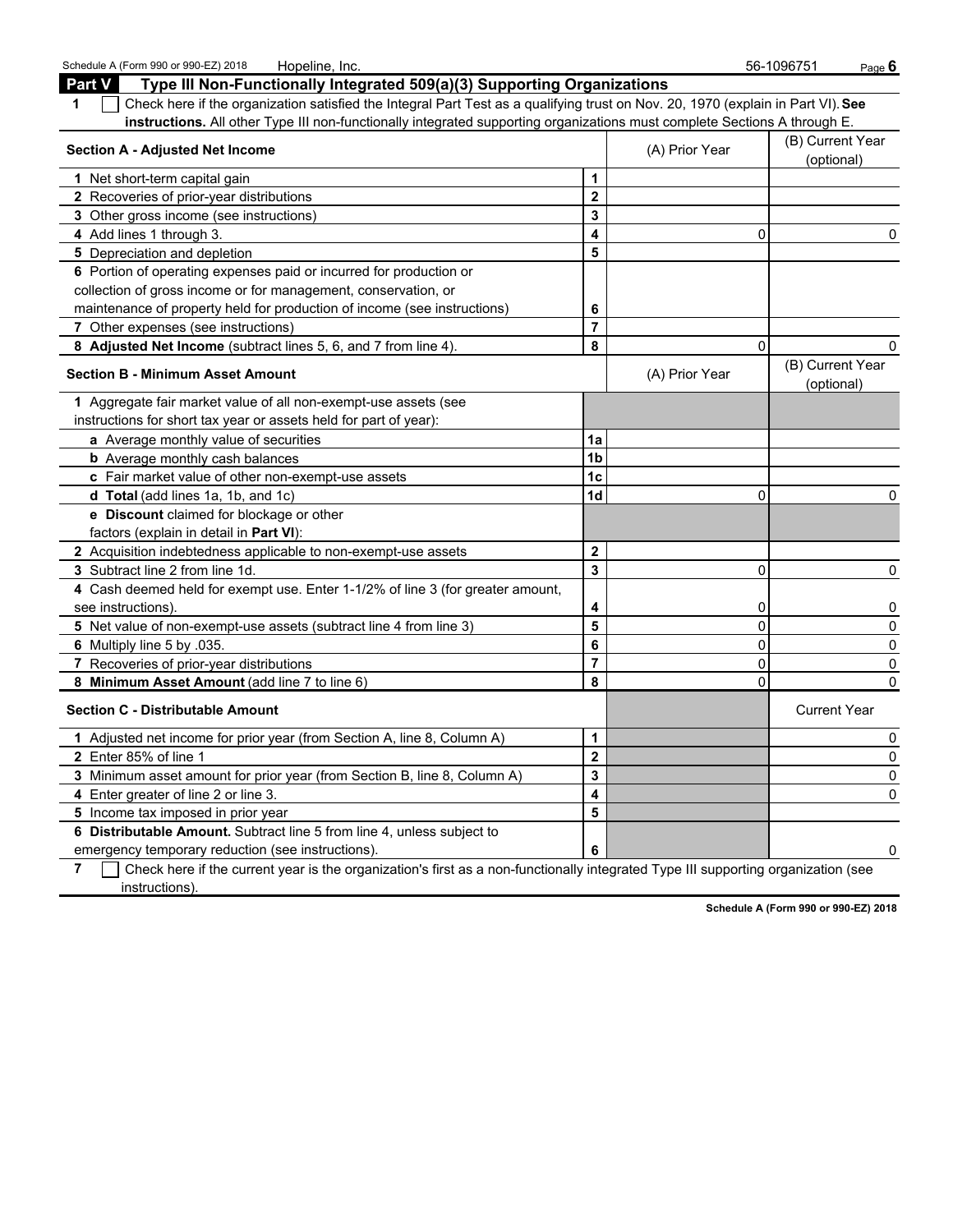|               | Schedule A (Form 990 or 990-EZ) 2018<br>Hopeline, Inc.                                     |                                             |                                               | 56-1096751<br>Page 7                                    |
|---------------|--------------------------------------------------------------------------------------------|---------------------------------------------|-----------------------------------------------|---------------------------------------------------------|
| <b>Part V</b> | Type III Non-Functionally Integrated 509(a)(3) Supporting Organizations (continued)        |                                             |                                               |                                                         |
|               | <b>Section D - Distributions</b>                                                           |                                             |                                               | <b>Current Year</b>                                     |
|               | Amounts paid to supported organizations to accomplish exempt purposes                      |                                             |                                               |                                                         |
|               | 2 Amounts paid to perform activity that directly furthers exempt purposes of supported     |                                             |                                               |                                                         |
|               | organizations, in excess of income from activity                                           |                                             |                                               |                                                         |
|               | 3 Administrative expenses paid to accomplish exempt purposes of supported organizations    |                                             |                                               |                                                         |
|               | 4 Amounts paid to acquire exempt-use assets                                                |                                             |                                               |                                                         |
| 5             | Qualified set-aside amounts (prior IRS approval required)                                  |                                             |                                               |                                                         |
| 6             | Other distributions (describe in Part VI). See instructions.                               |                                             |                                               |                                                         |
| 7             | Total annual distributions. Add lines 1 through 6.                                         |                                             |                                               | 0                                                       |
| 8             | Distributions to attentive supported organizations to which the organization is responsive |                                             |                                               |                                                         |
|               | (provide details in Part VI). See instructions.                                            |                                             |                                               |                                                         |
| 9             | Distributable amount for 2018 from Section C, line 6                                       |                                             |                                               | 0                                                       |
| 10            | Line 8 amount divided by line 9 amount                                                     |                                             |                                               | 0.000                                                   |
|               | Section E - Distribution Allocations (see instructions)                                    | $\mathbf{I}$<br><b>Excess Distributions</b> | (ii)<br><b>Underdistributions</b><br>Pre-2018 | (iii)<br><b>Distributable</b><br><b>Amount for 2018</b> |
| 1             | Distributable amount for 2018 from Section C, line 6                                       |                                             |                                               | 0                                                       |
| $\mathbf{2}$  | Underdistributions, if any, for years prior to 2018                                        |                                             |                                               |                                                         |
|               | (reasonable cause required-explain in Part VI). See                                        |                                             |                                               |                                                         |
|               | instructions.                                                                              |                                             |                                               |                                                         |
| 3             | Excess distributions carryover, if any, to 2018                                            |                                             |                                               |                                                         |
| a             | From 2013.<br>O<br>and a series of the                                                     |                                             |                                               |                                                         |
| b             | From 2014. <u>.</u><br>O                                                                   |                                             |                                               |                                                         |
| c             | From $2015.$                                                                               |                                             |                                               |                                                         |
| d             | From 2016 <u>.</u>                                                                         |                                             |                                               |                                                         |
|               | e From 2017.                                                                               |                                             |                                               |                                                         |
| f             | <b>Total</b> of lines 3a through e                                                         | 0                                           |                                               |                                                         |
| a             | Applied to underdistributions of prior years                                               |                                             | 0                                             |                                                         |
|               | h Applied to 2018 distributable amount                                                     |                                             |                                               |                                                         |
|               | Carryover from 2013 not applied (see instructions)                                         |                                             |                                               |                                                         |
|               | Remainder. Subtract lines 3g, 3h, and 3i from 3f.                                          | $\Omega$                                    |                                               |                                                         |
| 4             | Distributions for 2018 from                                                                |                                             |                                               |                                                         |
|               | Section D, line 7:<br>\$<br>0                                                              |                                             |                                               |                                                         |
|               | a Applied to underdistributions of prior years                                             |                                             | 0                                             |                                                         |
| b             | Applied to 2018 distributable amount                                                       |                                             |                                               |                                                         |
| c.            | Remainder. Subtract lines 4a and 4b from 4.                                                | $\Omega$                                    |                                               |                                                         |
| 5             | Remaining underdistributions for years prior to 2018, if                                   |                                             |                                               |                                                         |
|               | any. Subtract lines 3g and 4a from line 2. For result                                      |                                             |                                               |                                                         |
|               | greater than zero, explain in Part VI. See instructions.                                   |                                             |                                               |                                                         |
| 6             | Remaining underdistributions for 2018. Subtract lines 3h                                   |                                             |                                               |                                                         |
|               | and 4b from line 1. For result greater than zero, explain in                               |                                             |                                               |                                                         |
|               | Part VI. See instructions.                                                                 |                                             |                                               | 0                                                       |
| 7             | Excess distributions carryover to 2019. Add lines 3j                                       |                                             |                                               |                                                         |
|               | and 4c.                                                                                    | 0                                           |                                               |                                                         |
| 8             | Breakdown of line 7:                                                                       |                                             |                                               |                                                         |
| a             | Excess from $2014.$ $\ldots$ $\ldots$<br>O                                                 |                                             |                                               |                                                         |
| b             | Excess from 2015.<br>0                                                                     |                                             |                                               |                                                         |
| c             | Excess from $2016.$<br>O                                                                   |                                             |                                               |                                                         |
| d             | Excess from $2017.$ $\ldots$ $\ldots$<br>0                                                 |                                             |                                               |                                                         |
|               | e Excess from 2018.<br>0                                                                   |                                             |                                               |                                                         |
|               |                                                                                            |                                             |                                               |                                                         |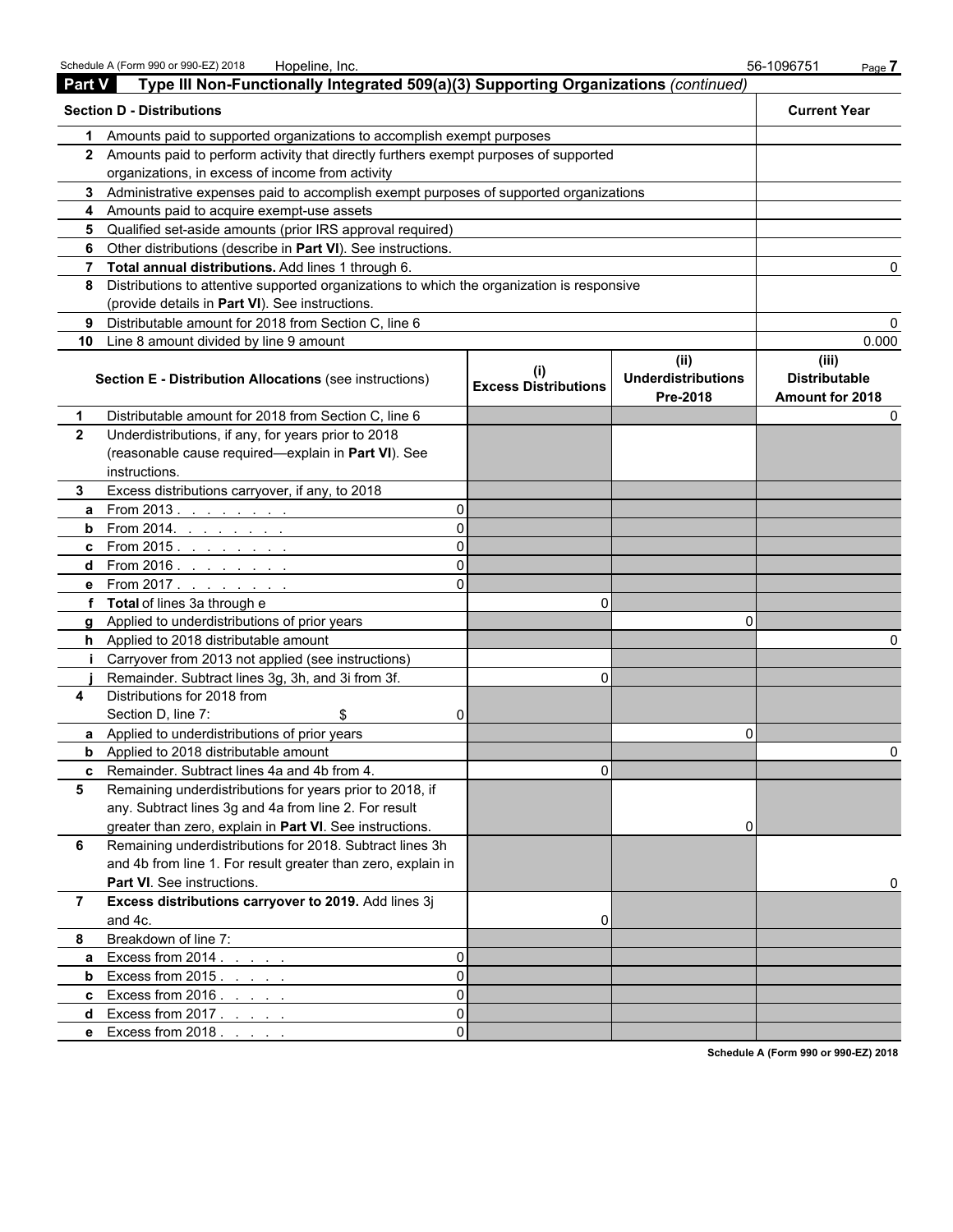|                | Schedule A (Form 990 or 990-EZ) 2018<br>Hopeline, Inc.                                                                                                                                                                                                                                                                                                                                                                                                                                                                                                                                      | 56-1096751 | Page 8 |
|----------------|---------------------------------------------------------------------------------------------------------------------------------------------------------------------------------------------------------------------------------------------------------------------------------------------------------------------------------------------------------------------------------------------------------------------------------------------------------------------------------------------------------------------------------------------------------------------------------------------|------------|--------|
| <b>Part VI</b> | Supplemental Information. Provide the explanations required by Part II, line 10; Part II, line 17a or 17b; Part<br>III, line 12; Part IV, Section A, lines 1, 2, 3b, 3c, 4b, 4c, 5a, 6, 9a, 9b, 9c, 11a, 11b, and 11c; Part IV, Section<br>B, lines 1 and 2; Part IV, Section C, line 1; Part IV, Section D, lines 2 and 3; Part IV, Section E, lines 1c, 2a, 2b,<br>3a, and 3b; Part V, line 1; Part V, Section B, line 1e; Part V, Section D, lines 5, 6, and 8; and Part V, Section E,<br>lines 2, 5, and 6. Also complete this part for any additional information. (See instructions.) |            |        |
|                |                                                                                                                                                                                                                                                                                                                                                                                                                                                                                                                                                                                             |            |        |
|                |                                                                                                                                                                                                                                                                                                                                                                                                                                                                                                                                                                                             |            |        |
|                |                                                                                                                                                                                                                                                                                                                                                                                                                                                                                                                                                                                             |            |        |
|                |                                                                                                                                                                                                                                                                                                                                                                                                                                                                                                                                                                                             |            |        |
|                |                                                                                                                                                                                                                                                                                                                                                                                                                                                                                                                                                                                             |            |        |
|                |                                                                                                                                                                                                                                                                                                                                                                                                                                                                                                                                                                                             |            |        |
|                |                                                                                                                                                                                                                                                                                                                                                                                                                                                                                                                                                                                             |            |        |
|                |                                                                                                                                                                                                                                                                                                                                                                                                                                                                                                                                                                                             |            |        |
|                |                                                                                                                                                                                                                                                                                                                                                                                                                                                                                                                                                                                             |            |        |
|                |                                                                                                                                                                                                                                                                                                                                                                                                                                                                                                                                                                                             |            |        |
|                |                                                                                                                                                                                                                                                                                                                                                                                                                                                                                                                                                                                             |            |        |
|                |                                                                                                                                                                                                                                                                                                                                                                                                                                                                                                                                                                                             |            |        |
|                |                                                                                                                                                                                                                                                                                                                                                                                                                                                                                                                                                                                             |            |        |
|                |                                                                                                                                                                                                                                                                                                                                                                                                                                                                                                                                                                                             |            |        |
|                |                                                                                                                                                                                                                                                                                                                                                                                                                                                                                                                                                                                             |            |        |
|                |                                                                                                                                                                                                                                                                                                                                                                                                                                                                                                                                                                                             |            |        |
|                |                                                                                                                                                                                                                                                                                                                                                                                                                                                                                                                                                                                             |            |        |
|                |                                                                                                                                                                                                                                                                                                                                                                                                                                                                                                                                                                                             |            |        |
|                |                                                                                                                                                                                                                                                                                                                                                                                                                                                                                                                                                                                             |            |        |
|                |                                                                                                                                                                                                                                                                                                                                                                                                                                                                                                                                                                                             |            |        |
|                |                                                                                                                                                                                                                                                                                                                                                                                                                                                                                                                                                                                             |            |        |
|                |                                                                                                                                                                                                                                                                                                                                                                                                                                                                                                                                                                                             |            |        |
|                |                                                                                                                                                                                                                                                                                                                                                                                                                                                                                                                                                                                             |            |        |
|                |                                                                                                                                                                                                                                                                                                                                                                                                                                                                                                                                                                                             |            |        |
|                |                                                                                                                                                                                                                                                                                                                                                                                                                                                                                                                                                                                             |            |        |
|                |                                                                                                                                                                                                                                                                                                                                                                                                                                                                                                                                                                                             |            |        |
|                |                                                                                                                                                                                                                                                                                                                                                                                                                                                                                                                                                                                             |            |        |
|                |                                                                                                                                                                                                                                                                                                                                                                                                                                                                                                                                                                                             |            |        |
|                |                                                                                                                                                                                                                                                                                                                                                                                                                                                                                                                                                                                             |            |        |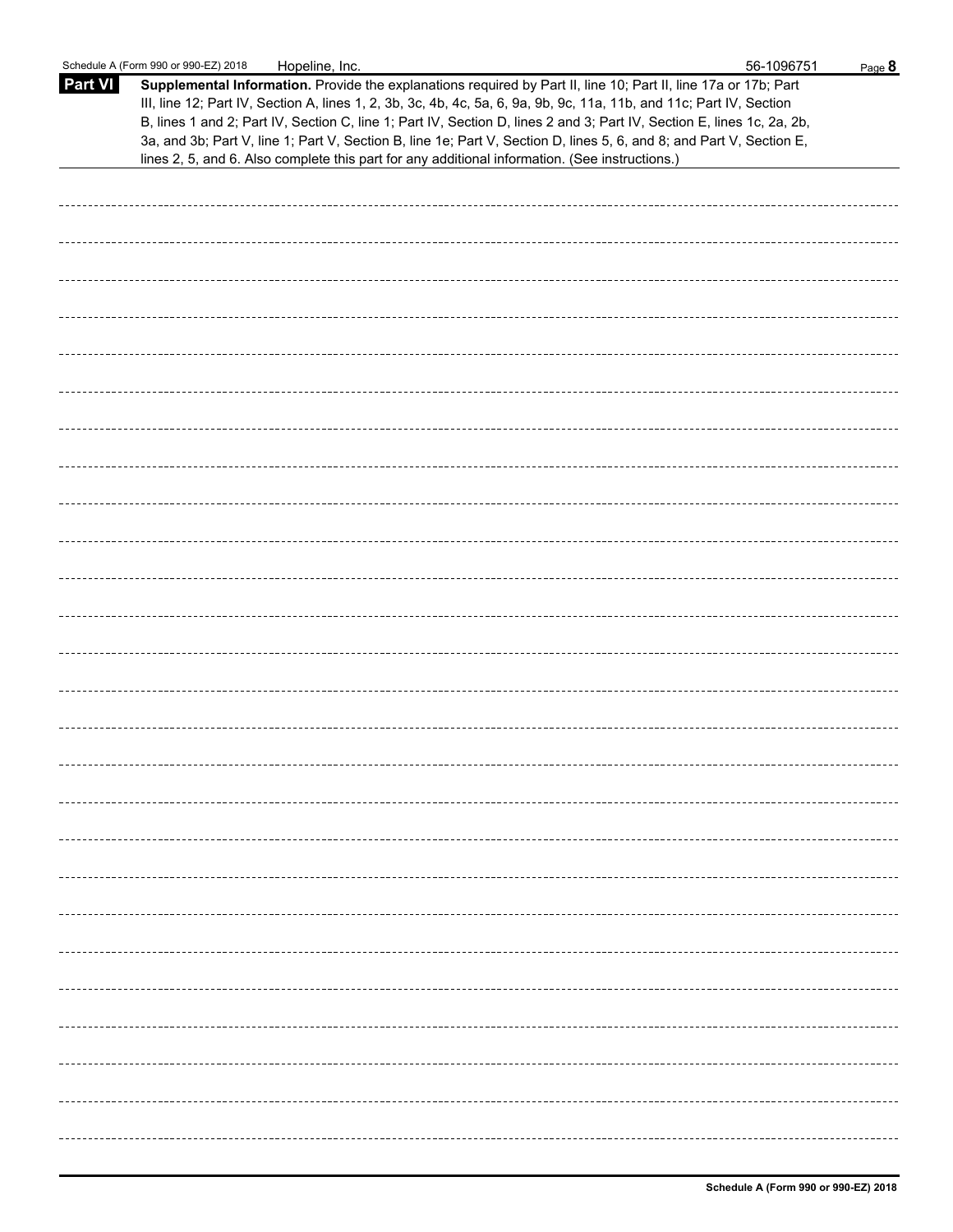| <b>Schedule B</b>  |
|--------------------|
| (Form 990, 990-EZ, |
| or 990-PF)         |

Department of the Treasury<br>Internal Revenue Service

## **Schedule of Contributors**  $\frac{\text{OMB No. 1545-0047}}{}$

**Attach to Form 990, Form 990-EZ, or Form 990-PF.**

▶ Go to www.irs.gov/Form990 for the latest information.

|  | Name of the organization | <b>Employer identification number</b> |
|--|--------------------------|---------------------------------------|
|--|--------------------------|---------------------------------------|

Hopeline, Inc. 56-1096751

#### **Organization type** (check one):

| Filers of:         | Section:                                                                  |
|--------------------|---------------------------------------------------------------------------|
| Form 990 or 990-EZ | $ X $ 501(c)( 3 ) (enter number) organization                             |
|                    | 4947(a)(1) nonexempt charitable trust not treated as a private foundation |
|                    | 527 political organization                                                |
| Form 990-PF        | 501(c)(3) exempt private foundation                                       |
|                    | 4947(a)(1) nonexempt charitable trust treated as a private foundation     |
|                    | 501(c)(3) taxable private foundation                                      |

Check if your organization is covered by the **General Rule** or a **Special Rule.**

**Note:** Only a section 501(c)(7), (8), or (10) organization can check boxes for both the General Rule and a Special Rule. See instructions.

### **General Rule**

 For an organization filing Form 990, 990-EZ, or 990-PF that received, during the year, contributions totaling \$5,000 or more (in money or property) from any one contributor. Complete Parts I and II. See instructions for determining a contributor's total contributions.

### **Special Rules**

 For an organization described in section 501(c)(3) filing Form 990 or 990-EZ that met the 33 1/3 % support test of the regulations under sections 509(a)(1) and 170(b)(1)(A)(vi), that checked Schedule A (Form 990 or 990-EZ), Part II, line 13, 16a, or 16b, and that received from any one contributor, during the year, total contributions of the greater of **(1)** \$5,000; or **(2)** 2% of the amount on (i) Form 990, Part VIII, line 1h; or (ii) Form 990-EZ, line 1. Complete Parts I and II.

 For an organization described in section 501(c)(7), (8), or (10) filing Form 990 or 990-EZ that received from any one contributor, during the year, total contributions of more than \$1,000 *exclusively* for religious, charitable, scientific, literary, or educational purposes, or for the prevention of cruelty to children or animals. Complete Parts I (entering "N/A" in column (b) instead of the contributor name and address), II, and III.

 For an organization described in section 501(c)(7), (8), or (10) filing Form 990 or 990-EZ that received from any one contributor, during the year, contributions *exclusively* for religious, charitable, etc., purposes, but no such contributions totaled more than \$1,000. If this box is checked, enter here the total contributions that were received during the year for an exclusively religious, charitable, etc., purpose. Don't complete any of the parts unless the **General Rule** applies to this organization because it received *nonexclusively* religious, charitable, etc., contributions totaling \$5,000 or more during the year . . . . . . . . . . . . . . . . . . . . . . . . . . . . . . . . . . . . . . . . . . . . . . . . . . . \$

**Caution:** An organization that isn't covered by the General Rule and/or the Special Rules doesn't file Schedule B (Form 990, 990-EZ, or 990-PF), but it must answer "No" on Part IV, line 2, of its Form 990; or check the box on line H of its Form 990-EZ or on its Form 990-PF, Part I, line 2, to certify that it doesn't meet the filing requirements of Schedule B (Form 990, 990-EZ, or 990-PF).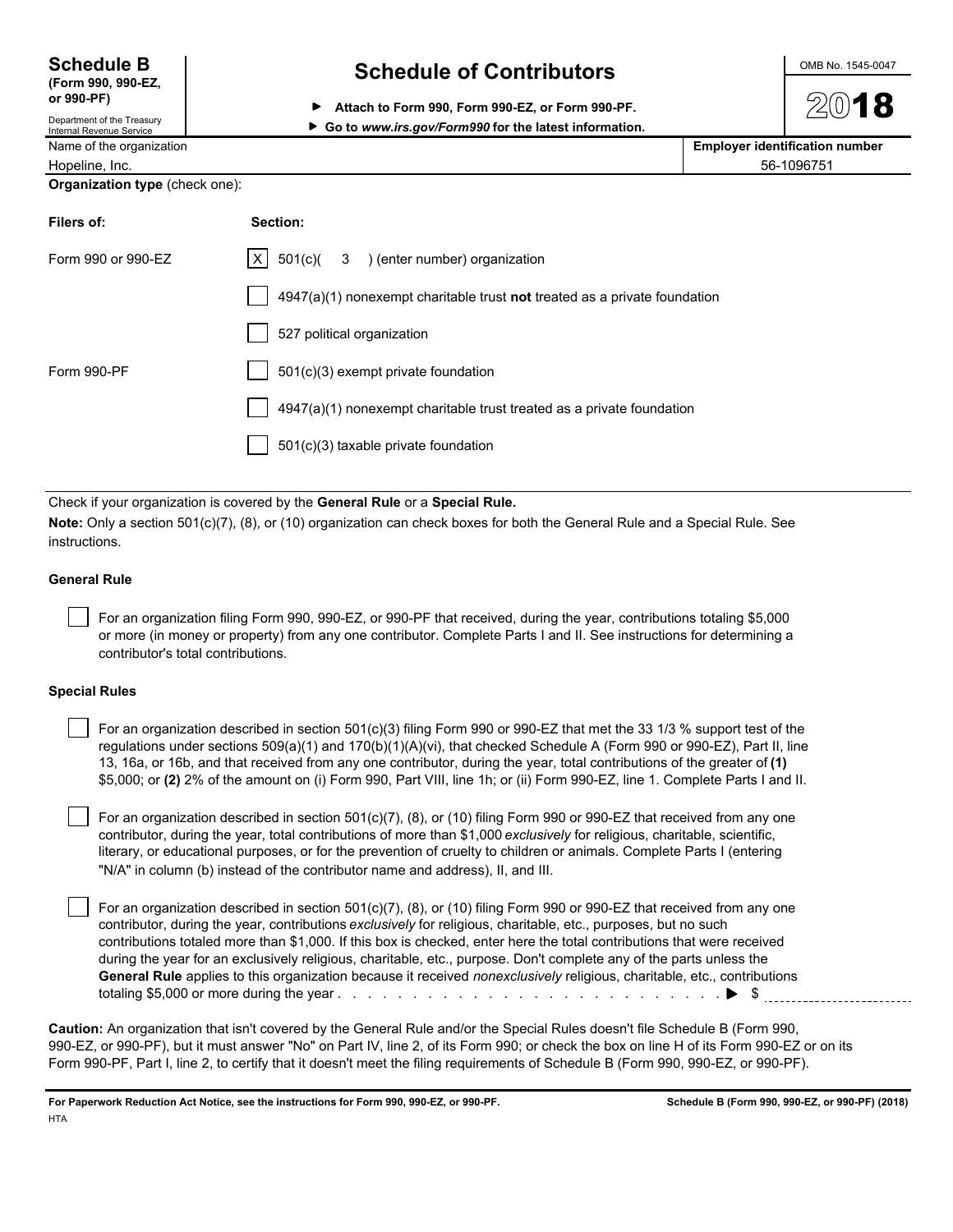| <b>Employer identification number</b> |  |
|---------------------------------------|--|
| $F^{\wedge}$ Annotation               |  |

**Name of organization** 

Hopeline, Inc. 56-1096751

| Part I        | Contributors (see instructions). Use duplicate copies of Part I if additional space is needed. |                                   |                                                                                                       |
|---------------|------------------------------------------------------------------------------------------------|-----------------------------------|-------------------------------------------------------------------------------------------------------|
| (a)<br>No.    | (b)<br>Name, address, and ZIP + 4                                                              | (c)<br><b>Total contributions</b> | (d)<br>Type of contribution                                                                           |
| $\frac{1}{1}$ | <b>RTP</b><br>Foreign State or Province: _________________________________                     | \$<br>----------------------8,268 | <b>Person</b><br><b>Payroll</b><br><b>Noncash</b><br>(Complete Part II for<br>noncash contributions.) |
| (a)<br>No.    | (b)<br>Name, address, and ZIP + 4                                                              | (c)<br><b>Total contributions</b> | (d)<br>Type of contribution                                                                           |
|               | Foreign State or Province: __________________________________                                  | $\$\quad$                         | <b>Person</b><br>Payroll<br><b>Noncash</b><br>(Complete Part II for<br>noncash contributions.)        |
| (a)<br>No.    | (b)<br>Name, address, and ZIP + 4                                                              | (c)<br><b>Total contributions</b> | (d)<br>Type of contribution                                                                           |
|               | Foreign State or Province: _________________________________                                   | $\$\$                             | <b>Person</b><br>Payroll<br><b>Noncash</b><br>(Complete Part II for<br>noncash contributions.)        |
| (a)<br>No.    | (b)<br>Name, address, and ZIP + 4                                                              | (c)<br><b>Total contributions</b> | (d)<br>Type of contribution                                                                           |
|               | Foreign State or Province: _______________________________                                     |                                   | Person<br>Payroll<br>Noncash<br>(Complete Part II for<br>noncash contributions.)                      |
| (a)<br>No.    | (b)<br>Name, address, and ZIP + 4                                                              | (c)<br><b>Total contributions</b> | (d)<br>Type of contribution                                                                           |
|               | ---------------------------------                                                              | \$                                | Person<br>Payroll<br><b>Noncash</b><br>(Complete Part II for<br>noncash contributions.)               |
| (a)<br>No.    | (b)<br>Name, address, and ZIP + 4                                                              | (c)<br><b>Total contributions</b> | (d)<br>Type of contribution                                                                           |
|               |                                                                                                | \$                                | <b>Person</b><br>Payroll<br><b>Noncash</b><br>(Complete Part II for<br>noncash contributions.)        |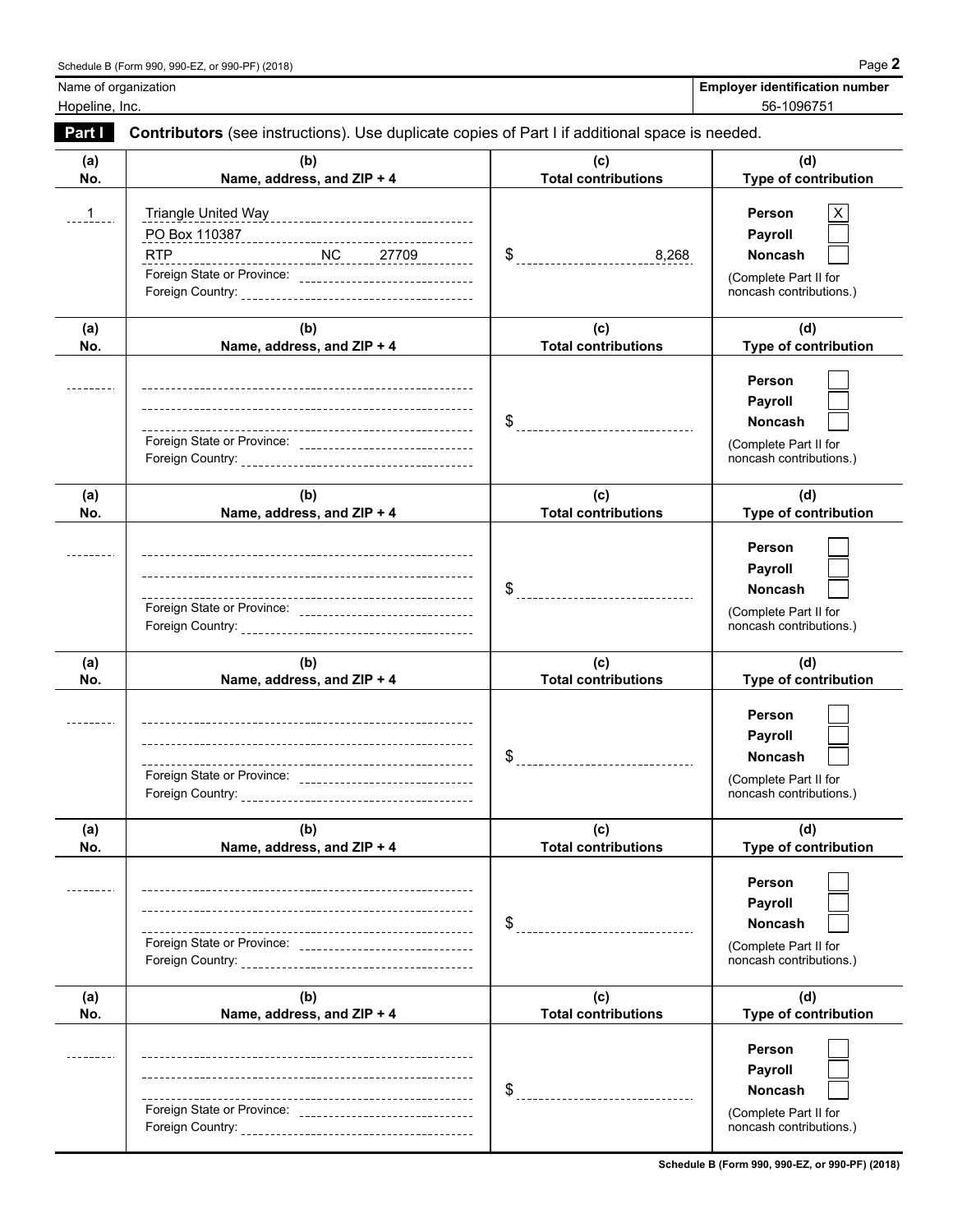| $\frac{1}{2}$ outcome b (1 orm 550, 550-LL, 6) 550-T T (2010)                                                       | - 99                                  |
|---------------------------------------------------------------------------------------------------------------------|---------------------------------------|
| Name of organization                                                                                                | <b>Employer identification number</b> |
| Hopeline, Inc.                                                                                                      | 56-1096751                            |
| <b>Part II</b><br>Noncash Property (see instructions) Use duplicate copies of Part II if additional space is peeded |                                       |

|                           | <b>Part II Noncash Property</b> (see instructions). Ose duplicate copies of Part II ii additional space is needed. |                                                 |                      |
|---------------------------|--------------------------------------------------------------------------------------------------------------------|-------------------------------------------------|----------------------|
| (a) No.<br>from<br>Part I | (b)<br>Description of noncash property given                                                                       | (c)<br>FMV (or estimate)<br>(See instructions.) | (d)<br>Date received |
|                           |                                                                                                                    | \$                                              |                      |
| (a) No.<br>from<br>Part I | (b)<br>Description of noncash property given                                                                       | (c)<br>FMV (or estimate)<br>(See instructions.) | (d)<br>Date received |
|                           |                                                                                                                    | \$                                              |                      |
| (a) No.<br>from<br>Part I | (b)<br>Description of noncash property given                                                                       | (c)<br>FMV (or estimate)<br>(See instructions.) | (d)<br>Date received |
|                           |                                                                                                                    | \$                                              |                      |
| (a) No.<br>from<br>Part I | (b)<br>Description of noncash property given                                                                       | (c)<br>FMV (or estimate)<br>(See instructions.) | (d)<br>Date received |
|                           |                                                                                                                    | \$                                              |                      |
| (a) No.<br>from<br>Part I | (b)<br>Description of noncash property given                                                                       | (c)<br>FMV (or estimate)<br>(See instructions.) | (d)<br>Date received |
|                           |                                                                                                                    | \$                                              |                      |
| (a) No.<br>from<br>Part I | (b)<br>Description of noncash property given                                                                       | (c)<br>FMV (or estimate)<br>(See instructions.) | (d)<br>Date received |
|                           |                                                                                                                    | \$                                              |                      |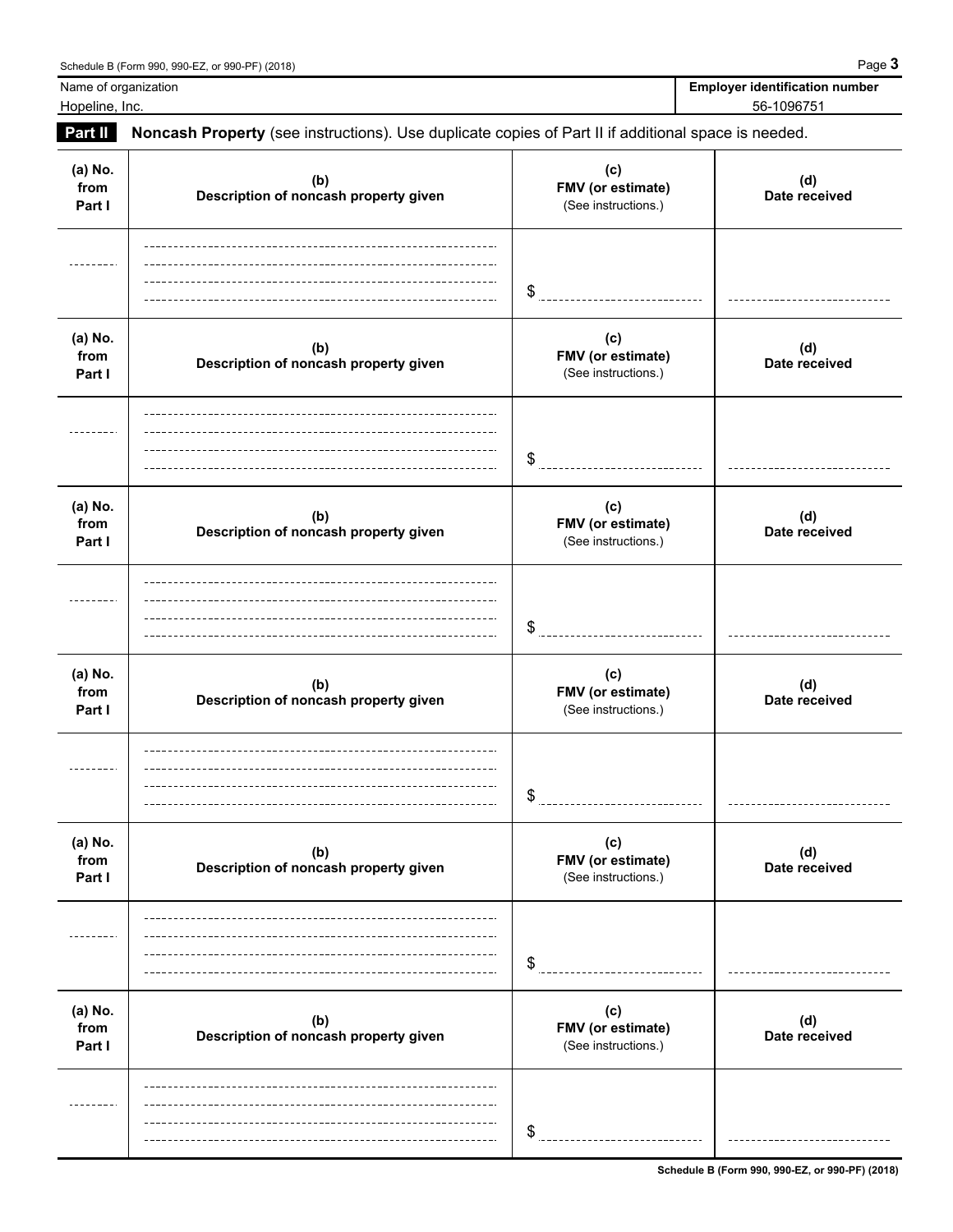| Name of organization<br>Hopeline, Inc. |                                                                                                                                                                                                                                                                                                                                                                                                                                                                                                                                        |                      | <b>Employer identification number</b><br>56-1096751 |  |  |  |  |
|----------------------------------------|----------------------------------------------------------------------------------------------------------------------------------------------------------------------------------------------------------------------------------------------------------------------------------------------------------------------------------------------------------------------------------------------------------------------------------------------------------------------------------------------------------------------------------------|----------------------|-----------------------------------------------------|--|--|--|--|
| Part III                               | Exclusively religious, charitable, etc., contributions to organizations described in section 501(c)(7), (8), or<br>(10) that total more than \$1,000 for the year from any one contributor. Complete columns (a) through (e) and<br>the following line entry. For organizations completing Part III, enter the total of exclusively religious, charitable, etc.,<br>contributions of \$1,000 or less for the year. (Enter this information once. See instructions.)<br>Use duplicate copies of Part III if additional space is needed. |                      | $\blacktriangleright$ \$ 0                          |  |  |  |  |
| (a) No.<br>from<br>Part I              | (b) Purpose of gift                                                                                                                                                                                                                                                                                                                                                                                                                                                                                                                    | (c) Use of gift      | (d) Description of how gift is held                 |  |  |  |  |
|                                        |                                                                                                                                                                                                                                                                                                                                                                                                                                                                                                                                        |                      |                                                     |  |  |  |  |
|                                        |                                                                                                                                                                                                                                                                                                                                                                                                                                                                                                                                        |                      |                                                     |  |  |  |  |
|                                        | Transferee's name, address, and ZIP + 4                                                                                                                                                                                                                                                                                                                                                                                                                                                                                                | (e) Transfer of gift | Relationship of transferor to transferee            |  |  |  |  |
|                                        | For. Prov.<br>Country                                                                                                                                                                                                                                                                                                                                                                                                                                                                                                                  |                      |                                                     |  |  |  |  |
| $(a)$ No.<br>from<br>Part I            | (b) Purpose of gift                                                                                                                                                                                                                                                                                                                                                                                                                                                                                                                    | (c) Use of gift      | (d) Description of how gift is held                 |  |  |  |  |
|                                        | (e) Transfer of gift<br>Transferee's name, address, and ZIP + 4<br>Relationship of transferor to transferee                                                                                                                                                                                                                                                                                                                                                                                                                            |                      |                                                     |  |  |  |  |
|                                        |                                                                                                                                                                                                                                                                                                                                                                                                                                                                                                                                        |                      |                                                     |  |  |  |  |
| (a) No.<br>from<br>Part I              | For. Prov.<br>Country<br>(b) Purpose of gift                                                                                                                                                                                                                                                                                                                                                                                                                                                                                           | (c) Use of gift      | (d) Description of how gift is held                 |  |  |  |  |
|                                        |                                                                                                                                                                                                                                                                                                                                                                                                                                                                                                                                        | (e) Transfer of gift |                                                     |  |  |  |  |
|                                        | Transferee's name, address, and ZIP + 4                                                                                                                                                                                                                                                                                                                                                                                                                                                                                                |                      | Relationship of transferor to transferee            |  |  |  |  |
|                                        | For. Prov.<br>Country                                                                                                                                                                                                                                                                                                                                                                                                                                                                                                                  |                      |                                                     |  |  |  |  |
| $(a)$ No.<br>from<br>Part I            | (b) Purpose of gift                                                                                                                                                                                                                                                                                                                                                                                                                                                                                                                    | (c) Use of gift      | (d) Description of how gift is held                 |  |  |  |  |
|                                        |                                                                                                                                                                                                                                                                                                                                                                                                                                                                                                                                        |                      |                                                     |  |  |  |  |
|                                        | Transferee's name, address, and ZIP + 4                                                                                                                                                                                                                                                                                                                                                                                                                                                                                                | (e) Transfer of gift | Relationship of transferor to transferee            |  |  |  |  |
|                                        |                                                                                                                                                                                                                                                                                                                                                                                                                                                                                                                                        |                      |                                                     |  |  |  |  |
|                                        | For. Prov.<br>Country                                                                                                                                                                                                                                                                                                                                                                                                                                                                                                                  |                      |                                                     |  |  |  |  |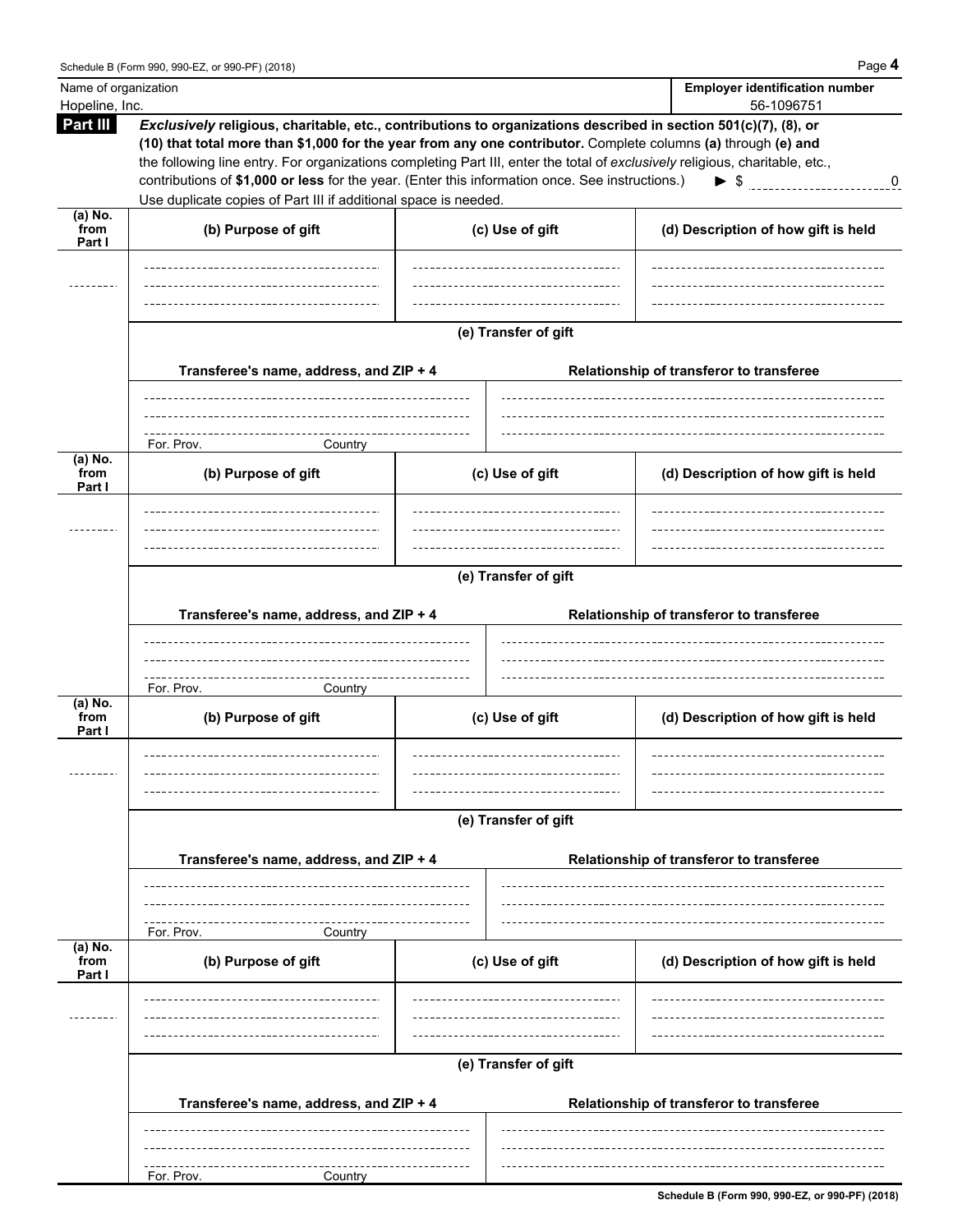**(Form 990)**

 $\overline{\phantom{a}}$ 

 $\overline{\phantom{a}}$ 

I

## **SCHEDULE D Supplemental Financial Statements**

**Complete if the organization answered "Yes" on Form 990, Part IV, line 6, 7, 8, 9, 10, 11a, 11b, 11c, 11d, 11e, 11f, 12a, or 12b. Attach to Form 990.**

| OMB No. 1545-0047     |
|-----------------------|
| $20$ 18               |
|                       |
| <b>Open to Public</b> |
| <b>Inspection</b>     |

|                | Department of the Treasury         |                                                                                                                                                                | Attach to Form 990.                                                    |                                                    |                |                                       | <b>Open to Public</b>           |
|----------------|------------------------------------|----------------------------------------------------------------------------------------------------------------------------------------------------------------|------------------------------------------------------------------------|----------------------------------------------------|----------------|---------------------------------------|---------------------------------|
|                | Internal Revenue Service           |                                                                                                                                                                | Go to www.irs.gov/Form990 for instructions and the latest information. |                                                    |                |                                       | Inspection                      |
|                | Name of the organization           |                                                                                                                                                                |                                                                        |                                                    |                | <b>Employer identification number</b> |                                 |
| Hopeline, Inc. |                                    |                                                                                                                                                                |                                                                        |                                                    |                | 56-1096751                            |                                 |
| <b>Part I</b>  |                                    | Organizations Maintaining Donor Advised Funds or Other Similar Funds or Accounts.<br>Complete if the organization answered "Yes" on Form 990, Part IV, line 6. |                                                                        |                                                    |                |                                       |                                 |
|                |                                    |                                                                                                                                                                | (a) Donor advised funds                                                |                                                    |                |                                       | (b) Funds and other accounts    |
| -1             |                                    | Total number at end of year                                                                                                                                    |                                                                        |                                                    |                |                                       |                                 |
| 2              |                                    | Aggregate value of contributions to (during year)                                                                                                              |                                                                        |                                                    |                |                                       |                                 |
| 3              |                                    | Aggregate value of grants from (during year)                                                                                                                   |                                                                        |                                                    |                |                                       |                                 |
| 4              |                                    | Aggregate value at end of year                                                                                                                                 |                                                                        |                                                    |                |                                       |                                 |
| 5              |                                    | Did the organization inform all donors and donor advisors in writing that the assets held in donor advised                                                     |                                                                        |                                                    |                |                                       |                                 |
|                |                                    | funds are the organization's property, subject to the organization's exclusive legal control?                                                                  |                                                                        |                                                    |                |                                       | <b>Yes</b><br>No                |
| 6              |                                    | Did the organization inform all grantees, donors, and donor advisors in writing that grant funds can be used                                                   |                                                                        |                                                    |                |                                       |                                 |
|                |                                    | only for charitable purposes and not for the benefit of the donor or donor advisor, or for any other purpose                                                   |                                                                        |                                                    |                |                                       |                                 |
|                |                                    |                                                                                                                                                                |                                                                        |                                                    |                |                                       | Yes<br>No.                      |
|                |                                    | <b>Part II</b> Conservation Easements.                                                                                                                         |                                                                        |                                                    |                |                                       |                                 |
|                |                                    | Complete if the organization answered "Yes" on Form 990, Part IV, line 7.                                                                                      |                                                                        |                                                    |                |                                       |                                 |
|                |                                    | Purpose(s) of conservation easements held by the organization (check all that apply).                                                                          |                                                                        |                                                    |                |                                       |                                 |
|                |                                    | Preservation of land for public use (e.g., recreation or education)                                                                                            |                                                                        | Preservation of a historically important land area |                |                                       |                                 |
|                |                                    | Protection of natural habitat                                                                                                                                  |                                                                        | Preservation of a certified historic structure     |                |                                       |                                 |
|                |                                    | Preservation of open space                                                                                                                                     |                                                                        |                                                    |                |                                       |                                 |
| $\mathbf{2}$   |                                    | Complete lines 2a through 2d if the organization held a qualified conservation contribution in the form of a conservation                                      |                                                                        |                                                    |                |                                       |                                 |
|                |                                    | easement on the last day of the tax year.                                                                                                                      |                                                                        |                                                    |                |                                       | Held at the End of the Tax Year |
|                |                                    |                                                                                                                                                                |                                                                        |                                                    | 2a             |                                       |                                 |
| $\mathbf{b}$   |                                    |                                                                                                                                                                |                                                                        |                                                    | 2 <sub>b</sub> |                                       |                                 |
|                |                                    | Number of conservation easements on a certified historic structure included in (a)                                                                             |                                                                        |                                                    | 2c             |                                       |                                 |
| d              |                                    | Number of conservation easements included in (c) acquired after 7/25/06, and not on a                                                                          |                                                                        |                                                    |                |                                       |                                 |
|                |                                    |                                                                                                                                                                |                                                                        |                                                    | <b>2d</b>      |                                       |                                 |
| 3              |                                    | Number of conservation easements modified, transferred, released, extinguished, or terminated by the organization during                                       |                                                                        |                                                    |                |                                       |                                 |
|                | the tax year $\blacktriangleright$ |                                                                                                                                                                |                                                                        |                                                    |                |                                       |                                 |
| 4              |                                    | Number of states where property subject to conservation easement is located                                                                                    |                                                                        |                                                    |                |                                       |                                 |
| 5              |                                    | Does the organization have a written policy regarding the periodic monitoring, inspection, handling of                                                         |                                                                        |                                                    |                |                                       |                                 |
|                |                                    |                                                                                                                                                                |                                                                        |                                                    |                |                                       | Yes I<br><b>No</b>              |
| 6              |                                    | Staff and volunteer hours devoted to monitoring, inspecting, handling of violations, and enforcing conservation easements during the year                      |                                                                        |                                                    |                |                                       |                                 |
| 7              |                                    | Amount of expenses incurred in monitoring, inspecting, handling of violations, and enforcing conservation easements during the year                            |                                                                        |                                                    |                |                                       |                                 |
|                | \$                                 |                                                                                                                                                                |                                                                        |                                                    |                |                                       |                                 |
|                |                                    | Does each conservation easement reported on line 2(d) above satisfy the requirements of section 170(h)(4)(B)(i)                                                |                                                                        |                                                    |                |                                       |                                 |
|                |                                    |                                                                                                                                                                |                                                                        |                                                    |                |                                       | Yes  <br>No                     |
| 9              |                                    | In Part XIII, describe how the organization reports conservation easements in its revenue and expense statement, and                                           |                                                                        |                                                    |                |                                       |                                 |
|                |                                    | balance sheet, and include, if applicable, the text of the footnote to the organization's financial statements that describes the                              |                                                                        |                                                    |                |                                       |                                 |
|                |                                    | organization's accounting for conservation easements.                                                                                                          |                                                                        |                                                    |                |                                       |                                 |
|                |                                    | Part III Organizations Maintaining Collections of Art, Historical Treasures, or Other Similar Assets.                                                          |                                                                        |                                                    |                |                                       |                                 |
|                |                                    | Complete if the organization answered "Yes" on Form 990, Part IV, line 8.                                                                                      |                                                                        |                                                    |                |                                       |                                 |
| 1a             |                                    | If the organization elected, as permitted under SFAS 116 (ASC 958), not to report in its revenue statement and balance sheet                                   |                                                                        |                                                    |                |                                       |                                 |
|                |                                    | works of art, historical treasures, or other similar assets held for public exhibition, education, or research in furtherance of                               |                                                                        |                                                    |                |                                       |                                 |
|                |                                    | public service, provide, in Part XIII, the text of the footnote to its financial statements that describes these items.                                        |                                                                        |                                                    |                |                                       |                                 |
|                |                                    | <b>b</b> If the organization elected, as permitted under SFAS 116 (ASC 958), to report in its revenue statement and balance sheet                              |                                                                        |                                                    |                |                                       |                                 |
|                |                                    | works of art, historical treasures, or other similar assets held for public exhibition, education, or research in furtherance of                               |                                                                        |                                                    |                |                                       |                                 |
|                |                                    | public service, provide the following amounts relating to these items:                                                                                         |                                                                        |                                                    |                |                                       |                                 |
|                |                                    |                                                                                                                                                                |                                                                        |                                                    |                |                                       |                                 |
|                |                                    |                                                                                                                                                                |                                                                        |                                                    |                | $\triangleright$ \$                   |                                 |
| 2              |                                    | If the organization received or held works of art, historical treasures, or other similar assets for financial gain, provide the                               |                                                                        |                                                    |                |                                       |                                 |
|                |                                    | following amounts required to be reported under SFAS 116 (ASC 958) relating to these items:                                                                    |                                                                        |                                                    |                |                                       |                                 |
|                |                                    |                                                                                                                                                                |                                                                        |                                                    |                |                                       |                                 |
|                |                                    |                                                                                                                                                                |                                                                        |                                                    |                |                                       |                                 |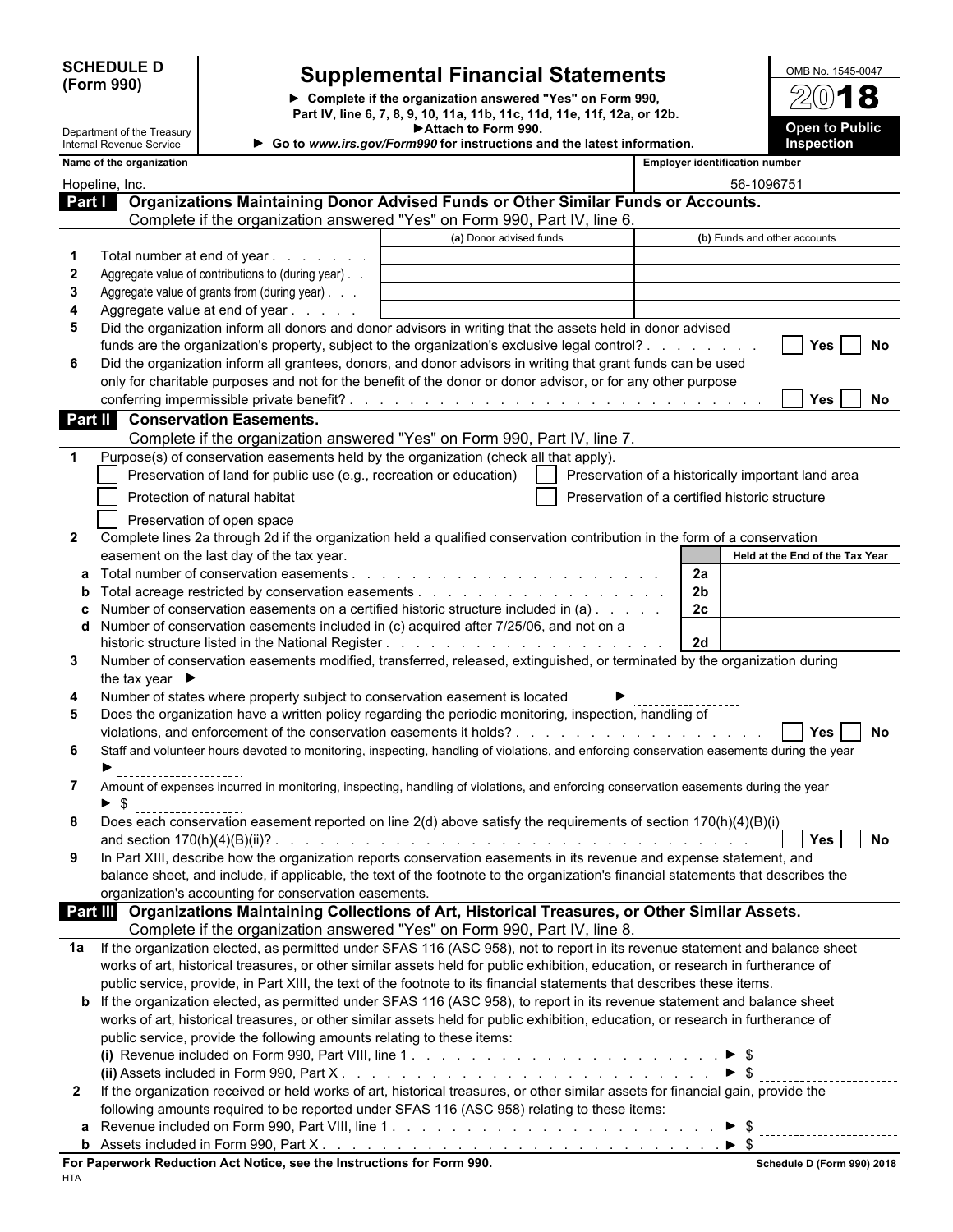|                     | Schedule D (Form 990) 2018   Hopeline, Inc.                                                                                                                                                                                  |                                         |                                    |                           |                                 | 56-1096751           |                     | Page $2$ |
|---------------------|------------------------------------------------------------------------------------------------------------------------------------------------------------------------------------------------------------------------------|-----------------------------------------|------------------------------------|---------------------------|---------------------------------|----------------------|---------------------|----------|
|                     | Part III Organizations Maintaining Collections of Art, Historical Treasures, or Other Similar Assets (continued)                                                                                                             |                                         |                                    |                           |                                 |                      |                     |          |
| 3                   | Using the organization's acquisition, accession, and other records, check any of the following that are a significant use of its                                                                                             |                                         |                                    |                           |                                 |                      |                     |          |
|                     | collection items (check all that apply):                                                                                                                                                                                     |                                         |                                    |                           |                                 |                      |                     |          |
|                     | Public exhibition                                                                                                                                                                                                            |                                         |                                    | Loan or exchange programs |                                 |                      |                     |          |
| b                   | Scholarly research                                                                                                                                                                                                           |                                         | Other                              |                           |                                 |                      |                     |          |
|                     |                                                                                                                                                                                                                              |                                         |                                    |                           |                                 |                      |                     |          |
|                     | Preservation for future generations<br>Provide a description of the organization's collections and explain how they further the organization's exempt purpose in Part                                                        |                                         |                                    |                           |                                 |                      |                     |          |
| 4                   | XIII.                                                                                                                                                                                                                        |                                         |                                    |                           |                                 |                      |                     |          |
| 5                   | During the year, did the organization solicit or receive donations of art, historical treasures, or other similar<br>assets to be sold to raise funds rather than to be maintained as part of the organization's collection? |                                         |                                    |                           |                                 |                      | Yes                 | No       |
|                     | Part IV Escrow and Custodial Arrangements.                                                                                                                                                                                   |                                         |                                    |                           |                                 |                      |                     |          |
|                     | Complete if the organization answered "Yes" on Form 990, Part IV, line 9, or reported an amount on Form                                                                                                                      |                                         |                                    |                           |                                 |                      |                     |          |
|                     | 990, Part X, line 21.                                                                                                                                                                                                        |                                         |                                    |                           |                                 |                      |                     |          |
| 1a                  | Is the organization an agent, trustee, custodian or other intermediary for contributions or other assets not                                                                                                                 |                                         |                                    |                           |                                 |                      |                     |          |
|                     |                                                                                                                                                                                                                              |                                         |                                    |                           |                                 |                      | <b>Yes</b>          | No       |
|                     | If "Yes," explain the arrangement in Part XIII and complete the following table:                                                                                                                                             |                                         |                                    |                           |                                 |                      |                     |          |
|                     |                                                                                                                                                                                                                              |                                         |                                    |                           |                                 |                      | Amount              | 0        |
| C                   |                                                                                                                                                                                                                              |                                         |                                    |                           | 1c<br>1 <sub>d</sub>            |                      |                     |          |
|                     |                                                                                                                                                                                                                              |                                         |                                    |                           | 1e                              |                      |                     |          |
|                     |                                                                                                                                                                                                                              |                                         |                                    |                           | 1f                              |                      |                     |          |
|                     | Did the organization include an amount on Form 990, Part X, line 21, for escrow or custodial account liability?                                                                                                              |                                         |                                    |                           |                                 |                      | Yes $X$             |          |
| 2a                  |                                                                                                                                                                                                                              |                                         |                                    |                           |                                 |                      |                     | No       |
| b                   | If "Yes," explain the arrangement in Part XIII. Check here if the explanation has been provided on Part XIII.                                                                                                                |                                         |                                    |                           |                                 |                      |                     |          |
| Part $\overline{V}$ | <b>Endowment Funds.</b>                                                                                                                                                                                                      |                                         |                                    |                           |                                 |                      |                     |          |
|                     | Complete if the organization answered "Yes" on Form 990, Part IV, line 10.                                                                                                                                                   |                                         |                                    |                           |                                 |                      |                     |          |
|                     |                                                                                                                                                                                                                              | (a) Current year                        | (b) Prior year                     | (c) Two years back        |                                 | (d) Three years back | (e) Four years back |          |
| 1а                  | Beginning of year balance                                                                                                                                                                                                    | $\overline{0}$                          |                                    |                           |                                 |                      |                     |          |
|                     | Contributions                                                                                                                                                                                                                |                                         |                                    |                           |                                 |                      |                     |          |
| c                   | Net investment earnings, gains,<br>and losses                                                                                                                                                                                |                                         |                                    |                           |                                 |                      |                     |          |
|                     | Grants or scholarships                                                                                                                                                                                                       |                                         |                                    |                           |                                 |                      |                     |          |
| е                   | Other expenditures for facilities                                                                                                                                                                                            |                                         |                                    |                           |                                 |                      |                     |          |
|                     | and programs                                                                                                                                                                                                                 |                                         |                                    |                           |                                 |                      |                     |          |
|                     | Administrative expenses                                                                                                                                                                                                      |                                         |                                    |                           |                                 |                      |                     |          |
|                     | End of year balance                                                                                                                                                                                                          | $\Omega$                                | $\Omega$                           |                           | $\Omega$                        | $\Omega$             |                     | $\Omega$ |
| 2                   | Provide the estimated percentage of the current year end balance (line 1g, column (a)) held as:                                                                                                                              |                                         |                                    |                           |                                 |                      |                     |          |
| а                   | Board designated or quasi-endowment                                                                                                                                                                                          | ▶<br>$\frac{\%}{\%}$                    |                                    |                           |                                 |                      |                     |          |
| b                   | Permanent endowment                                                                                                                                                                                                          | %                                       |                                    |                           |                                 |                      |                     |          |
| c                   | Temporarily restricted endowment<br>$\rightarrow$                                                                                                                                                                            | $\%$                                    |                                    |                           |                                 |                      |                     |          |
|                     | The percentages on lines 2a, 2b, and 2c should equal 100%.                                                                                                                                                                   |                                         |                                    |                           |                                 |                      |                     |          |
| За                  | Are there endowment funds not in the possession of the organization that are held and administered for the                                                                                                                   |                                         |                                    |                           |                                 |                      |                     |          |
|                     | organization by:                                                                                                                                                                                                             |                                         |                                    |                           |                                 |                      | Yes                 | No       |
|                     |                                                                                                                                                                                                                              |                                         |                                    |                           |                                 |                      | 3a(i)               |          |
|                     |                                                                                                                                                                                                                              |                                         |                                    |                           |                                 |                      | 3a(ii)              |          |
| b                   | If "Yes" on line 3a(ii), are the related organizations listed as required on Schedule R?                                                                                                                                     |                                         |                                    |                           |                                 |                      | 3 <sub>b</sub>      |          |
| 4                   | Describe in Part XIII the intended uses of the organization's endowment funds.                                                                                                                                               |                                         |                                    |                           |                                 |                      |                     |          |
| <b>Part VI</b>      | Land, Buildings, and Equipment.                                                                                                                                                                                              |                                         |                                    |                           |                                 |                      |                     |          |
|                     | Complete if the organization answered "Yes" on Form 990, Part IV, line 11a. See Form 990, Part X, line 10.                                                                                                                   |                                         |                                    |                           |                                 |                      |                     |          |
|                     | Description of property                                                                                                                                                                                                      | (a) Cost or other basis<br>(investment) | (b) Cost or other basis<br>(other) |                           | (c) Accumulated<br>depreciation |                      | (d) Book value      |          |
| 1a                  | Land                                                                                                                                                                                                                         |                                         | $\Omega$                           | $\overline{0}$            |                                 |                      |                     | 0        |
| $\mathbf b$         | Buildings                                                                                                                                                                                                                    |                                         | $\Omega$                           | $\overline{0}$            |                                 | 0                    |                     | $\Omega$ |
| c                   | Leasehold improvements                                                                                                                                                                                                       |                                         | $\Omega$                           | $\overline{0}$            |                                 | 0                    |                     | $\Omega$ |
| d                   | Equipment.                                                                                                                                                                                                                   | 5,298                                   |                                    | $\overline{0}$            |                                 | $\overline{0}$       |                     | 5,298    |
| е                   | Other $\ldots$ $\ldots$ $\ldots$ $\ldots$ $\ldots$ $\ldots$                                                                                                                                                                  |                                         |                                    | $\Omega$                  |                                 | $\Omega$             |                     |          |
|                     | Total. Add lines 1a through 1e. (Column (d) must equal Form 990, Part X, column (B), line 10c.).                                                                                                                             |                                         |                                    |                           |                                 | ▶                    |                     | 5,298    |

| Schedule D (Form 990) 2018 |  |
|----------------------------|--|
|                            |  |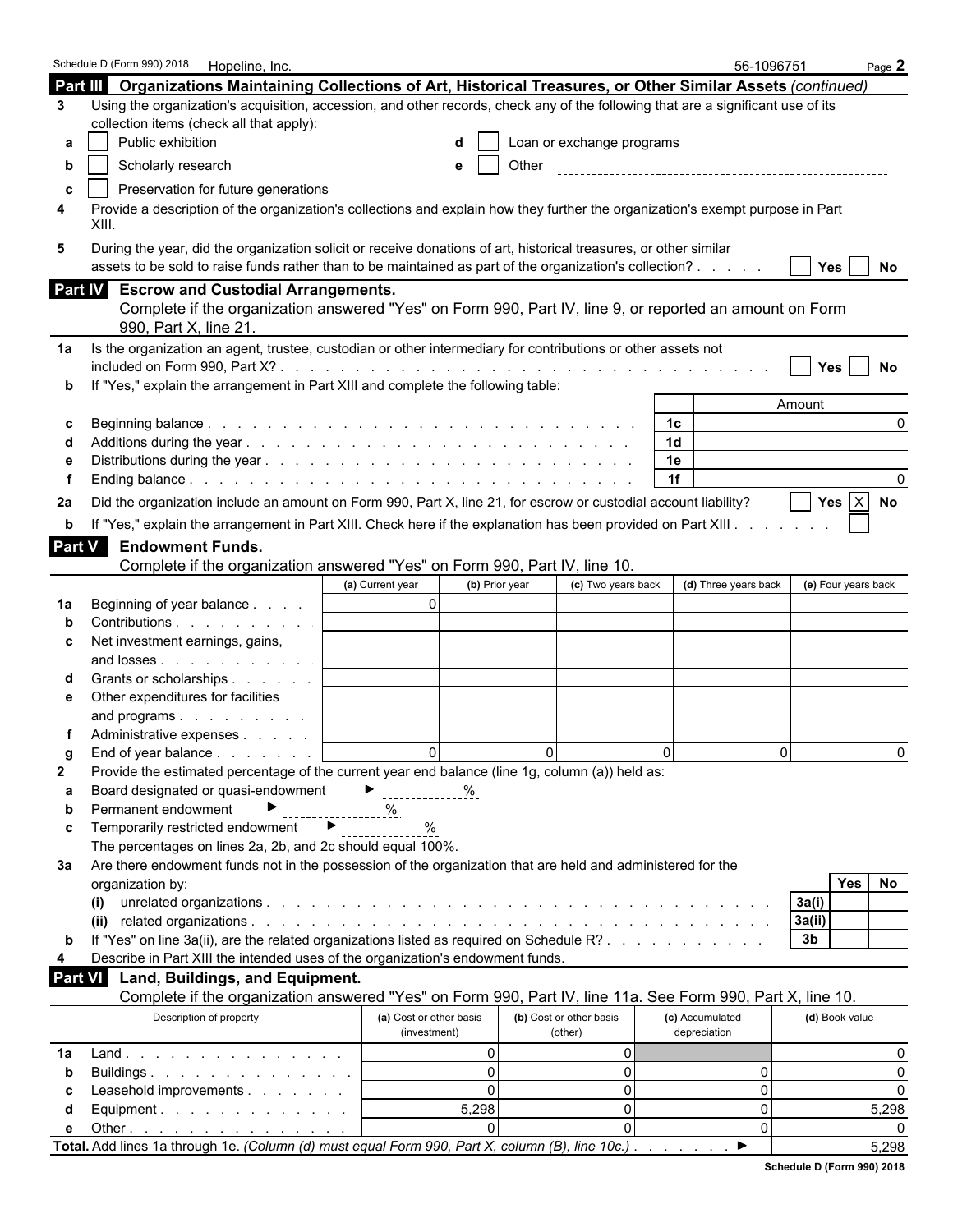| <b>Part VII</b> | <b>Investments-Other Securities.</b><br>Complete if the organization answered "Yes" on Form 990, Part IV, line 11b. See Form 990, Part X, line 12. |                     |                                                              |                |
|-----------------|----------------------------------------------------------------------------------------------------------------------------------------------------|---------------------|--------------------------------------------------------------|----------------|
|                 | (a) Description of security or category<br>(including name of security)                                                                            | (b) Book value      | (c) Method of valuation:<br>Cost or end-of-year market value |                |
|                 | (1) Financial derivatives                                                                                                                          | 0                   |                                                              |                |
|                 | (2) Closely-held equity interests                                                                                                                  | $\Omega$            |                                                              |                |
| $(3)$ Other     |                                                                                                                                                    |                     |                                                              |                |
| (A)             |                                                                                                                                                    |                     |                                                              |                |
| (B)             |                                                                                                                                                    |                     |                                                              |                |
| (C)             |                                                                                                                                                    |                     |                                                              |                |
| (D)             |                                                                                                                                                    |                     |                                                              |                |
| (E)             |                                                                                                                                                    |                     |                                                              |                |
| (F)             |                                                                                                                                                    |                     |                                                              |                |
| (G)             |                                                                                                                                                    |                     |                                                              |                |
| (H)             | Total. (Column (b) must equal Form 990, Part X, col. (B) line 12.)                                                                                 | 0                   |                                                              |                |
| Part VIII       | <b>Investments-Program Related.</b>                                                                                                                |                     |                                                              |                |
|                 | Complete if the organization answered "Yes" on Form 990, Part IV, line 11c. See Form 990, Part X, line 13.                                         |                     |                                                              |                |
|                 | (a) Description of investment                                                                                                                      | (b) Book value      | (c) Method of valuation:<br>Cost or end-of-year market value |                |
| (1)             |                                                                                                                                                    |                     |                                                              |                |
| (2)             |                                                                                                                                                    |                     |                                                              |                |
| (3)             |                                                                                                                                                    |                     |                                                              |                |
| (4)             |                                                                                                                                                    |                     |                                                              |                |
| (5)             |                                                                                                                                                    |                     |                                                              |                |
| (6)             |                                                                                                                                                    |                     |                                                              |                |
| (7)             |                                                                                                                                                    |                     |                                                              |                |
| (8)             |                                                                                                                                                    |                     |                                                              |                |
| (9)             |                                                                                                                                                    | 0                   |                                                              |                |
| Part IX         | Total. (Column (b) must equal Form 990, Part X, col. (B) line 13.) $\blacktriangleright$<br><b>Other Assets.</b>                                   |                     |                                                              |                |
|                 | Complete if the organization answered "Yes" on Form 990, Part IV, line 11d. See Form 990, Part X, line 15.                                         |                     |                                                              |                |
|                 |                                                                                                                                                    | (a) Description     |                                                              | (b) Book value |
| (1)             |                                                                                                                                                    |                     |                                                              |                |
| (2)             |                                                                                                                                                    |                     |                                                              |                |
| (3)             |                                                                                                                                                    |                     |                                                              |                |
| (4)             |                                                                                                                                                    |                     |                                                              |                |
| (5)             |                                                                                                                                                    |                     |                                                              |                |
| (6)             |                                                                                                                                                    |                     |                                                              |                |
| (7)             |                                                                                                                                                    |                     |                                                              |                |
| (8)             |                                                                                                                                                    |                     |                                                              |                |
| (9)             |                                                                                                                                                    |                     |                                                              |                |
|                 | Total. (Column (b) must equal Form 990, Part X, col. (B) line 15.)                                                                                 |                     | ▶                                                            | 0              |
| Part X          | <b>Other Liabilities.</b><br>Complete if the organization answered "Yes" on Form 990, Part IV, line 11e or 11f. See Form 990, Part X,              |                     |                                                              |                |
|                 | line 25.<br>(a) Description of liability                                                                                                           |                     |                                                              |                |
| 1.              | (1) Federal income taxes                                                                                                                           | (b) Book value<br>0 |                                                              |                |
| (2)             |                                                                                                                                                    |                     |                                                              |                |
| (3)             |                                                                                                                                                    |                     |                                                              |                |
| (4)             |                                                                                                                                                    |                     |                                                              |                |
| (5)             |                                                                                                                                                    |                     |                                                              |                |
| (6)             |                                                                                                                                                    |                     |                                                              |                |

(9) **Total.** *(Column (b) must equal Form 990, Part X, col.* (*B) line 25.)* ▶ | (0)

(7) (8)

**2.** Liability for uncertain tax positions. In Part XIII, provide the text of the footnote to the organization's financial statements that reports the organization's liability for uncertain tax positions under FIN 48 (ASC 740). Check here if the text of the footnote has been provided in Part XIII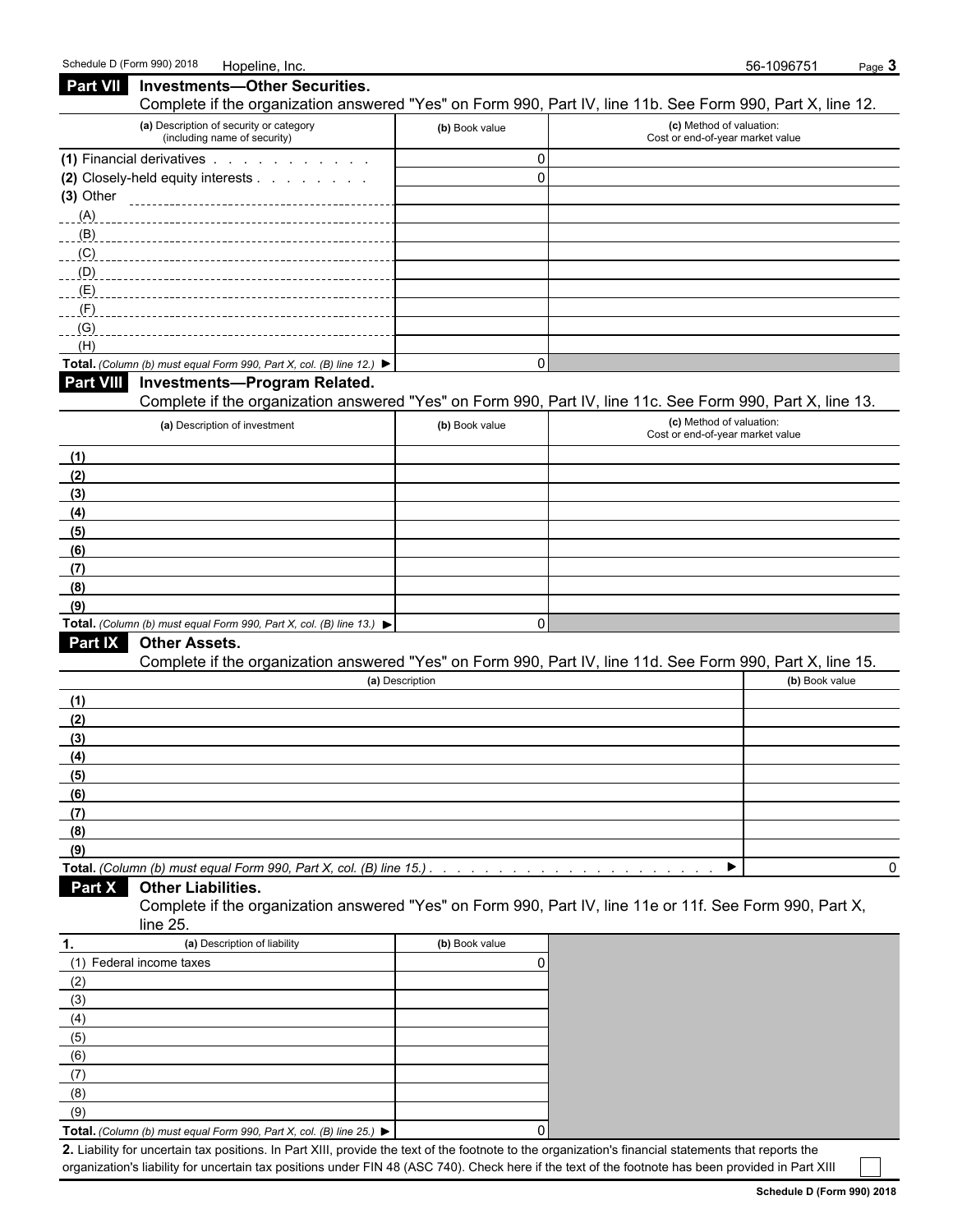|   | Schedule D (Form 990) 2018 | Hopeline, Inc.                      |                                                                                                                                                                                                                                                                                  |                | 56-1096751           | Page 4   |
|---|----------------------------|-------------------------------------|----------------------------------------------------------------------------------------------------------------------------------------------------------------------------------------------------------------------------------------------------------------------------------|----------------|----------------------|----------|
|   |                            |                                     | Part XI Reconciliation of Revenue per Audited Financial Statements With Revenue per Return.                                                                                                                                                                                      |                |                      |          |
|   |                            |                                     | Complete if the organization answered "Yes" on Form 990, Part IV, line 12a.                                                                                                                                                                                                      |                |                      |          |
|   |                            |                                     | Total revenue, gains, and other support per audited financial statements                                                                                                                                                                                                         |                | $\blacktriangleleft$ |          |
| 2 |                            |                                     | Amounts included on line 1 but not on Form 990, Part VIII, line 12:                                                                                                                                                                                                              |                |                      |          |
|   |                            |                                     | Net unrealized gains (losses) on investments                                                                                                                                                                                                                                     | 2a             |                      |          |
|   |                            |                                     |                                                                                                                                                                                                                                                                                  | 2 <sub>b</sub> |                      |          |
|   |                            |                                     |                                                                                                                                                                                                                                                                                  | 2 <sub>c</sub> |                      |          |
|   |                            |                                     |                                                                                                                                                                                                                                                                                  | 2d             |                      |          |
|   |                            |                                     |                                                                                                                                                                                                                                                                                  |                | 2e                   |          |
| 3 |                            |                                     |                                                                                                                                                                                                                                                                                  |                | 3                    |          |
|   |                            |                                     | Amounts included on Form 990, Part VIII, line 12, but not on line 1:                                                                                                                                                                                                             |                |                      |          |
|   |                            |                                     | Investment expenses not included on Form 990, Part VIII, line 7b                                                                                                                                                                                                                 | 4a             |                      |          |
| b |                            |                                     |                                                                                                                                                                                                                                                                                  | 4b             |                      |          |
|   |                            |                                     |                                                                                                                                                                                                                                                                                  |                | 4с                   |          |
| 5 |                            |                                     | Total revenue. Add lines 3 and 4c. (This must equal Form 990, Part I, line 12.)                                                                                                                                                                                                  |                | 5                    | $\Omega$ |
|   |                            |                                     | Part XII Reconciliation of Expenses per Audited Financial Statements With Expenses per Return.                                                                                                                                                                                   |                |                      |          |
|   |                            |                                     | Complete if the organization answered "Yes" on Form 990, Part IV, line 12a.                                                                                                                                                                                                      |                |                      |          |
|   |                            |                                     |                                                                                                                                                                                                                                                                                  |                | $\mathbf 1$          |          |
| 2 |                            |                                     | Amounts included on line 1 but not on Form 990, Part IX, line 25:                                                                                                                                                                                                                |                |                      |          |
| a |                            |                                     |                                                                                                                                                                                                                                                                                  | 2a             |                      |          |
|   |                            |                                     |                                                                                                                                                                                                                                                                                  | 2 <sub>b</sub> |                      |          |
|   |                            |                                     |                                                                                                                                                                                                                                                                                  | 2 <sub>c</sub> |                      |          |
|   |                            |                                     |                                                                                                                                                                                                                                                                                  | 2d             |                      |          |
| е |                            |                                     |                                                                                                                                                                                                                                                                                  |                | 2e                   |          |
| З |                            |                                     |                                                                                                                                                                                                                                                                                  |                | 3                    |          |
|   |                            |                                     | Amounts included on Form 990, Part IX, line 25, but not on line 1:                                                                                                                                                                                                               |                |                      |          |
|   |                            |                                     |                                                                                                                                                                                                                                                                                  |                |                      |          |
| a |                            |                                     | Investment expenses not included on Form 990, Part VIII, line 7b                                                                                                                                                                                                                 | 4a             |                      |          |
| b |                            |                                     |                                                                                                                                                                                                                                                                                  |                |                      |          |
|   |                            |                                     |                                                                                                                                                                                                                                                                                  |                | 4с<br>5              |          |
| 5 |                            | Part XIII Supplemental Information. | Total expenses. Add lines 3 and 4c. (This must equal Form 990, Part I, line 18.)                                                                                                                                                                                                 |                |                      |          |
|   |                            |                                     | Provide the descriptions required for Part II, lines 3, 5, and 9; Part III, lines 1a and 4; Part IV, lines 1b and 2b; Part V, line 4; Part X, line<br>2; Part XI, lines 2d and 4b; and Part XII, lines 2d and 4b. Also complete this part to provide any additional information. |                |                      |          |
|   |                            |                                     |                                                                                                                                                                                                                                                                                  |                |                      |          |
|   |                            |                                     |                                                                                                                                                                                                                                                                                  |                |                      |          |
|   |                            |                                     |                                                                                                                                                                                                                                                                                  |                |                      |          |
|   |                            |                                     |                                                                                                                                                                                                                                                                                  |                |                      |          |
|   |                            |                                     |                                                                                                                                                                                                                                                                                  |                |                      |          |
|   |                            |                                     |                                                                                                                                                                                                                                                                                  |                |                      |          |
|   |                            |                                     |                                                                                                                                                                                                                                                                                  |                |                      |          |
|   |                            |                                     |                                                                                                                                                                                                                                                                                  |                |                      |          |
|   |                            |                                     |                                                                                                                                                                                                                                                                                  |                |                      |          |
|   |                            |                                     |                                                                                                                                                                                                                                                                                  |                |                      |          |
|   |                            |                                     |                                                                                                                                                                                                                                                                                  |                |                      |          |
|   |                            |                                     |                                                                                                                                                                                                                                                                                  |                |                      |          |
|   |                            |                                     |                                                                                                                                                                                                                                                                                  |                |                      |          |
|   |                            |                                     |                                                                                                                                                                                                                                                                                  |                |                      |          |
|   |                            |                                     |                                                                                                                                                                                                                                                                                  |                |                      |          |
|   |                            |                                     |                                                                                                                                                                                                                                                                                  |                |                      |          |
|   |                            |                                     |                                                                                                                                                                                                                                                                                  |                |                      |          |
|   |                            |                                     |                                                                                                                                                                                                                                                                                  |                |                      |          |
|   |                            |                                     |                                                                                                                                                                                                                                                                                  |                |                      |          |
|   |                            |                                     |                                                                                                                                                                                                                                                                                  |                |                      |          |
|   |                            |                                     |                                                                                                                                                                                                                                                                                  |                |                      |          |
|   |                            |                                     |                                                                                                                                                                                                                                                                                  |                |                      |          |
|   |                            |                                     |                                                                                                                                                                                                                                                                                  |                |                      |          |
|   |                            |                                     |                                                                                                                                                                                                                                                                                  |                |                      |          |
|   |                            |                                     |                                                                                                                                                                                                                                                                                  |                |                      |          |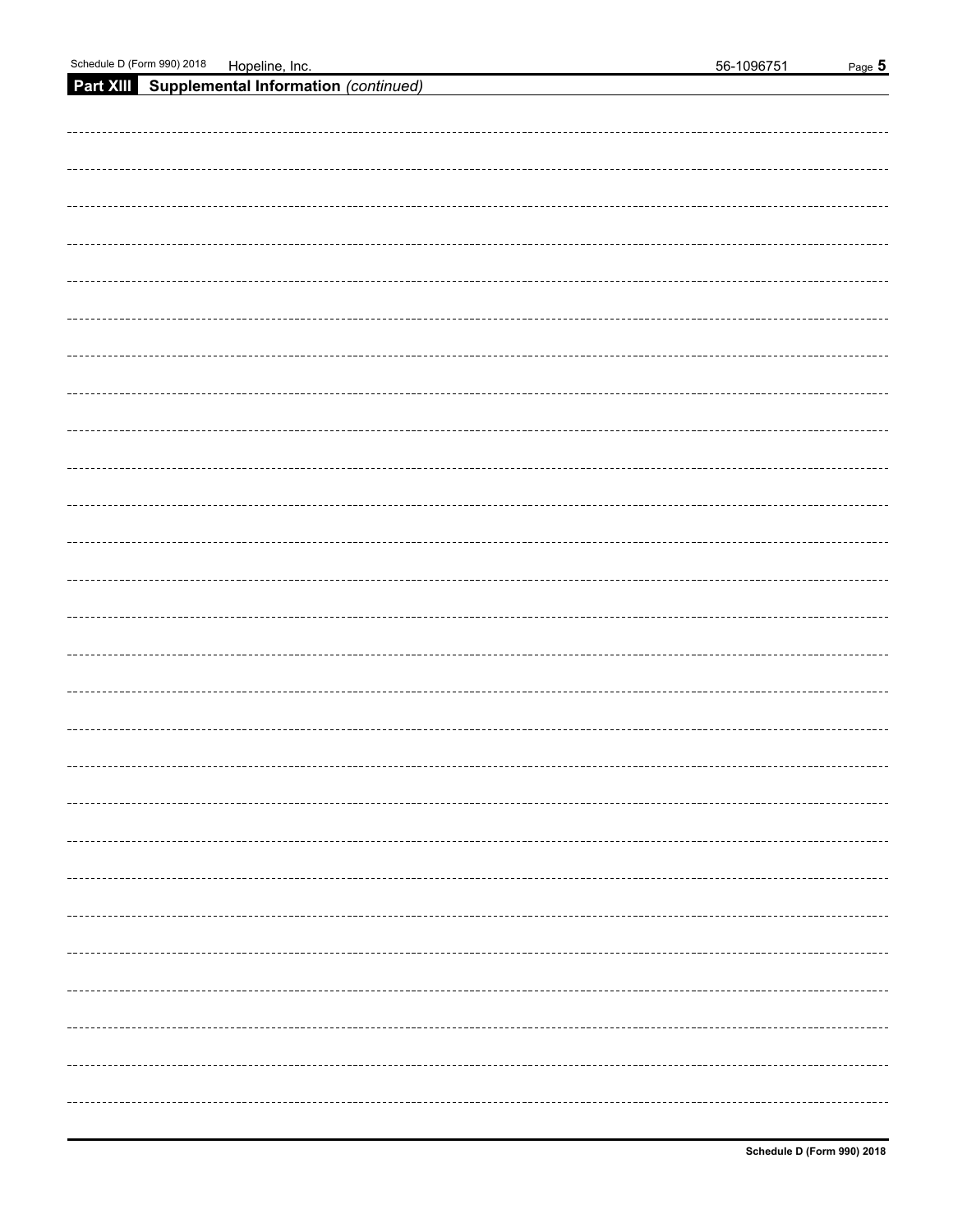| <b>SCHEDULE O</b>                                      | Supplemental Information to Form 990 or 990-EZ                                                                                         |            | OMB No. 1545-0047                     |  |
|--------------------------------------------------------|----------------------------------------------------------------------------------------------------------------------------------------|------------|---------------------------------------|--|
| (Form 990 or 990-EZ)                                   | Complete to provide information for responses to specific questions on<br>Form 990 or 990-EZ or to provide any additional information. |            |                                       |  |
| Department of the Treasury<br>Internal Revenue Service | Attach to Form 990 or 990-EZ.<br>$\blacktriangleright$<br>Go to www.irs.gov/Form990 for the latest information.                        |            | <b>Open to Public</b><br>Inspection   |  |
| Name of the organization                               |                                                                                                                                        |            | <b>Employer identification number</b> |  |
| Hopeline, Inc.                                         |                                                                                                                                        | 56-1096751 |                                       |  |
| Form 990, Nothing to note                              |                                                                                                                                        |            |                                       |  |
|                                                        |                                                                                                                                        |            |                                       |  |
|                                                        |                                                                                                                                        |            |                                       |  |
|                                                        |                                                                                                                                        |            |                                       |  |
|                                                        |                                                                                                                                        |            |                                       |  |
|                                                        |                                                                                                                                        |            |                                       |  |
|                                                        |                                                                                                                                        |            |                                       |  |
|                                                        |                                                                                                                                        |            |                                       |  |
|                                                        |                                                                                                                                        |            |                                       |  |
|                                                        |                                                                                                                                        |            |                                       |  |
|                                                        |                                                                                                                                        |            |                                       |  |
|                                                        |                                                                                                                                        |            |                                       |  |
|                                                        |                                                                                                                                        |            |                                       |  |
|                                                        |                                                                                                                                        |            |                                       |  |
|                                                        |                                                                                                                                        |            |                                       |  |
|                                                        |                                                                                                                                        |            |                                       |  |
|                                                        |                                                                                                                                        |            |                                       |  |
|                                                        |                                                                                                                                        |            |                                       |  |
|                                                        |                                                                                                                                        |            |                                       |  |
|                                                        |                                                                                                                                        |            |                                       |  |
|                                                        |                                                                                                                                        |            |                                       |  |
|                                                        |                                                                                                                                        |            |                                       |  |
|                                                        |                                                                                                                                        |            |                                       |  |